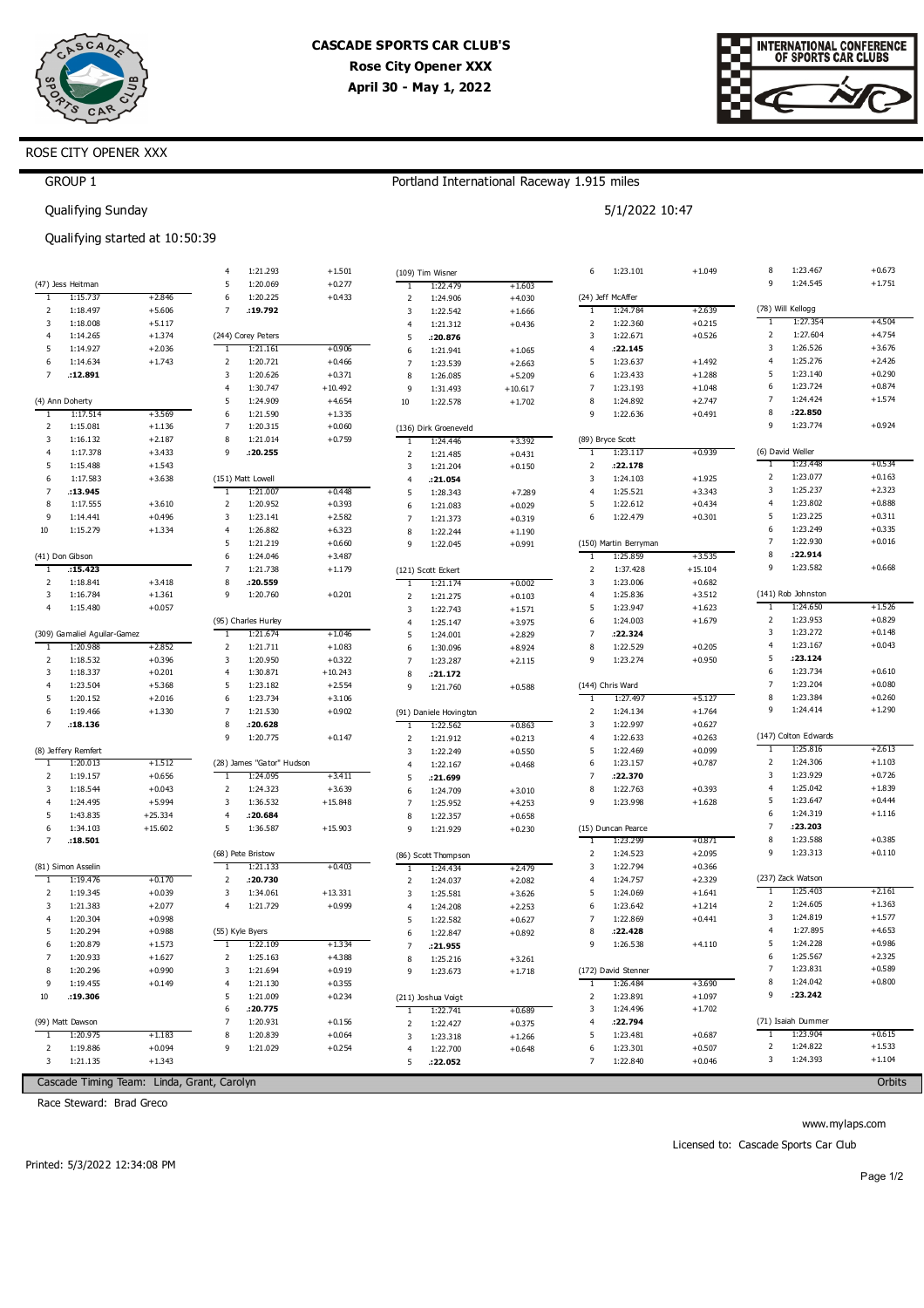

Portland International Raceway 1.915 miles

5/1/2022 10:47



## ROSE CITY OPENER XXX

## GROUP 1

Qualifying Sunday

### Qualifying started at 10:50:39

| 4              | .:23.289             |             | 7              | 1:27.322                         | $+0.433$ |
|----------------|----------------------|-------------|----------------|----------------------------------|----------|
|                |                      |             | 8              | 1:28.229                         | $+1.340$ |
|                | (08) Andrew Michel   |             |                |                                  |          |
| ī              | 1:27.059             | $+3.347$    |                |                                  |          |
| 2              | 1:29.198             | $+5.486$    | T              | (181) Ryan Wiswesser<br>1:30.222 | $+3.136$ |
| 3              | 1:25.882             | $+2.170$    | $\overline{2}$ | 1:29.086                         | $+2.000$ |
| $\overline{4}$ | 1:27.294             | $+3.582$    | 3              | 1:29.410                         | $+2.324$ |
| 5              | 1:24.362             | $+0.650$    | $\overline{4}$ | 1:28.943                         | $+1.857$ |
| 6              | 1:24.126             | $+0.414$    | 5              | 1:30.577                         | $+3.491$ |
| 7              | 1:24.158             | $+0.446$    | 6              | :27.086                          |          |
| 8              | 1:24.108             | $+0.396$    | 7              | 1:30.649                         | $+3.563$ |
| 9              | .23.712              |             | 8              | 1:27.315                         | $+0.229$ |
|                |                      |             | 9              | 1:28.805                         | $+1.719$ |
|                | (130) Sean Hester    |             |                |                                  |          |
| T              | 1:24.083             | +0.133      |                | (213) Fil Alleva                 |          |
| 2              | 1:24.154             | $+0.204$    | 1              | 1:27.947                         | $+0.587$ |
| 3              | 1:24.362             | $+0.412$    | $\overline{2}$ | 1:31.178                         | $+3.818$ |
| 4              | :23.950              |             | 3              | 1:28.499                         | $+1.139$ |
| 5              | 1:24.571             | $+0.621$    | $\overline{4}$ | 1:28.883                         | $+1.523$ |
| 6              | 1:27.077             | $+3.127$    | 5              | 1:28.706                         | $+1.346$ |
| 7              | 1:23.993             | $+0.043$    | 6              | 1:28.733                         | $+1.373$ |
| 8              | 1:24.392             | $+0.442$    | $\overline{7}$ | 1:29.076                         | $+1.716$ |
| 9              | 1:24.268             | $+0.318$    | 8              | .27.360                          |          |
|                |                      |             | 9              | 1:29.165                         | $+1.805$ |
|                | (106) Edmundas Taras |             |                |                                  |          |
| T              | 1:28.145             | $+3.174$    |                | (219) Chris McIntire             |          |
| $\overline{2}$ | 1:27.240             | $+2.269$    | T              | :42.723                          |          |
| 3              | 1:26.692             | $+1.721$    |                |                                  |          |
| $\overline{4}$ | 1:25.679             | $+0.708$    |                |                                  |          |
| 5              | 1:25.883             | $+0.912$    |                |                                  |          |
| 6              | 1:26.699             | $+1.728$    |                |                                  |          |
| 7              | 1:25.172             | $+0.201$    |                |                                  |          |
| 8              | : 24.971             |             |                |                                  |          |
| 9              | 1:40.098             | $+15.127$   |                |                                  |          |
|                |                      |             |                |                                  |          |
|                | (191) Guy Berry      |             |                |                                  |          |
| 1              | 1:29.072             | +3.412      |                |                                  |          |
| 2              | 1:27.158             | $+1.498$    |                |                                  |          |
| 3              | 1:28.826             | $+3.166$    |                |                                  |          |
| $\overline{4}$ | 1:28.961             | $+3.301$    |                |                                  |          |
| 5              | 1:26.371             | $+0.711$    |                |                                  |          |
| 6              | .25.660              |             |                |                                  |          |
| 7              | 1:25.814             | $+0.154$    |                |                                  |          |
| 8              | 1:25.999             | $+0.339$    |                |                                  |          |
| 9              | 1:26.082             | $+0.422$    |                |                                  |          |
|                |                      |             |                |                                  |          |
|                | (101) Jeff Bauman    |             |                |                                  |          |
| ī              | 1:30.443             | $+3.621$    |                |                                  |          |
| 2              | 1:28.286             | $+1.464$    |                |                                  |          |
| 3              | 2:59.019             | $+1:32.197$ |                |                                  |          |
| $\overline{4}$ | 1:28.062             | $+1.240$    |                |                                  |          |
| 5              | 2:56.340             | $+1:29.518$ |                |                                  |          |
| 6              | .26.822              |             |                |                                  |          |
| 7              | 1:26.843             | $+0.021$    |                |                                  |          |
|                |                      |             |                |                                  |          |
|                | (75) John McDermott  |             |                |                                  |          |
| T              | 1:29.013             | $+2.124$    |                |                                  |          |
| $\overline{2}$ | 1:27.734             | $+0.845$    |                |                                  |          |
| 3              | 1:27.731             | $+0.842$    |                |                                  |          |
| 4              | :26.889              |             |                |                                  |          |
| 5              | 1:27.834             | $+0.945$    |                |                                  |          |
| 6              | 1:27.483             | $+0.594$    |                |                                  |          |

Cascade Timing Team: Linda, Grant, Carolyn

Race Steward: Brad Greco

Orbits

www.mylaps.com Licensed to: Cascade Sports Car Club

Printed: 5/3/2022 12:34:08 PM

Page 2/2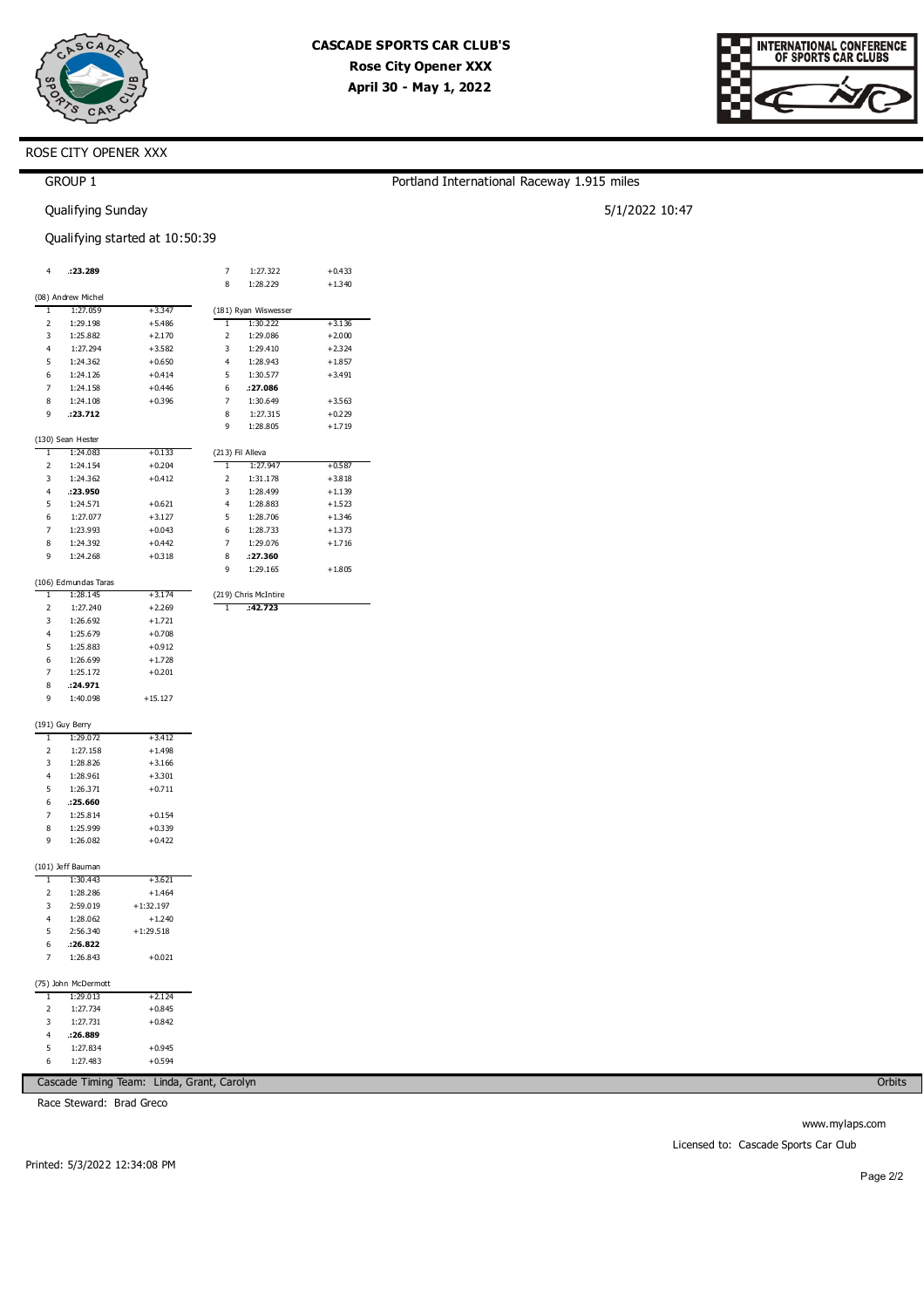

Portland International Raceway 1.915 miles

5/1/2022 15:40



## ROSE CITY OPENER XXX

## GROUP 1

Race Sunday

### Race started at 15:44:35

|                     |                      |                      | 15                             | 1:19.688             | $+0.747$             | $11\,$              | 1:20.956             | $+0.464$             | 9                       | 1:21.721              | $+1.006$             | 8              | 1:21.555                  | $+0.360$              |
|---------------------|----------------------|----------------------|--------------------------------|----------------------|----------------------|---------------------|----------------------|----------------------|-------------------------|-----------------------|----------------------|----------------|---------------------------|-----------------------|
|                     | (47) Jess Heitman    |                      | 16                             | 1:20.802             | $+1.861$             | 12                  | 1:33.909             | $+13.417$            | 10                      | 1:21.893              | $+1.178$             | 9              | 1:21.639                  | $+0.444$              |
| ī                   | 1:16.988             | $+4.246$             | 17                             | 1:20.026             | $+1.085$             | 13                  | 1:20.999             | $+0.507$             | $11\,$                  | : 20.715              |                      | 10             | 1:22.037                  | $+0.842$              |
| $\overline{2}$      | 1:13.578             | $+0.836$             | 18                             | 1:20.512             | $+1.571$             | 14                  | 1:21.793             | $+1.301$             | 12                      | 1:22.217              | $+1.502$             | $11\,$         | 1:21.483                  | $+0.288$              |
| 3                   | 1:12.874             | $+0.132$             | 19                             | 1:19.892             | $+0.951$             | 15                  | 1:22.208             | $+1.716$             | 13                      | 1:21.456              | $+0.741$             | 12             | 1:21.770                  | $+0.575$              |
| $\overline{4}$      | 1:14.911             | $+2.169$             | 20                             | 1:22.078             | $+3.137$             | 16                  | 1:21.609             | $+1.117$             | 14                      | 1:21.366              | $+0.651$             | 13             | 1:22.246                  | $+1.051$              |
| 5                   | 1:15.400             | $+2.658$             |                                |                      |                      | 17                  | 1:20.931             | $+0.439$             | 15                      | 1:22.598              | $+1.883$             | 14             | 1:23.815                  | $+2.620$              |
| 6                   | 1:14.570             | $+1.828$             |                                | (68) Pete Bristow    |                      | 18                  | 1:21.008             | $+0.516$             | 16                      | 1:21.140              | $+0.425$             | 15             | 1:22.400                  | $+1.205$              |
| $\overline{7}$      | 1:16.552             | $+3.810$             | $\overline{1}$                 | 1:25.135             | $+4.950$             | 19                  | 1:21.119             | $+0.627$             | 17                      | 1:21.818              | $+1.103$             | 16             | 1:21.640                  | $+0.445$              |
| 8                   | 1:15.094             | $+2.352$             | $\overline{2}$                 | : 20.185             |                      | 20                  | 1:20.870             | $+0.378$             | 18                      | 1:21.219              | $+0.504$             | 17             | 1:22.498                  | $+1.303$              |
| 9                   | :12.742              |                      | $\overline{3}$                 | 1:20.851             | $+0.666$             |                     |                      |                      | 19                      | 1:22.112              | $+1.397$             | 18             | 1:21.467                  | $+0.272$              |
| 10                  | 1:13.311             | $+0.569$             | $\overline{4}$                 | 1:20.535             | $+0.350$             |                     | (244) Corey Peters   |                      |                         |                       |                      | 19             | 1:23.757                  | $+2.562$              |
| 11                  | 1:17.220             | $+4.478$             | 5                              | 1:20.914             | $+0.729$             | $\overline{1}$      | 1:23.222             | $+2.508$             |                         | (121) Scott Eckert    |                      |                | (219) Chris McIntire      |                       |
| 12                  | 1:15.305             | $+2.563$             | 6<br>$\overline{7}$            | 1:20.738             | $+0.553$             | $\overline{2}$      | 1:21.705             | $+0.991$             | -1                      | 1:26.956              | $+5.808$             | T              | 1:29.290                  | +6.874                |
| 13                  | 1:13.507             | $+0.765$             |                                | 1:21.551             | $+1.366$             | 3                   | 1:21.109             | $+0.395$             | $\overline{2}$          | 1:22.238              | $+1.090$             | $\overline{2}$ | 1:23.197                  | $+0.781$              |
| 14                  | 1:14.370             | $+1.628$             | 8<br>9                         | 1:24.387             | $+4.202$             | $\overline{4}$      | 1:22.093             | $+1.379$             | 3                       | 1:21.300              | $+0.152$             | 3              | 1:23.752                  | $+1.336$              |
| 15<br>16            | 1:13.130<br>1:13.876 | $+0.388$<br>$+1.134$ | 10                             | 1:20.483<br>1:20.864 | $+0.298$<br>$+0.679$ | 5                   | 1:21.390             | $+0.676$             | $\overline{4}$<br>5     | 1:21.862<br>1:21.593  | $+0.714$<br>$+0.445$ | $\overline{4}$ | 1:22.506                  | $+0.090$              |
| 17                  | 1:15.480             | $+2.738$             | $11\,$                         | 1:21.313             | $+1.128$             | 6<br>$\overline{7}$ | 1:21.396             | $+0.682$             | 6                       | 1:22.090              | $+0.942$             | 5              | 1:22.806                  | $+0.390$              |
| 18                  | 1:15.015             | $+2.273$             | 12                             | 1:20.562             | $+0.377$             |                     | 1:21.411             | $+0.697$             | $\overline{7}$          | 1:21.433              | $+0.285$             | 6              | 1:23.482                  | $+1.066$              |
| 19                  | 1:14.803             | $+2.061$             | 13                             | 1:21.751             | $+1.566$             | 8<br>9              | 1:21.496             | $+0.782$             | 8                       | 1:21.183              | $+0.035$             | $\overline{7}$ | 1:22.640                  | $+0.224$              |
| 20                  | 1:14.097             | $+1.355$             | 14                             | 1:21.520             | $+1.335$             | 10                  | 1:21.794<br>1:21.205 | $+1.080$<br>$+0.491$ | 9                       | 1:21.262              | $+0.114$             | 8              | 1:22.842                  | $+0.426$              |
| 21                  | 1:14.294             | $+1.552$             | 15                             | 1:23.998             | $+3.813$             | 11                  | : 20.714             |                      | $10\,$                  | 1:21.427              | $+0.279$             | 9              | :22.416                   |                       |
|                     |                      |                      | 16                             | 1:22.052             | $+1.867$             | 12                  | 1:22.133             | $+1.419$             | 11                      | 1:21.233              | $+0.085$             | 10             | 1:22.913                  | $+0.497$              |
|                     | (4) Ann Doherty      |                      | 17                             | 1:20.891             | $+0.706$             | 13                  | 1:21.461             | $+0.747$             | 12                      | 1:21.300              | $+0.152$             | $11\,$         | 1:23.778                  | $+1.362$              |
| 1                   | 1:17.818             | $+3.370$             | 18                             | 1:22.367             | $+2.182$             | 14                  | 1:21.392             | $+0.678$             | 13                      | 1:22.463              | $+1.315$             | 12             | 1:24.795                  | $+2.379$              |
| 2                   | 1:14.834             | $+0.386$             | 19                             | 1:21.503             | $+1.318$             | 15                  | 1:21.668             | $+0.954$             | 14                      | 1:22.274              | $+1.126$             | 13             | 1:22.827                  | $+0.411$              |
| $\overline{3}$      | 1:14.782             | $+0.334$             | 20                             | 1:21.499             | $+1.314$             | 16                  | 1:21.445             | $+0.731$             | 15                      | 1:21.550              | $+0.402$             | 14             | 1:23.892                  | $+1.476$              |
| 4                   | 1:17.289             | $+2.841$             |                                |                      |                      | 17                  | 1:21.815             | $+1.101$             | 16                      | : 21.148              |                      | 15             | 1:23.197                  | $+0.781$              |
| 5                   | 1:16.672             | $+2.224$             |                                | (109) Tim Wisner     |                      | 18                  | 1:21.168             | $+0.454$             | 17                      | 1:23.720              | $+2.572$             | 16             | 1:23.346                  | $+0.930$              |
| 6                   | 1:17.348             | $+2.900$             | $\overline{1}$                 | 1:24.737             | $+4.318$             | 19                  | 1:21.206             | $+0.492$             | 18                      | 1:21.662              | $+0.514$             | 17             | 1:23.910                  | $+1.494$              |
| $\overline{7}$      | 1:19.903             | $+5.455$             | $\overline{2}$                 | 1:21.453             | $+1.034$             |                     |                      |                      | 19                      | 1:22.204              | $+1.056$             | 18             | 1:24.789                  | $+2.373$              |
| 8                   | 1:15.158             | $+0.710$             | $\overline{3}$                 | 1:20.684             | $+0.265$             |                     | (55) Kyle Byers      |                      |                         |                       |                      | 19             | 1:24.182                  | $+1.766$              |
| 9                   | 1:14.744             | $+0.296$             | $\overline{4}$                 | : 20.419             |                      | 1                   | 1:22.843             | $+1.893$             |                         | (136) Dirk Groeneveld |                      |                |                           |                       |
| 10                  | 1:17.583             | $+3.135$             | 5                              | 1:22.563             | $+2.144$             | $\overline{2}$      | 1:21.717             | $+0.767$             | -1                      | 1:27.141              | $+6.004$             |                | (28) James "Gator" Hudson |                       |
| 11                  | 1:18.386             | $+3.938$             | $\boldsymbol{6}$               | 1:22.247             | $+1.828$             |                     | 1:21.215             |                      |                         | 1:22.209              | $+1.072$             |                | 1:22.788                  | $+4.209$              |
| 12                  |                      |                      |                                |                      |                      | 3                   |                      | $+0.265$             | $\mathbf 2$             |                       |                      | 1              |                           |                       |
| 13                  | 1:16.390             | $+1.942$             | $\overline{7}$                 | 1:20.873             | $+0.454$             | $\overline{4}$      | 1:22.803             | $+1.853$             | $\overline{\mathbf{3}}$ | 1:21.529              | $+0.392$             | $\overline{2}$ | 1:18.954                  | $+0.375$              |
|                     | 1:16.970             | $+2.522$             | 8                              | 1:21.848             | $+1.429$             | 5                   | 1:22.616             | $+1.666$             | $\overline{4}$          | 1:22.037              | $+0.900$             | 3              | :18.579                   |                       |
| 14                  | 1:14.732             | $+0.284$             | 9                              | 1:21.375             | $+0.956$             | 6                   | 1:21.322             | $+0.372$             | 5                       | 1:22.204              | $+1.067$             | $\overline{4}$ | 1:19.191                  | $+0.612$              |
| 15                  | 1:16.009             | $+1.561$             | 10                             | 1:20.721             | $+0.302$             | $\overline{7}$      | 1:21.444             | $+0.494$             | 6                       | 1:22.578              | $+1.441$             | 5              | 1:19.111                  | $+0.532$              |
| 16                  | 1:17.886             | $+3.438$             | 11                             | 1:22.551             | $+2.132$             | 8                   | 1:20.974             | $+0.024$             | $\overline{7}$          | 1:21.357              | $+0.220$             | 6              | 1:21.526                  | $+2.947$              |
| 17                  | :14.448              |                      | 12                             | 1:21.889             | $+1.470$             | 9                   | 1:21.134             | $+0.184$             | 8                       | 1:21.430              | $+0.293$             | $\overline{7}$ | 1:22.519                  | $+3.940$              |
| 18                  | 1:15.101             | $+0.653$             | 13                             | 1:21.449             | $+1.030$             | 10                  | 1:21.723             | $+0.773$             | 9                       | 1:21.255              | $+0.118$             | 8              | 1:20.236                  | $+1.657$              |
| 19                  | 1:19.269             | $+4.821$             | 14                             | 1:21.551             | $+1.132$             | 11                  | :20.950              |                      | 10                      | : 21.137              |                      | 9              | 1:21.201                  | $+2.622$              |
| 20                  | 1:22.728             | $+8.280$             | 15                             | 1:21.641             | $+1.222$             | 12                  | 1:22.015             | $+1.065$             | $11\,$                  | 1:21.295              | $+0.158$             | 10             | 1:19.503                  | $+0.924$              |
| 21                  | 1:20.744             | $+6.296$             | 16                             | 1:21.455             | $+1.036$             | 13                  | 1:21.481             | $+0.531$             | $12\,$                  | 1:21.526              | $+0.389$             | 11             | 1:18.969                  | $+0.390$              |
|                     |                      |                      | 17                             | 1:21.626             | $+1.207$             | 14                  | 1:21.337             | $+0.387$             | 13                      | 1:22.249              | $+1.112$             | 12             | 1:21.696                  | $+3.117$              |
|                     | (81) Simon Asselin   |                      | 18                             | 1:21.833             | $+1.414$             | 15                  | 1:22.811             | $+1.861$             | 14                      | 1:21.673              | $+0.536$             | 13             | 1:20.325                  | $+1.746$              |
| -1                  | 1:22.550             | $+3.609$             | 19                             | 1:22.521             | $+2.102$             | 16                  | 1:20.996             | $+0.046$             | 15                      | 1:21.988              | $+0.851$             | 14             | 1:30.986                  | $+12.407$             |
| $\overline{2}$      | 1:19.157             | $+0.216$             | 20                             | 1:21.779             | $+1.360$             | 17                  | 1:21.336             | $+0.386$             | 16                      | 1:22.529              | $+1.392$             | 15             | 1:39.957                  | $+21.378$             |
| 3<br>$\overline{4}$ | 1:19.925             | $+0.984$             |                                |                      |                      | 18                  | 1:21.274             | $+0.324$             | 17                      | 1:21.566              | $+0.429$             | 16             | 1:33.178                  | $+14.599$             |
|                     | 1:19.574             | $+0.633$             |                                | (99) Matt Dawson     |                      | 19                  | 1:21.937             | $+0.987$             | 18                      | 1:21.718              | $+0.581$             | $17\,$         | 1:35.261<br>1:32.821      | $+16.682$             |
| 5<br>6              | .18.941<br>1:21.250  | $+2.309$             | $\mathbf{1}$<br>$\overline{2}$ | 1:24.469<br>1:20.889 | $+3.977$<br>$+0.397$ |                     |                      |                      | 19                      | 1:22.437              | $+1.300$             | 18<br>19       | 1:23.935                  | $+14.242$<br>$+5.356$ |
| $\overline{7}$      | 1:22.386             | $+3.445$             | $\overline{\mathbf{3}}$        | 1:20.824             | $+0.332$             | 1                   | (151) Matt Lowell    |                      |                         | (95) Charles Hurley   |                      |                |                           |                       |
| 8                   | 1:20.212             | $+1.271$             | $\overline{4}$                 | :20.492              |                      |                     | 1:23.726             | $+3.011$<br>$+0.747$ | $\overline{1}$          | 1:24.350              | $+3.155$             |                | (24) Jeff McAffer         |                       |
| 9                   | 1:21.298             | $+2.357$             | 5                              | 1:20.855             | $+0.363$             | $\overline{2}$      | 1:21.462             |                      | $\overline{2}$          | 1:21.630              | $+0.435$             | 1              | 1:27.071                  | $+4.951$              |
| 10                  | 1:19.598             | $+0.657$             | 6                              | 1:20.814             | $+0.322$             | 3<br>$\overline{4}$ | 1:21.274<br>1:21.925 | $+0.559$             | 3                       | : 21.195              |                      | $\overline{2}$ | 1:22.772                  | $+0.652$              |
| 11                  | 1:18.969             | $+0.028$             | 7                              | 1:21.129             | $+0.637$             | 5                   | 1:21.590             | $+1.210$<br>$+0.875$ | $\overline{4}$          | 1:21.384              | $+0.189$             | $\overline{3}$ | 1:22.167                  | $+0.047$              |
| 12                  | 1:22.595             | $+3.654$             | 8                              | 1:25.105             | $+4.613$             | 6                   | 1:21.398             | $+0.683$             | 5                       | 1:22.223              | $+1.028$             | $\overline{4}$ | 1:22.647                  | $+0.527$              |
| 13                  | 1:19.531             | $+0.590$             | 9                              | 1:21.255             | $+0.763$             | $\overline{7}$      | 1:21.060             | $+0.345$             | 6                       | 1:21.278              | $+0.083$             | 5              | 1:22.480                  | $+0.360$              |
| 14                  | 1:20.985             | $+2.044$             | 10                             | 1:20.831             | $+0.339$             | 8                   | 1:21.600             | $+0.885$             | $\overline{7}$          | 1:22.419              | $+1.224$             | 6              | 1:22.892                  | $+0.772$              |

Cascade Timing Team: Linda, Grant, Carolyn

Race Steward: Brad Greco

Orbits

www.mylaps.com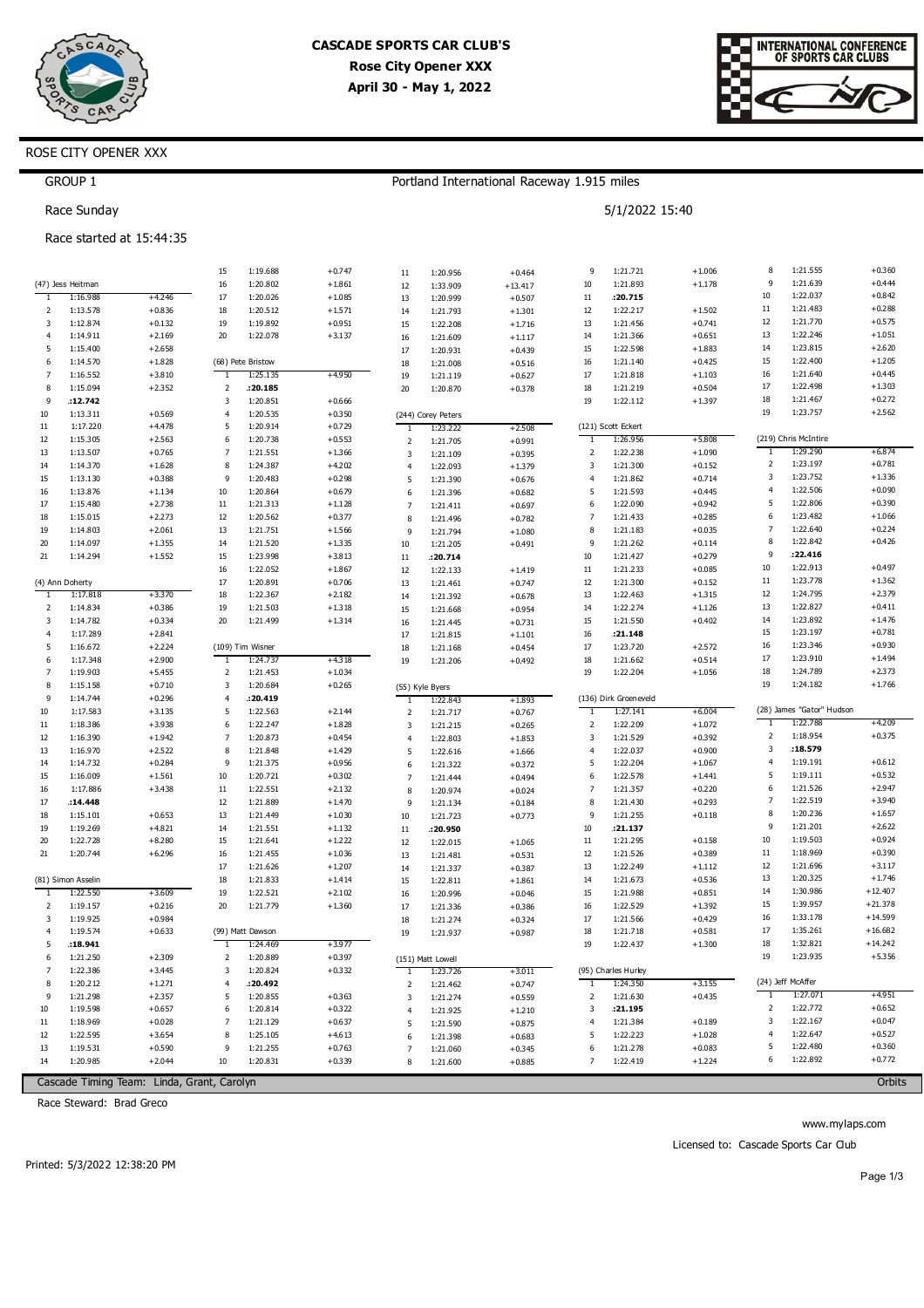



## ROSE CITY OPENER XXX

|                     | <b>GROUP 1</b>         |                                            |                |                      |          |                |                       | Portland International Raceway 1.915 miles |                         |                      |                      |                     |                      |                      |
|---------------------|------------------------|--------------------------------------------|----------------|----------------------|----------|----------------|-----------------------|--------------------------------------------|-------------------------|----------------------|----------------------|---------------------|----------------------|----------------------|
|                     | Race Sunday            |                                            |                |                      |          |                |                       |                                            |                         | 5/1/2022 15:40       |                      |                     |                      |                      |
|                     |                        | Race started at 15:44:35                   |                |                      |          |                |                       |                                            |                         |                      |                      |                     |                      |                      |
| 7                   | :22.120                |                                            | 6              | 1:22.423             | $+0.294$ | 5              | 1:22.470              | $+0.500$                                   | $\overline{4}$          | 1:24.494             | $+1.750$             | 3                   | 1:24.037             | $+0.646$             |
| 8                   | 1:22.263               | $+0.143$                                   | $\overline{7}$ | 1:22.478             | $+0.349$ | 6              | 1:22.968              | $+0.998$                                   | 5                       | 1:25.048             | $+2.304$             | $\overline{4}$      | 1:23.776             | $+0.385$             |
| 9                   | 1:22.196               | $+0.076$                                   | 8              | 1:22.457             | $+0.328$ | $\overline{7}$ | 1:22.775              | $+0.805$                                   | 6                       | 1:24.769             | $+2.025$             | 5                   | 1:24.310             | $+0.919$             |
| 10                  | 1:22.227               | $+0.107$                                   | 9              | :22.129              |          | 8              | 1:23.336              | $+1.366$                                   | 7                       | 1:23.302             | $+0.558$             | 6                   | 1:24.956             | $+1.565$             |
| 11                  | 1:22.359               | $+0.239$                                   | 10             | 1:22.506             | $+0.377$ | 9              | 1:22.533              | $+0.563$                                   | 8                       | :22.744              |                      | 7                   | :23.391              |                      |
| 12                  | 1:22.490               | $+0.370$                                   | $11\,$         | 1:22.676             | $+0.547$ | 10             | 1:22.524              | $+0.554$                                   | 9                       | 1:24.172             | $+1.428$             | 8                   | 1:24.157             | $+0.766$             |
| 13                  | 1:22.506               | $+0.386$                                   | 12             | 1:22.656             | $+0.527$ | $11\,$         | 1:22.259              | $+0.289$                                   | 10                      | 1:23.216             | $+0.472$             | 9                   | 1:23.963             | $+0.572$             |
| 14                  | 1:22.675               | $+0.555$                                   | 13             | 1:22.740             | $+0.611$ | 12             | :21.970               |                                            | 11                      | 1:23.498             | $+0.754$             | 10                  | 1:23.920             | $+0.529$             |
| 15                  | 1:23.113               | $+0.993$                                   | 14             | 1:23.830             | $+1.701$ | 13             | 1:22.436              | $+0.466$                                   | 12                      | 1:22.902             | $+0.158$             | 11                  | 1:24.060             | $+0.669$             |
| 16                  | 1:23.129               | $+1.009$                                   | 15             | 1:23.296             | $+1.167$ | 14             | 1:22.796              | $+0.826$                                   | 13                      | 1:22.941             | $+0.197$             | 12                  | 1:24.294             | $+0.903$             |
| 17                  | 1:23.037               | $+0.917$                                   | 16             | 1:23.643             | $+1.514$ | 15             | 1:22.983              | $+1.013$                                   | 14                      | 1:22.882             | $+0.138$             | 13                  | 1:25.410             | $+2.019$             |
| 18                  | 1:24.666               | $+2.546$                                   | 17             | 1:23.519             | $+1.390$ | 16             | 1:24.889              | $+2.919$                                   | 15                      | 1:22.945             | $+0.201$             | 14                  | 1:24.483             | $+1.092$             |
| 19                  | 1:25.340               | $+3.220$                                   | 18             | 1:22.280             | $+0.151$ | 17             | 1:23.967              | $+1.997$                                   | 16                      | 1:23.059             | $+0.315$             | 15                  | 1:24.506             | $+1.115$             |
|                     |                        |                                            | 19             | 1:24.316             | $+2.187$ | 18             | 1:23.202              | $+1.232$                                   | 17                      | 1:22.990             | $+0.246$             | 16                  | 1:24.353             | $+0.962$             |
|                     | (91) Daniele Hovington |                                            |                |                      |          | 19             | 1:23.814              | $+1.844$                                   | 18                      | 1:26.079             | $+3.335$             | 17                  | 1:24.540             | $+1.149$             |
| 1                   | 1:24.519               | $+2.635$                                   |                | (89) Bryce Scott     |          |                |                       |                                            | 19                      | 1:24.710             | $+1.966$             | 18                  | 1:24.699             | $+1.308$             |
| 2                   | 1:21.954               | $+0.070$                                   | T              | 1:27.551             | $+5.357$ |                | (96) Brian Bercovitz  |                                            |                         |                      |                      | 19                  | 1:24.587             | $+1.196$             |
| 3                   | 1:22.572               | $+0.688$                                   | 2              | 1:23.526             | $+1.332$ | Τ              | 1:27.980              | $+6.221$                                   |                         | (172) David Stenner  |                      |                     |                      |                      |
| $\overline{4}$      | 1:22.794               | $+0.910$                                   | 3              | 1:22.411             | $+0.217$ | $\overline{2}$ | 1:27.758              | $+5.999$                                   | 1                       | 1:29.330             | $+6.671$             |                     | (08) Andrew Michel   |                      |
| 5                   | 1:22.813               | $+0.929$                                   | 4              | 1:23.040             | $+0.846$ | 3              | 1:22.311              | $+0.552$                                   | 2                       | 1:24.000             | $+1.341$             | Τ                   | 1:29.311             | $+6.002$             |
| 6                   | 1:23.563               | $+1.679$                                   | 5              | 1:23.020             | $+0.826$ | $\overline{4}$ | 1:23.233              | $+1.474$                                   | 3                       | 1:23.519             | $+0.860$             | 2                   | 1:24.328             | $+1.019$             |
| $\overline{7}$      | .21.884                |                                            | 6              | 1:22.913             | $+0.719$ | 5              | 1:23.076              | $+1.317$                                   | $\overline{4}$          | 1:23.556             | $+0.897$             | 3                   | 1:23.579             | $+0.270$             |
| 8                   | 1:22.586               | $+0.702$                                   | $\overline{7}$ | 1:22.681             | $+0.487$ | 6              | 1:23.944              | $+2.185$                                   | 5                       | 1:24.814             | $+2.155$             | $\overline{4}$      | 1:24.767             | $+1.458$             |
| 9                   | 1:22.000               | $+0.116$                                   | 8              | 1:22.731             | $+0.537$ | $\overline{7}$ | 1:23.143              | $+1.384$                                   | 6                       | 1:23.896             | $+1.237$             | 5                   | :23.309              |                      |
| 10                  | 1:22.356               | $+0.472$                                   | 9              | 1:22.239             | $+0.045$ | 8              | :21.759               |                                            | $\overline{7}$          | 1:22.961             | $+0.302$             | 6                   | 1:25.410             | $+2.101$             |
| 11                  | 1:23.002               | $+1.118$                                   | 10             | 1:22.419             | $+0.225$ | 9              | 1:22.912              | $+1.153$                                   | 8                       | 1:22.854             | $+0.195$             | 7                   | 1:24.490             | $+1.181$             |
| 12                  | 1:22.487               | $+0.603$                                   | $11\,$         | 1:22.308             | $+0.114$ | 10             | 1:22.029              | $+0.270$                                   | 9                       | 1:23.243             | $+0.584$             | 8                   | 1:23.583             | $+0.274$             |
| 13                  | 1:22.686               | $+0.802$                                   | 12             | :22.194              |          | $11\,$         | 1:23.457              | $+1.698$                                   | $10\,$                  | 1:22.753             | $+0.094$             | 9                   | 1:23.924             | $+0.615$             |
| 14                  | 1:23.419               | $+1.535$                                   | 13             | 1:23.135             | $+0.941$ | 12             | 1:23.181              | $+1.422$                                   | $11\,$                  | 1:24.231             | $+1.572$             | 10                  | 1:25.442             | $+2.133$             |
| 15                  | 1:23.145               | $+1.261$                                   | 14             | 1:22.685             | $+0.491$ | 13             | 1:22.699              | $+0.940$                                   | 12                      | 1:23.532             | $+0.873$             | 11                  | 1:26.620             | $+3.311$             |
| 16                  | 1:23.274               | $+1.390$                                   | 15             | 1:23.128             | $+0.934$ | 14             | 1:22.008              | $+0.249$                                   | 13                      | 1:23.137             | $+0.478$             | 12                  | 1:23.591             | $+0.282$             |
| 17                  | 1:23.427               | $+1.543$                                   | 16             | 1:23.357             | $+1.163$ | 15             | 1:22.105              | $+0.346$                                   | 14                      | :22.659              |                      | 13                  | 1:24.852             | $+1.543$             |
| 18                  | 1:24.961               | $+3.077$                                   | 17             | 1:23.557             | $+1.363$ | 16             | 1:23.180              | $+1.421$                                   | 15                      | 1:23.165             | $+0.506$             | 14                  | 1:24.211             | $+0.902$             |
| 19                  | 1:25.460               | $+3.576$                                   | 18             | 1:22.381             | $+0.187$ | 17             | 1:22.400              | $+0.641$                                   | 16                      | 1:23.374             | $+0.715$             | 15                  | 1:23.493             | $+0.184$             |
|                     |                        |                                            | 19             | 1:24.497             | $+2.303$ | 18             | 1:23.729              | $+1.970$                                   | 17                      | 1:22.840             | $+0.181$             | 16                  | 1:23.562             | $+0.253$             |
|                     | (144) Chris Ward       |                                            |                |                      |          | 19             | 1:24.940              | $+3.181$                                   | 18                      | 1:24.914             | $+2.255$             | 17                  | 1:23.517             | $+0.208$             |
| -1                  | 1:27.126               | +4.832                                     |                | (15) Duncan Pearce   |          |                |                       |                                            | 19                      | 1:26.796             | $+4.137$             | 18                  | 1:24.572             | $+1.263$             |
| 2                   | 1:24.345               | $+2.051$                                   | -1             | 1:27.277             | +4.922   |                | (150) Martin Berryman |                                            |                         |                      |                      | 19                  | 1:23.710             | $+0.401$             |
| 3                   | 1:24.530               | $+2.236$                                   | $\overline{2}$ | 1:23.386             | $+1.031$ | $\overline{1}$ | 1:29.164              | $+6.594$                                   |                         | (147) Colton Edwards |                      |                     |                      |                      |
| $\overline{4}$      | 1:24.416               | $+2.122$                                   | 3              | 1:22.569             | $+0.214$ | $\overline{2}$ | 1:23.359              | $+0.789$                                   | T                       | 1:30.471             | $+6.655$             |                     | (141) Rob Johnston   |                      |
| 5                   | 1:24.127               | $+1.833$                                   | 4              | 1:22.735             | $+0.380$ | 3              | 1:23.419              | $+0.849$                                   | $\overline{\mathbf{c}}$ | 1:24.932             | $+1.116$             | 1                   | 1:29.370             | $+6.113$             |
| 6                   | 1:23.826               | $+1.532$                                   | 5              | 1:22.390             | $+0.035$ | $\overline{4}$ | 1:23.542              | $+0.972$                                   | 3                       | 1:24.933             | $+1.117$             | 2                   | 1:24.432             | $+1.175$             |
| $\overline{7}$      | 1:23.364               | $+1.070$                                   | 6              | 1:22.596             | $+0.241$ | 5              | 1:24.734              | $+2.164$                                   | 4                       | 1:24.612             | $+0.796$             | 3<br>$\overline{4}$ | 1:23.794             | $+0.537$             |
| 8                   | :22.294                |                                            | $\overline{7}$ | 1:22.403             | $+0.048$ | 6              | 1:24.175              | $+1.605$                                   | 5                       | 1:24.419             | $+0.603$             | 5                   | 1:23.856<br>1:24.363 | $+0.599$<br>$+1.106$ |
| 9                   | 1:22.735               | $+0.441$                                   | 8              | 1:22.582             | $+0.227$ | $\overline{7}$ | 1:23.315              | $+0.745$                                   | 6                       | : 23.816             |                      | 6                   | 1:24.805             | $+1.548$             |
| 10                  | 1:22.424               | $+0.130$                                   | 9              | 1:22.762<br>:22.355  | $+0.407$ | 8              | 1:22.834              | $+0.264$                                   | $\overline{7}$          | 1:24.145             | $+0.329$             | 7                   | 1:24.130             | $+0.873$             |
| $11\,$              | 1:22.654               | $+0.360$                                   | 10             |                      |          |                | 1:23.347              | $+0.777$                                   | 8                       | 1:24.691             | $+0.875$             | 8                   | 1:23.924             | $+0.667$             |
| 12                  | 1:27.824               | $+5.530$                                   | 11             | 1:22.589             | $+0.234$ | 10             | 1:23.037              | $+0.467$                                   | 9                       | 1:28.375             | $+4.559$             | 9                   | 1:23.926             | $+0.669$             |
| 13                  | 1:23.416               | $+1.122$                                   | 12             | 1:22.558             | $+0.203$ | $11\,$         | 1:23.835              | $+1.265$                                   | 10                      | 1:24.777             | $+0.961$             | 10                  | 1:25.084             | $+1.827$             |
| 14                  | 1:23.487               | $+1.193$                                   | 13             | 1:23.676             | $+1.321$ | 12             | 1:23.674              | $+1.104$                                   | $11\,$                  | 1:25.176             | $+1.360$             | $11\,$              | 1:25.322             | $+2.065$             |
| 15                  | 1:24.487               | $+2.193$                                   | 14             | 1:22.778             | $+0.423$ | 13             | 1:23.116              | $+0.546$                                   | $12\,$                  | 1:24.426             | $+0.610$             |                     | 1:25.304             | $+2.047$             |
| 16                  | 1:22.375               | $+0.081$                                   | 15             | 1:23.122             | $+0.767$ | 14             | :22.570               |                                            | 13                      | 1:27.021             | $+3.205$             | 12                  |                      |                      |
| 17                  | 1:22.631               | $+0.337$                                   | 16             | 1:23.468             | $+1.113$ | 15             | 1:23.432              | $+0.862$                                   | 14                      | 1:24.314             | $+0.498$             | 13                  | 1:26.706             | $+3.449$<br>$+0.909$ |
| 18                  | 1:22.869               | $+0.575$                                   | 17             | 1:23.542             | $+1.187$ | 16             | 1:23.337              | $+0.767$                                   | 15                      | 1:24.851             | $+1.035$             | 14                  | 1:24.166             |                      |
| 19                  | 1:38.762               | $+16.468$                                  | 18             | 1:23.379             | $+1.024$ | 17             | 1:22.896              | $+0.326$                                   | 16                      | 1:24.488             | $+0.672$             | 15                  | 1:23.690             | $+0.433$             |
|                     |                        |                                            | 19             | 1:23.942             | $+1.587$ | 18             | 1:24.523              | $+1.953$                                   | $17\,$                  | 1:24.938             | $+1.122$             | 16                  | 1:23.541             | $+0.284$             |
|                     | (211) Joshua Voigt     |                                            |                |                      |          | 19             | 1:23.141              | $+0.571$                                   | 18                      | 1:27.412             | $+3.596$             | 17<br>18            | 1:24.444<br>:23.257  | $+1.187$             |
| -1                  | 1:27.080               | +4.951                                     |                | (86) Scott Thompson  |          |                |                       |                                            | 19                      | 1:28.080             | $+4.264$             | 19                  | 1:23.958             | $+0.701$             |
| 2                   | 1:23.387               | $+1.258$                                   | $\mathbf{1}$   | 1:28.037             | $+6.067$ |                | (6) David Weller      |                                            |                         |                      |                      |                     |                      |                      |
| 3                   | 1:22.577               | $+0.448$                                   | 2              | 1:23.686             | $+1.716$ | $\mathbf{1}$   | 1:27.554              | $+4.810$                                   |                         | (237) Zack Watson    |                      |                     | (130) Sean Hester    |                      |
| $\overline{4}$<br>5 | 1:22.989<br>1:22.269   | $+0.860$                                   | 3<br>4         | 1:22.676<br>1:23.146 | $+0.706$ | 2              | 1:24.051              | $+1.307$                                   | 1                       | 1:29.405<br>1:23.657 | $+6.014$<br>$+0.266$ | $\mathbf{1}$        | 1:29.371             | $+5.906$             |
|                     |                        | $+0.140$                                   |                |                      | $+1.176$ | 3              | 1:23.698              | $+0.954$                                   | 2                       |                      |                      |                     |                      |                      |
|                     |                        | Cascade Timing Team: Linda, Grant, Carolyn |                |                      |          |                |                       |                                            |                         |                      |                      |                     |                      | Orbits               |

Race Steward: Brad Greco

www.mylaps.com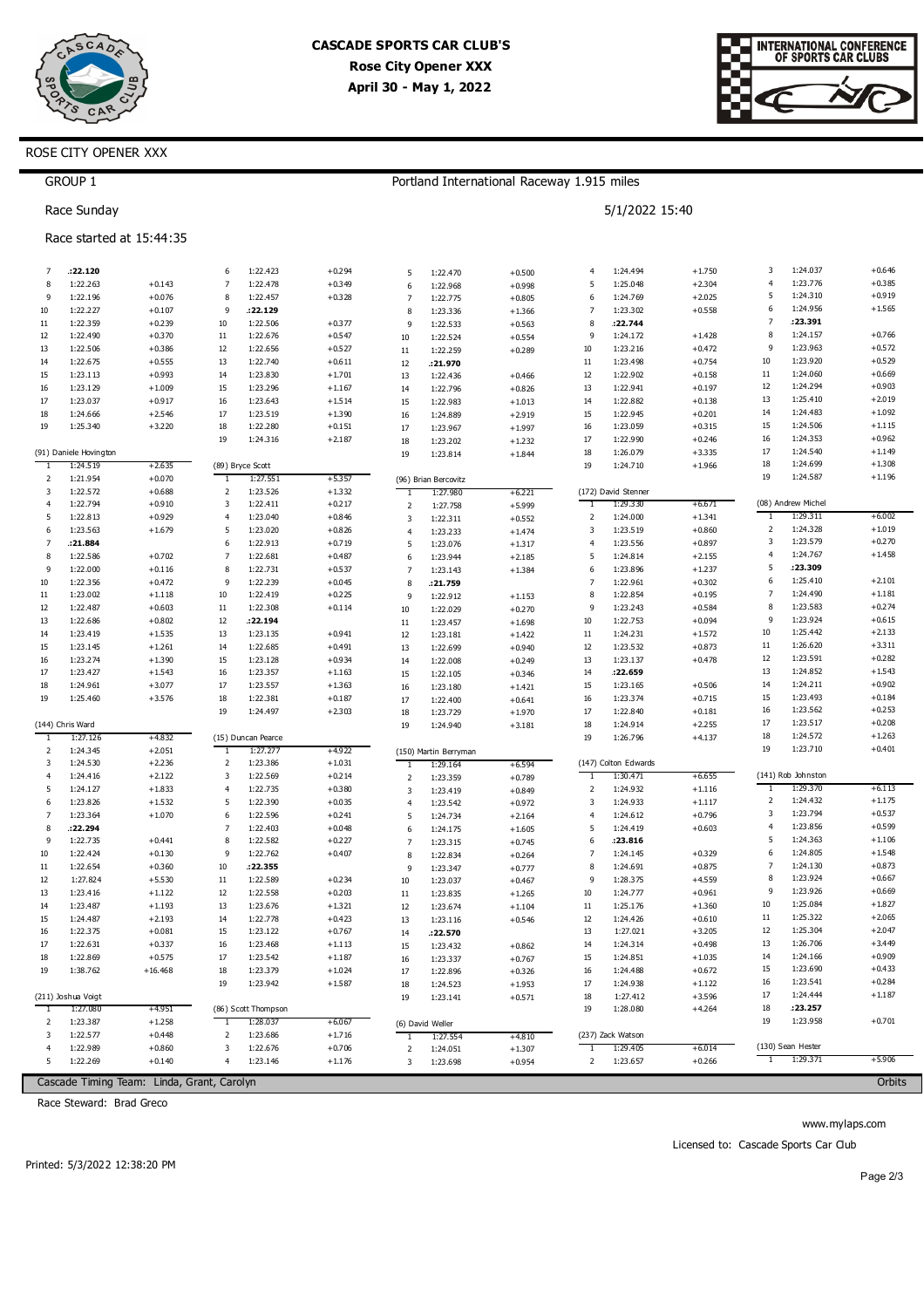



## ROSE CITY OPENER XXX

|                   | <b>GROUP 1</b>       |                          |                |                      |                      |                |                              | Portland International Raceway 1.915 miles |    |                |          |
|-------------------|----------------------|--------------------------|----------------|----------------------|----------------------|----------------|------------------------------|--------------------------------------------|----|----------------|----------|
|                   | Race Sunday          |                          |                |                      |                      |                |                              |                                            |    | 5/1/2022 15:40 |          |
|                   |                      | Race started at 15:44:35 |                |                      |                      |                |                              |                                            |    |                |          |
| 2                 | 1:24.664             | $+1.199$                 | 3              | 1:25.918             | $+0.787$             | 5              | 1:29.368                     | $+3.520$                                   | 7  | 1:18.899       | $+0.240$ |
| 3                 | 1:23.610             | $+0.145$                 | 4              | 1:25.795             | $+0.664$             | 6              | 1:28.240                     | $+2.392$                                   | 8  | 1:19.663       | $+1.004$ |
| 4                 | 1:24.975             | $+1.510$                 | 5              | 1:26.323             | $+1.192$             | 7              | 1:30.104                     | $+4.256$                                   | 9  | :18.659        |          |
| 5                 | 1:24.271             | $+0.806$                 | 6              | 1:26.629             | $+1.498$             | 8              | 1:26.540                     | $+0.692$                                   | 10 | 1:19.051       | $+0.392$ |
| 6                 | 1:24.319             | $+0.854$                 | $\overline{7}$ | 1:26.780             | $+1.649$             | 9              | 1:27.863                     | $+2.015$                                   |    |                |          |
| $\overline{7}$    | 1:24.363             | $+0.898$                 | 8              | 1:26.398             | $+1.267$             | 10             | 1:27.704                     | $+1.856$                                   |    |                |          |
| 8<br>9            | 1:23.623<br>1:24.061 | $+0.158$<br>$+0.596$     | 9<br>10        | : 25.131<br>1:26.822 | $+1.691$             | $11\,$         | 1:30.187                     | $+4.339$                                   |    |                |          |
| 10                | 1:24.831             | $+1.366$                 | 11             | 1:25.769             | $+0.638$             | 12<br>13       | 1:29.613<br>:25.848          | $+3.765$                                   |    |                |          |
| $11\,$            | 1:26.152             | $+2.687$                 | 12             | 1:25.271             | $+0.140$             | 14             | 1:27.424                     | $+1.576$                                   |    |                |          |
| 12                | 1:23.803             | $+0.338$                 | 13             | 1:25.793             | $+0.662$             | 15             | 1:27.685                     | $+1.837$                                   |    |                |          |
| 13                | 1:25.865             | $+2.400$                 | 14             | 1:25.921             | $+0.790$             | 16             | 1:26.471                     | $+0.623$                                   |    |                |          |
| 14                | 1:24.081             | $+0.616$                 | 15             | 1:26.576             | $+1.445$             | 17             | 1:26.322                     | $+0.474$                                   |    |                |          |
| 15                | 1:23.490             | $+0.025$                 | 16             | 1:26.371             | $+1.240$             | 18             | 1:27.581                     | $+1.733$                                   |    |                |          |
| 16                | :23.465              |                          | 17             | 1:26.839             | $+1.708$             |                |                              |                                            |    |                |          |
| 17                | 1:24.318             | $+0.853$                 | 18             | 1:25.150             | $+0.019$             |                | (213) Fil Alleva             |                                            |    |                |          |
| 18                | 1:24.071             | $+0.606$                 |                |                      |                      | $\mathbf{1}$   | 1:32.878                     | $+6.136$                                   |    |                |          |
| 19                | 1:25.496             | $+2.031$                 |                | (101) Jeff Bauman    |                      | 2              | 1:27.429                     | $+0.687$                                   |    |                |          |
|                   |                      |                          | $\mathbf{1}$   | 1:32.190             | $+7.045$             | 3              | 1:29.744                     | $+3.002$                                   |    |                |          |
|                   | (71) Isaiah Dummer   |                          | 2              | 1:27.454<br>1:30.973 | $+2.309$             | 4              | :26.742                      |                                            |    |                |          |
| $\mathbf{1}$<br>2 | 1:31.154<br>1:26.945 | $+7.018$<br>$+2.809$     | 3<br>4         | 1:26.962             | $+5.828$<br>$+1.817$ | 5              | 1:29.829                     | $+3.087$                                   |    |                |          |
| 3                 | 1:24.482             | $+0.346$                 | 5              | 1:27.748             | $+2.603$             | 6<br>7         | 1:27.398                     | $+0.656$                                   |    |                |          |
| $\overline{4}$    | 1:25.544             | $+1.408$                 | 6              | 1:27.491             | $+2.346$             | 8              | 1:27.076<br>1:27.620         | $+0.334$<br>$+0.878$                       |    |                |          |
| 5                 | 1:31.140             | $+7.004$                 | 7              | 1:28.010             | $+2.865$             | 9              | 1:30.498                     | $+3.756$                                   |    |                |          |
| 6                 | 1:25.224             | $+1.088$                 | 8              | 1:27.473             | $+2.328$             | 10             | 1:27.506                     | $+0.764$                                   |    |                |          |
| 7                 | 1:25.152             | $+1.016$                 | 9              | 1:26.172             | $+1.027$             | $11\,$         | 1:31.424                     | $+4.682$                                   |    |                |          |
| 8                 | 1:24.853             | $+0.717$                 | 10             | : 25.145             |                      | 12             | 1:29.474                     | $+2.732$                                   |    |                |          |
| 9                 | 1:24.752             | $+0.616$                 | 11             | 1:25.384             | $+0.239$             | 13             | 1:27.231                     | $+0.489$                                   |    |                |          |
| 10                | : 24.136             |                          | 12             | 1:25.701             | $+0.556$             | 14             | 1:27.176                     | $+0.434$                                   |    |                |          |
| 11                | 1:26.033             | $+1.897$                 | 13             | 1:25.633             | $+0.488$             | 15             | 1:28.109                     | $+1.367$                                   |    |                |          |
| 12                | 1:24.253             | $+0.117$                 | 14             | 1:27.724             | $+2.579$             | 16             | 1:26.802                     | $+0.060$                                   |    |                |          |
| 13                | 1:24.621             | $+0.485$                 | 15             | 1:26.900             | $+1.755$             | 17             | 1:30.877                     | $+4.135$                                   |    |                |          |
| 14                | 1:24.612             | $+0.476$                 | 16             | 1:25.203             | $+0.058$             | 18             | 1:28.031                     | $+1.289$                                   |    |                |          |
| 15                | 1:26.736             | $+2.600$                 | 17             | 1:25.626             | $+0.481$             |                |                              |                                            |    |                |          |
| 16<br>17          | 1:24.696             | $+0.560$                 | 18             | 1:26.432             | $+1.287$             |                | (75) John McDermott          |                                            |    |                |          |
| 18                | 1:24.614<br>1:24.454 | $+0.478$<br>$+0.318$     |                | (181) Ryan Wiswesser |                      | 1              | 1:31.048                     | $+3.863$                                   |    |                |          |
|                   |                      |                          | $\mathbf{1}$   | 1:33.572             | $+7.186$             | 2<br>3         | 1:27.306<br>1:30.677         | $+0.121$<br>$+3.492$                       |    |                |          |
|                   | (78) Will Kellogg    |                          | 2              | 1:27.945             | $+1.559$             | 4              | 1:27.346                     | $+0.161$                                   |    |                |          |
| 1                 | 1:31.069             | $+6.722$                 | 3              | 1:29.807             | $+3.421$             | 5              | 1:28.309                     | $+1.124$                                   |    |                |          |
| 2                 | 1:28.461             | $+4.114$                 | 4              | 1:27.602             | $+1.216$             | 6              | 1:28.140                     | $+0.955$                                   |    |                |          |
| 3                 | 1:31.134             | $+6.787$                 | 5              | 1:27.896             | $+1.510$             | $\overline{7}$ | 1:27.921                     | $+0.736$                                   |    |                |          |
| 4                 | 1:27.271             | $+2.924$                 | 6              | 1:28.479             | $+2.093$             | 8              | 1:27.786                     | $+0.601$                                   |    |                |          |
| 5                 | 1:27.167             | $+2.820$                 | 7              | 1:28.914             | $+2.528$             | 9              | 1:29.259                     | $+2.074$                                   |    |                |          |
| 6                 | 1:25.602             | $+1.255$                 | 8              | 1:26.690             | $+0.304$             | 10             | :27.185                      |                                            |    |                |          |
| 7                 | 1:24.585             | $+0.238$                 | 9              | 1:27.234             | $+0.848$             | $11\,$         | 1:32.333                     | $+5.148$                                   |    |                |          |
| 8                 | 1:24.411             | $+0.064$                 | 10             | :26.386              |                      | 12             | 1:30.342                     | $+3.157$                                   |    |                |          |
| 9                 | :24.347              |                          | 11             | 1:27.253             | $+0.867$             | 13             | 1:32.446                     | $+5.261$                                   |    |                |          |
| 10                | 1:25.826             | $+1.479$                 | 12             | 1:28.553             | $+2.167$             | 14             | 1:28.358                     | $+1.173$                                   |    |                |          |
| $11\,$<br>12      | 1:24.505<br>1:24.381 | $+0.158$<br>$+0.034$     | 13<br>14       | 1:27.877<br>1:27.456 | $+1.491$<br>$+1.070$ | 15             | 1:29.103                     | $+1.918$                                   |    |                |          |
| 13                | 1:25.870             | $+1.523$                 | 15             | 1:28.132             | $+1.746$             | 16<br>$17\,$   | 1:29.908<br>1:27.699         | $+2.723$<br>$+0.514$                       |    |                |          |
| 14                | 1:25.980             | $+1.633$                 | 16             | 1:28.287             | $+1.901$             | 18             | 1:27.556                     | $+0.371$                                   |    |                |          |
| 15                | 1:25.228             | $+0.881$                 | 17             | 1:27.466             | $+1.080$             |                |                              |                                            |    |                |          |
| 16                | 1:24.748             | $+0.401$                 | 18             | 1:28.565             | $+2.179$             |                | (309) Gamaliel Aguilar-Gamez |                                            |    |                |          |
| 17                | 1:24.485             | $+0.138$                 |                |                      |                      | Τ              | 1:21.415                     | $+2.756$                                   |    |                |          |
| 18                | 1:26.164             | $+1.817$                 |                | (106) Edmundas Taras |                      | 2              | 1:19.221                     | $+0.562$                                   |    |                |          |
|                   |                      |                          | $\mathbf{1}$   | 1:31.981             | $+6.133$             | 3              | 1:19.104                     | $+0.445$                                   |    |                |          |
|                   | (191) Guy Berry      |                          | 2              | 1:28.061             | $+2.213$             | 4              | 1:18.953                     | $+0.294$                                   |    |                |          |
| 1                 | 1:29.435             | $+4.304$                 | 3              | 1:31.707             | $+5.859$             | 5              | 1:18.986                     | $+0.327$                                   |    |                |          |
| 2                 | 1:27.676             | $+2.545$                 | 4              | 1:26.649             | $+0.801$             | 6              | 1:20.024                     | $+1.365$                                   |    |                |          |

Cascade Timing Team: Linda, Grant, Carolyn

Race Steward: Brad Greco

Orbits

www.mylaps.com Licensed to: Cascade Sports Car Club

Printed: 5/3/2022 12:38:20 PM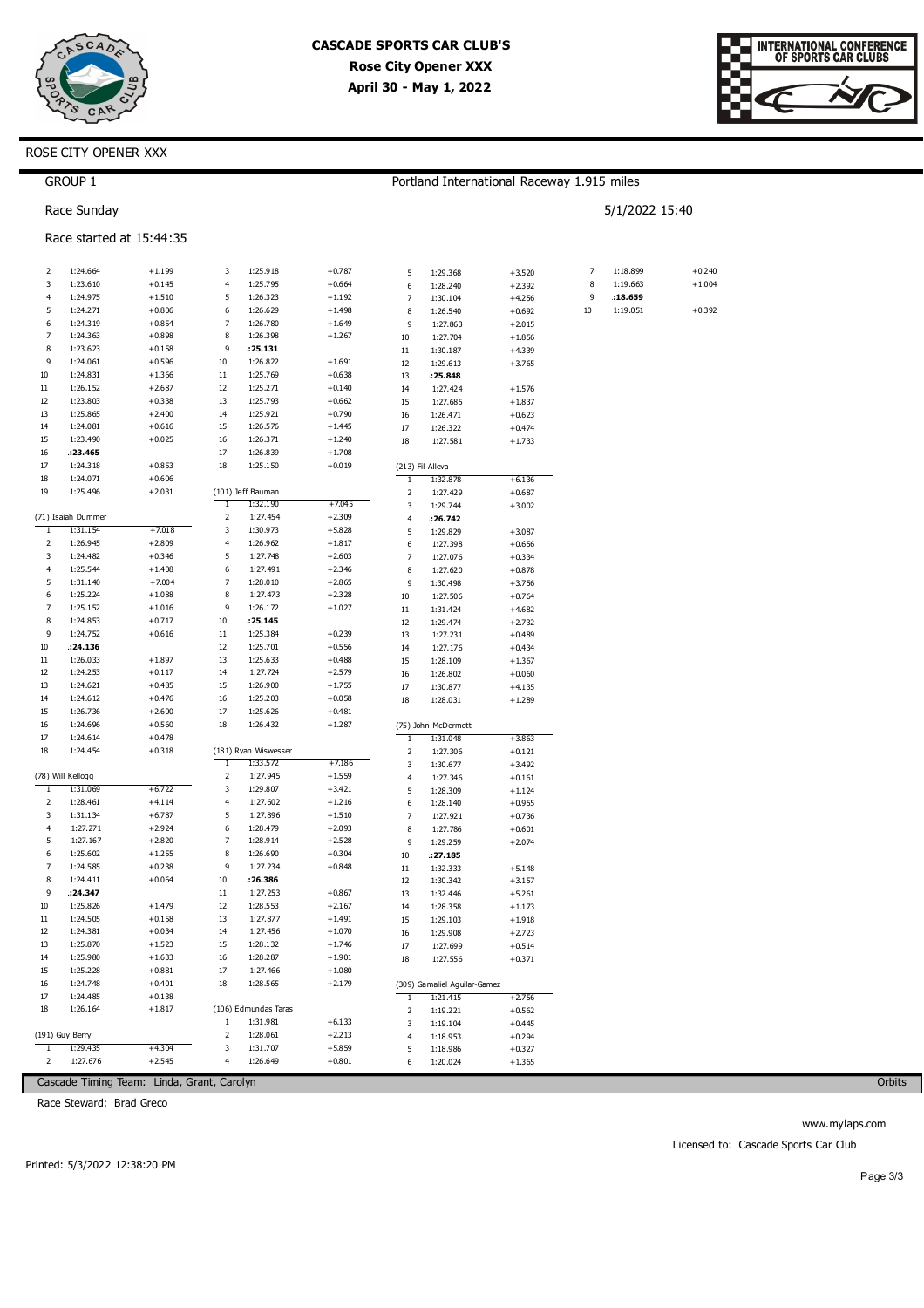



### ROSE CITY OPENER XXX

Race started at 16:23:16

GROUP 2 Race Sunday

### Portland International Raceway 1.915 miles

| 5/1/2022 16:30 |  |
|----------------|--|
|                |  |

|                |                          |                                            | 19               | 1:24.542             | $+0.745$             | 18                  | 1:25.479             | $+0.969$             | 17                  | 1:26.676             | $+0.740$             | 16             | 1:26.691                           | $+0.490$  |
|----------------|--------------------------|--------------------------------------------|------------------|----------------------|----------------------|---------------------|----------------------|----------------------|---------------------|----------------------|----------------------|----------------|------------------------------------|-----------|
|                | (92) Thomas Micich       |                                            |                  |                      |                      | 19                  | 1:25.913             | $+1.403$             | 18                  | 1:27.122             | $+1.186$             | 17             | 1:26.338                           | $+0.137$  |
| -1             | 1:28.359                 | $+4.537$                                   |                  | (32) Chris Heinrich  |                      |                     |                      |                      | 19                  | 1:26.297             | $+0.361$             | 18             | 1:27.001                           | $+0.800$  |
| 2              | 1:24.685                 | $+0.863$                                   | 1                | 1:28.844             | $+5.117$             |                     | (22) Jeremy Kinzer   |                      |                     |                      |                      | 19             | 1:27.692                           | $+1.491$  |
| 3              | 1:25.486                 | $+1.664$                                   | 2                | 1:24.873             | $+1.146$             | 1                   | 1:32.825             | +7.195               |                     | (135) Mike Tripp     |                      |                |                                    |           |
| 4              | 1:24.296                 | $+0.474$                                   | 3                | 1:25.001             | $+1.274$             | $\overline{2}$      | 1:26.668             | $+1.038$             | Τ                   | 1:33.133             | $+7.750$             | Τ              | (08) Majid 'MJ' Hajari<br>1:32.122 | $+6.841$  |
| 5              | 1:24.955                 | $+1.133$                                   | $\overline{4}$   | 1:24.411             | $+0.684$             | 3                   | 1:25.821             | $+0.191$             | $\overline{2}$      | 1:27.416             | $+2.033$             | 2              | 1:26.898                           | $+1.617$  |
| 6<br>7         | 1:24.433<br>1:23.942     | $+0.611$<br>$+0.120$                       | 5<br>6           | 1:24.972<br>1:24.199 | $+1.245$<br>$+0.472$ | $\overline{4}$      | 1:26.635             | $+1.005$             | 3<br>$\overline{4}$ | 1:27.177<br>1:26.558 | $+1.794$<br>$+1.175$ | 3              | 1:26.692                           | $+1.411$  |
| 8              | 1:24.144                 | $+0.322$                                   | 7                | 1:24.505             | $+0.778$             | 5                   | 1:26.079             | $+0.449$             | 5                   | 1:27.328             | $+1.945$             | $\overline{4}$ | 1:26.318                           | $+1.037$  |
| 9              | 1:24.095                 | $+0.273$                                   | 8                | 1:24.178             | $+0.451$             | 6<br>$\overline{7}$ | 1:25.841             | $+0.211$             | 6                   | 1:26.670             | $+1.287$             | 5              | 1:26.129                           | $+0.848$  |
| 10             | 1:24.761                 | $+0.939$                                   | 9                | 1:23.827             | $+0.100$             | 8                   | 1:25.784<br>1:25.846 | $+0.154$<br>$+0.216$ | $\overline{7}$      | 1:26.787             | $+1.404$             | 6              | 1:26.048                           | $+0.767$  |
| 11             | 1:25.997                 | $+2.175$                                   | $10\,$           | 1:24.602             | $+0.875$             | 9                   | 1:27.267             | $+1.637$             | 8                   | 1:26.288             | $+0.905$             | $\overline{7}$ | 1:25.527                           | $+0.246$  |
| 12             | 1:26.047                 | $+2.225$                                   | 11               | 1:26.334             | $+2.607$             | 10                  | 1:25.968             | $+0.338$             | 9                   | 1:25.987             | $+0.604$             | 8              | 1:26.251                           | $+0.970$  |
| 13             | :23.822                  |                                            | 12               | 1:25.419             | $+1.692$             | $11\,$              | 1:25.834             | $+0.204$             | 10                  | 1:26.155             | $+0.772$             | 9              | 1:26.800                           | $+1.519$  |
| 14             | 1:23.899                 | $+0.077$                                   | 13               | 1:23.969             | $+0.242$             | 12                  | :25.630              |                      | 11                  | 1:25.599             | $+0.216$             | 10             | 1:26.624                           | $+1.343$  |
| 15             | 1:24.027                 | $+0.205$                                   | 14               | 1:24.017             | $+0.290$             | 13                  | 1:26.168             | $+0.538$             | 12                  | :25.383              |                      | $11\,$         | :25.281                            |           |
| 16             | 1:24.462                 | $+0.640$                                   | 15               | :23.727              |                      | 14                  | 1:26.502             | $+0.872$             | 13                  | 1:26.001             | $+0.618$             | $12$           | 1:25.699                           | $+0.418$  |
| 17             | 1:24.282                 | $+0.460$                                   | 16               | 1:24.534             | $+0.807$             | 15                  | 1:27.085             | $+1.455$             | 14                  | 1:26.308             | $+0.925$             | 13             | 1:25.915                           | $+0.634$  |
| 18             | 1:24.551                 | $+0.729$                                   | 17               | 1:24.087             | $+0.360$             | 16                  | 1:26.284             | $+0.654$             | 15                  | 1:27.591             | $+2.208$             | 14             | 1:25.664                           | $+0.383$  |
| 19             | 1:24.585                 | $+0.763$                                   | 18               | 1:25.349             | $+1.622$             | 17                  | 1:26.332             | $+0.702$             | 16                  | 1:26.721             | $+1.338$             | 15             | 1:26.622                           | $+1.341$  |
|                |                          |                                            | 19               | 1:23.945             | $+0.218$             | 18                  | 1:26.918             | $+1.288$             | 17                  | 1:26.318             | $+0.935$             | 16             | 1:26.507                           | $+1.226$  |
|                | (23) Eric Jones          |                                            |                  |                      |                      | 19                  | 1:26.451             | $+0.821$             | 18                  | 1:25.781             | $+0.398$             | 17             | 1:42.228                           | $+16.947$ |
| 1              | 1:28.256                 | $+4.654$                                   |                  | (26) Tim Ferrick     |                      |                     |                      |                      | 19                  | 1:27.602             | $+2.219$             | 18             | 1:26.821                           | $+1.540$  |
| 2              | 1:24.657                 | $+1.055$                                   | 1                | 1:29.282             | $+4.726$             |                     | (46) John Connelly   |                      |                     |                      |                      | 19             | 1:26.916                           | $+1.635$  |
| 3              | 1:25.473                 | $+1.871$                                   | 2                | 1:25.171             | $+0.615$             | 1                   | 1:30.007             | $+4.135$             |                     | (77) Dan Twomey      |                      |                |                                    |           |
| 4              | 1:24.310                 | $+0.708$                                   | 3                | 1:24.916             | $+0.360$             | 2                   | 1:25.900             | $+0.028$             | 1                   | 1:32.020             | +6.443               |                | (181) Bret Bienerth                |           |
| 5              | 1:24.991                 | $+1.389$                                   | 4                | 1:24.952             | $+0.396$             | 3                   | 1:26.062             | $+0.190$             | $\overline{2}$      | 1:26.234             | $+0.657$             | $\mathbf{1}$   | 1:37.845                           | $+11.804$ |
| 6              | 1:24.101                 | $+0.499$                                   | 5                | 1:24.703             | $+0.147$             | $\overline{4}$      | 1:27.438             | $+1.566$             | 3                   | 1:26.329             | $+0.752$             | 2              | 1:27.526                           | $+1.485$  |
| $\overline{7}$ | 1:24.129                 | $+0.527$                                   | 6                | : 24.556             |                      | 5                   | 1:26.167             | $+0.295$             | $\overline{4}$      | 1:26.398             | $+0.821$             | 3              | 1:28.554                           | $+2.513$  |
| 8              | 1:24.112                 | $+0.510$                                   | $\overline{7}$   | 1:24.863             | $+0.307$             | 6                   | 1:26.487             | $+0.615$             | 5                   | 1:26.557             | $+0.980$             | $\overline{4}$ | 1:26.904                           | $+0.863$  |
| 9              | 1:24.219                 | $+0.617$                                   | 8                | 1:24.651             | $+0.095$             | $\overline{7}$      | 1:26.211             | $+0.339$             | 6                   | 1:25.909             | $+0.332$             | 5              | 1:27.247                           | $+1.206$  |
| 10             | 1:24.990                 | $+1.388$                                   | 9                | 1:25.121             | $+0.565$             | 8                   | 1:26.399             | $+0.527$             | $\overline{7}$      | 1:25.635             | $+0.058$             | 6              | 1:26.621                           | $+0.580$  |
| $11\,$         | 1:26.147                 | $+2.545$                                   | $10\,$           | 1:24.977             | $+0.421$             | 9                   | 1:26.788             | $+0.916$             | 8                   | 1:25.959             | $+0.382$             | $\overline{7}$ | 1:26.350                           | $+0.309$  |
| 12             | 1:25.651                 | $+2.049$                                   | 11               | 1:25.042             | $+0.486$             | $10\,$              | 1:25.990             | $+0.118$             | g                   | 1:27.044             | $+1.467$             | 8              | 1:27.411                           | $+1.370$  |
| 13             | 1:24.832                 | $+1.230$                                   | 12               | 1:25.099             | $+0.543$             | 11                  | 1:26.032             | $+0.160$             | 10                  | 1:26.254             | $+0.677$             | 9              | 1:27.113                           | $+1.072$  |
| 14             | 1:23.827                 | $+0.225$                                   | 13               | 1:24.964             | $+0.408$             | 12                  | :25.872              |                      | 11                  | 1:25.934             | $+0.357$             | $10\,$         | 1:26.360                           | $+0.319$  |
| 15             | :23.602                  |                                            | 14               | 1:24.917             | $+0.361$             | 13                  | 1:26.389             | $+0.517$             | 12                  | :25.577              |                      | 11             | 1:26.316                           | $+0.275$  |
| 16             | 1:24.798                 | $+1.196$                                   | 15               | 1:25.281             | $+0.725$             | 14                  | 1:26.977             | $+1.105$             | 13                  | 1:31.519             | $+5.942$             | 12             | 1:26.569                           | $+0.528$  |
| 17             | 1:24.332                 | $+0.730$                                   | 16               | 1:24.978             | $+0.422$             | 15                  | 1:26.929             | $+1.057$             | 14                  | 1:26.374             | $+0.797$             | 13             | 1:26.344                           | $+0.303$  |
| 18             | 1:24.153                 | $+0.551$                                   | 17               | 1:25.168             | $+0.612$             | 16                  | 1:26.657             | $+0.785$             | 15                  | 1:27.532             | $+1.955$             | 14             | 1:27.481                           | $+1.440$  |
| 19             | 1:24.258                 | $+0.656$                                   | 18               | 1:25.431             | $+0.875$             | 17                  | 1:26.900             | $+1.028$             | 16                  | 1:26.986             | $+1.409$             | 15             | 1:26.800                           | $+0.759$  |
|                |                          |                                            | 19               | 1:25.762             | $+1.206$             | 18                  | 1:26.991             | $+1.119$             | 17                  | 1:26.113             | $+0.536$             | 16             | 1:26.861                           | $+0.820$  |
|                | (17) Kyle Keenan         |                                            |                  |                      |                      | 19                  | 1:26.712             | $+0.840$             | 18                  | 1:26.882             | $+1.305$             | 17<br>18       | 1:26.869<br>: 26.041               | $+0.828$  |
| -1             | 1:28.604                 | $+4.807$                                   |                  | (73) James Wetter    |                      |                     |                      |                      | 19                  | 1:27.374             | $+1.797$             | 19             | 1:26.147                           | $+0.106$  |
| 2              | 1:24.594<br>1:25.502     | $+0.797$<br>$+1.705$                       | T<br>$\mathbf 2$ | 1:28.880             | $+4.370$             |                     | (62) Dave Sutherland |                      |                     | (174) Jon Parker     |                      |                |                                    |           |
| 3<br>4         | 1:24.389                 | $+0.592$                                   | 3                | 1:24.920<br>1:25.196 | $+0.410$<br>$+0.686$ | T                   | 1:30.037             | $+4.101$             | 1                   | 1:31.280             | $+5.079$             |                | (99) James Coshow                  |           |
| 5              | 1:25.030                 | $+1.233$                                   | $\overline{4}$   | 1:24.596             | $+0.086$             | 2<br>3              | 1:26.081             | $+0.145$             | $\overline{2}$      | 1:26.498             | $+0.297$             | T              | 1:36.496                           | $+10.131$ |
| 6              | 1:24.209                 | $+0.412$                                   | 5                | 1:24.925             | $+0.415$             | $\overline{4}$      | 1:25.991<br>1:26.898 | $+0.055$<br>$+0.962$ | 3                   | 1:26.412             | $+0.211$             | $\mathbf 2$    | 1:27.913                           | $+1.548$  |
| 7              | 1:24.344                 | $+0.547$                                   | 6                | .24.510              |                      | 5                   | 1:26.480             | $+0.544$             | $\overline{4}$      | 1:27.039             | $+0.838$             | 3              | 1:27.970                           | $+1.605$  |
| 8              | 1:24.002                 | $+0.205$                                   | $\overline{7}$   | 1:24.645             | $+0.135$             | 6                   | 1:26.889             | $+0.953$             | 5                   | 1:27.257             | $+1.056$             | 4              | 1:27.110                           | $+0.745$  |
| 9              | 1:24.008                 | $+0.211$                                   | 8                | 1:24.520             | $+0.010$             | $\overline{7}$      | :25.936              |                      | 6                   | :26.201              |                      | 5              | 1:27.129                           | $+0.764$  |
| 10             | 1:24.762                 | $+0.965$                                   | 9                | 1:24.781             | $+0.271$             | $\mathbf{8}$        | 1:26.268             | $+0.332$             | 7                   | 1:26.437             | $+0.236$             | 6              | 1:26.816                           | $+0.451$  |
| 11             | 1:26.149                 | $+2.352$                                   | 10               | 1:24.763             | $+0.253$             | 9                   | 1:27.549             | $+1.613$             | 8                   | 1:26.436             | $+0.235$             | $\overline{7}$ | :26.365                            |           |
| 12             | 1:25.371                 | $+1.574$                                   | $11\,$           | 1:25.725             | $+1.215$             | $10\,$              | 1:26.962             | $+1.026$             | 9                   | 1:26.349             | $+0.148$             | 8              | 1:26.876                           | $+0.511$  |
| 13             | :23.797                  |                                            | $12\,$           | 1:25.161             | $+0.651$             | $11\,$              | 1:26.689             | $+0.753$             | 10                  | 1:26.566             | $+0.365$             | 9              | 1:26.858                           | $+0.493$  |
| 14             | 1:23.927                 | $+0.130$                                   | 13               | 1:25.270             | $+0.760$             | 12                  | 1:25.956             | $+0.020$             | 11                  | 1:26.219             | $+0.018$             | 10             | 1:27.170                           | $+0.805$  |
| 15             | 1:24.034                 | $+0.237$                                   | 14               | 1:24.945             | $+0.435$             | 13                  | 1:26.276             | $+0.340$             | 12                  | 1:26.325             | $+0.124$             | $11\,$         | 1:26.926                           | $+0.561$  |
| 16             | 1:25.142                 | $+1.345$                                   | 15               | 1:25.175             | $+0.665$             | 14                  | 1:26.112             | $+0.176$             | 13                  | 1:26.969             | $+0.768$             | 12             | 1:26.584                           | $+0.219$  |
| 17             | 1:24.273                 | $+0.476$                                   | 16               | 1:25.047             | $+0.537$             | 15                  | 1:27.639             | $+1.703$             | 14                  | 1:27.270             | $+1.069$             | 13             | 1:27.009                           | $+0.644$  |
| 18             | 1:24.211                 | $+0.414$                                   | 17               | 1:25.357             | $+0.847$             | 16                  | 1:26.289             | $+0.353$             | 15                  | 1:27.546             | $+1.345$             | 14             | 1:28.628                           | $+2.263$  |
|                |                          |                                            |                  |                      |                      |                     |                      |                      |                     |                      |                      |                |                                    |           |
|                |                          | Cascade Timing Team: Linda, Grant, Carolyn |                  |                      |                      |                     |                      |                      |                     |                      |                      |                |                                    | Orbits    |
|                | Race Steward: Brad Greco |                                            |                  |                      |                      |                     |                      |                      |                     |                      |                      |                |                                    |           |
|                |                          |                                            |                  |                      |                      |                     |                      |                      |                     |                      |                      |                | www.mylaps.com                     |           |

Printed: 5/3/2022 12:38:52 PM

Page 1/2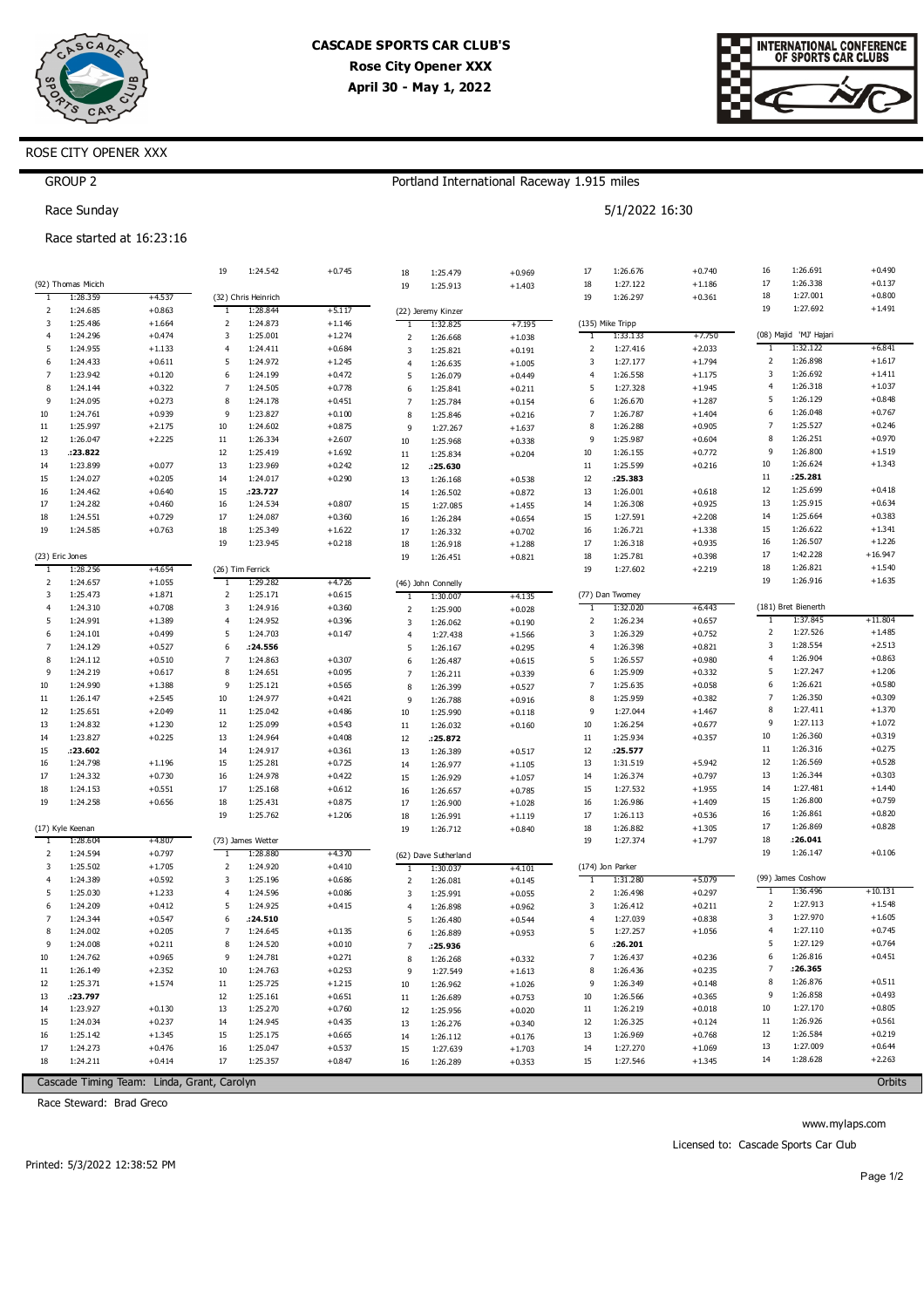

| ERNATIONAL CONFEREI<br>NCE<br>OF SPORTS CAR CLUBS |
|---------------------------------------------------|
|                                                   |

## ROSE CITY OPENER XXX

## Portland International Raceway 1.915 miles

5/1/2022 16:30

Race Sunday

GROUP<sub>2</sub>

### Race started at 16:23:16

| 15                      | 1:26.756            | $+0.391$  | 16                      | 1:33.893                  | $+4.166$  | 18             | :28.477             |          |
|-------------------------|---------------------|-----------|-------------------------|---------------------------|-----------|----------------|---------------------|----------|
| 16                      | 1:26.785            | $+0.420$  | 17                      | 1:32.295                  | $+2.568$  |                |                     |          |
| 17                      | 1:26.662            | $+0.297$  | 18                      | 1:30.599                  | $+0.872$  |                | (02) Todd Etchieson |          |
| 18                      | 1:26.791            | $+0.426$  |                         |                           |           | 1              | 1:40.485            | $+9.770$ |
| 19                      | 1:27.617            | $+1.252$  |                         | (01) Bill Berner          |           | 2              | 1:33.481            | $+2.766$ |
|                         |                     |           | 1                       | 1:40.737                  | +12.289   | 3              | 1:32.134            | $+1.419$ |
|                         | (19) Brian Anderson |           | $\overline{\mathbf{c}}$ | 1:34.288                  | $+5.840$  | 4              | 1:35.193            | $+4.478$ |
| 1                       | 1:35.016            | $+5.756$  | 3                       | 1:29.983                  | $+1.535$  | 5              | 1:31.373            | $+0.658$ |
| $\overline{\mathbf{c}}$ | 1:31.543            | $+2.283$  | 4                       | 1:29.395                  | $+0.947$  | 6              | 1:32.135            | $+1.420$ |
| 3                       | 1:32.196            | $+2.936$  | 5                       | 1:29.967                  | $+1.519$  | 7              | 1:31.902            | $+1.187$ |
| 4                       | 1:33.227            | $+3.967$  | 6                       | 1:31.469                  | $+3.021$  | 8              | 1:31.586            | $+0.871$ |
| 5                       | 1:30.840            | $+1.580$  | 7                       | 1:30.403                  | $+1.955$  | 9              | 1:33.256            | $+2.541$ |
| 6                       | 1:29.858            | $+0.598$  | 8                       | 1:30.324                  | $+1.876$  | 10             | 1:32.194            | $+1.479$ |
| 7                       | 1:29.511            | $+0.251$  | 9                       | 1:31.290                  | $+2.842$  | 11             | 1:32.084            | $+1.369$ |
| 8                       | 1:29.693            | $+0.433$  | 10                      | 1:29.608                  | $+1.160$  | 12             | 1:31.527            | $+0.812$ |
| 9                       | 1:29.901            | $+0.641$  | 11                      | 1:28.836                  | $+0.388$  | 13             | 1:30.792            | $+0.077$ |
| 10                      | :29.260             |           | 12                      | 1:29.127                  | $+0.679$  | 14             | 1:34.188            | $+3.473$ |
| 11                      | 1:29.551            | $+0.291$  | 13                      | 1:28.801                  | $+0.353$  | 15             | 1:31.459            | $+0.744$ |
| 12                      | 1:29.469            | $+0.209$  | 14                      | 1:48.079                  | $+19.631$ | 16             | 1:31.214            | $+0.499$ |
| 13                      | 1:29.944            | $+0.684$  | 15                      | 1:29.371                  | $+0.923$  | 17             | :30.715             |          |
| 14                      | 1:29.771            | $+0.511$  | 16                      | :28.448                   |           | 18             | 1:31.140            | $+0.425$ |
| 15                      | 1:32.315            | $+3.055$  | 17                      | 1:30.349                  | $+1.901$  |                |                     |          |
| 16                      | 1:30.281            | $+1.021$  | 18                      | 1:31.924                  | $+3.476$  |                | (33) Steve Rodgers  |          |
| 17                      | 1:30.390            | $+1.130$  |                         |                           |           | T              | 1:34.292            | $+5.155$ |
| 18                      | 1:29.816            | $+0.556$  |                         | (119) Shane Vorderstrasse |           | $\mathbf 2$    | 1:31.150            | $+2.013$ |
|                         |                     |           | T                       | 1:35.218                  | $+6.313$  | 3              | 1:30.925            | $+1.788$ |
|                         | (222) Dave Roland   |           | 2                       | 1:31.851                  | $+2.946$  | 4              | 1:30.785            | $+1.648$ |
| T                       | 1:39.845            | +11.330   | 3                       | 1:30.441                  | $+1.536$  | 5              | 1:31.097            | $+1.960$ |
| 2                       | 1:30.801            | $+2.286$  | $\overline{4}$          | 1:51.490                  | $+22.585$ | 6              | 1:31.324            | $+2.187$ |
| 3                       | 1:30.692            | $+2.177$  | 5                       | 1:32.442                  | $+3.537$  | $\overline{7}$ | 1:30.649            | $+1.512$ |
| 4                       | 1:47.389            | $+18.874$ | 6                       | 1:29.810                  | $+0.905$  | 8              | 1:30.838            | $+1.701$ |
| 5                       | 1:30.990            | $+2.475$  | 7                       | 1:29.235                  | $+0.330$  | 9              | 1:29.684            | $+0.547$ |
| 6                       | 1:29.933            | $+1.418$  | 8                       | 1:29.768                  | $+0.863$  | 10             | :29.137             |          |
| $\overline{7}$          | 1:28.839            | $+0.324$  | 9                       | 1:31.797                  | $+2.892$  | $11\,$         | 1:29.295            | $+0.158$ |
| 8                       | 1:30.447            | $+1.932$  | 10                      | 1:29.035                  | $+0.130$  | 12             | 1:29.675            | $+0.538$ |
| 9                       | 1:31.314            | $+2.799$  | 11                      | 1:32.871                  | $+3.966$  | 13             | 1:29.788            | $+0.651$ |
| 10                      | 1:28.960            | $+0.445$  | 12                      | 1:28.992                  | $+0.087$  | 14             | 1:30.090            | $+0.953$ |
| 11                      | 1:29.701            | $+1.186$  | 13                      | :28.905                   |           | 15             | 1:31.836            | $+2.699$ |
| 12                      | 1:29.610            | $+1.095$  | 14                      | 1:31.251                  | $+2.346$  | 16             | 1:30.348            | $+1.211$ |
| 13                      | 1:29.091            | $+0.576$  | 15                      | 1:31.687                  | $+2.782$  | 17             | 1:30.404            | $+1.267$ |
| 14                      | 1:29.737            | $+1.222$  | 16                      | 1:31.913                  | $+3.008$  | 18             | 1:29.606            | $+0.469$ |
| 15                      | .28.515             |           | 17                      | 1:30.098                  | $+1.193$  |                |                     |          |
| 16                      | 1:30.906            | $+2.391$  | 18                      | 1:29.986                  | $+1.081$  |                |                     |          |
| 17                      | 1:29.301            | $+0.786$  |                         |                           |           |                |                     |          |
| 18                      | 1:29.927            | $+1.412$  | (7) Keith Ball          |                           |           |                |                     |          |
|                         |                     |           | 1                       | 1:40.307                  | $+11.830$ |                |                     |          |
|                         | (96) Mark Ling      |           | $\overline{\mathbf{c}}$ | 1:35.725                  | $+7.248$  |                |                     |          |
| 1                       | 1:39.390            | $+9.663$  | 3                       | 1:34.175                  | $+5.698$  |                |                     |          |
| 2                       | 1:31.155            | $+1.428$  | 4                       | 1:32.520                  | $+4.043$  |                |                     |          |
| 3                       | 1:30.661            | $+0.934$  | 5                       | 1:31.567                  | $+3.090$  |                |                     |          |
| 4                       | 1:31.925            | $+2.198$  | 6                       | 1:32.491                  | $+4.014$  |                |                     |          |
| 5                       | 1:31.115            | $+1.388$  | $\overline{7}$          | 1:31.483                  | $+3.006$  |                |                     |          |
| 6                       | 1:31.810            | $+2.083$  | 8                       | 1:35.070                  | $+6.593$  |                |                     |          |
| 7                       | 1:30.511            | $+0.784$  | 9                       | 1:31.736                  | $+3.259$  |                |                     |          |
| 8                       | 1:30.072            | $+0.345$  | 10                      | 1:33.367                  | $+4.890$  |                |                     |          |
| 9                       | 1:31.413            | $+1.686$  | 11                      | 1:30.106                  | $+1.629$  |                |                     |          |
| 10                      | :29.727             |           | 12                      | 1:30.050                  | $+1.573$  |                |                     |          |
| 11                      | 1:30.655            | $+0.928$  | 13                      | 1:30.753                  | $+2.276$  |                |                     |          |
| 12                      | 1:30.126            | $+0.399$  | 14                      | 1:32.487                  | $+4.010$  |                |                     |          |
| 13                      | 1:32.934            | $+3.207$  | 15                      | 1:31.384                  | $+2.907$  |                |                     |          |
| 14                      | 1:31.992            | $+2.265$  | 16                      | 1:30.229                  | $+1.752$  |                |                     |          |
| 15                      | 1:30.966            | $+1.239$  | 17                      | 1:30.388                  | $+1.911$  |                |                     |          |
|                         |                     |           |                         |                           |           |                |                     |          |

Cascade Timing Team: Linda, Grant, Carolyn

Race Steward: Brad Greco

Orbits

www.mylaps.com Licensed to: Cascade Sports Car Club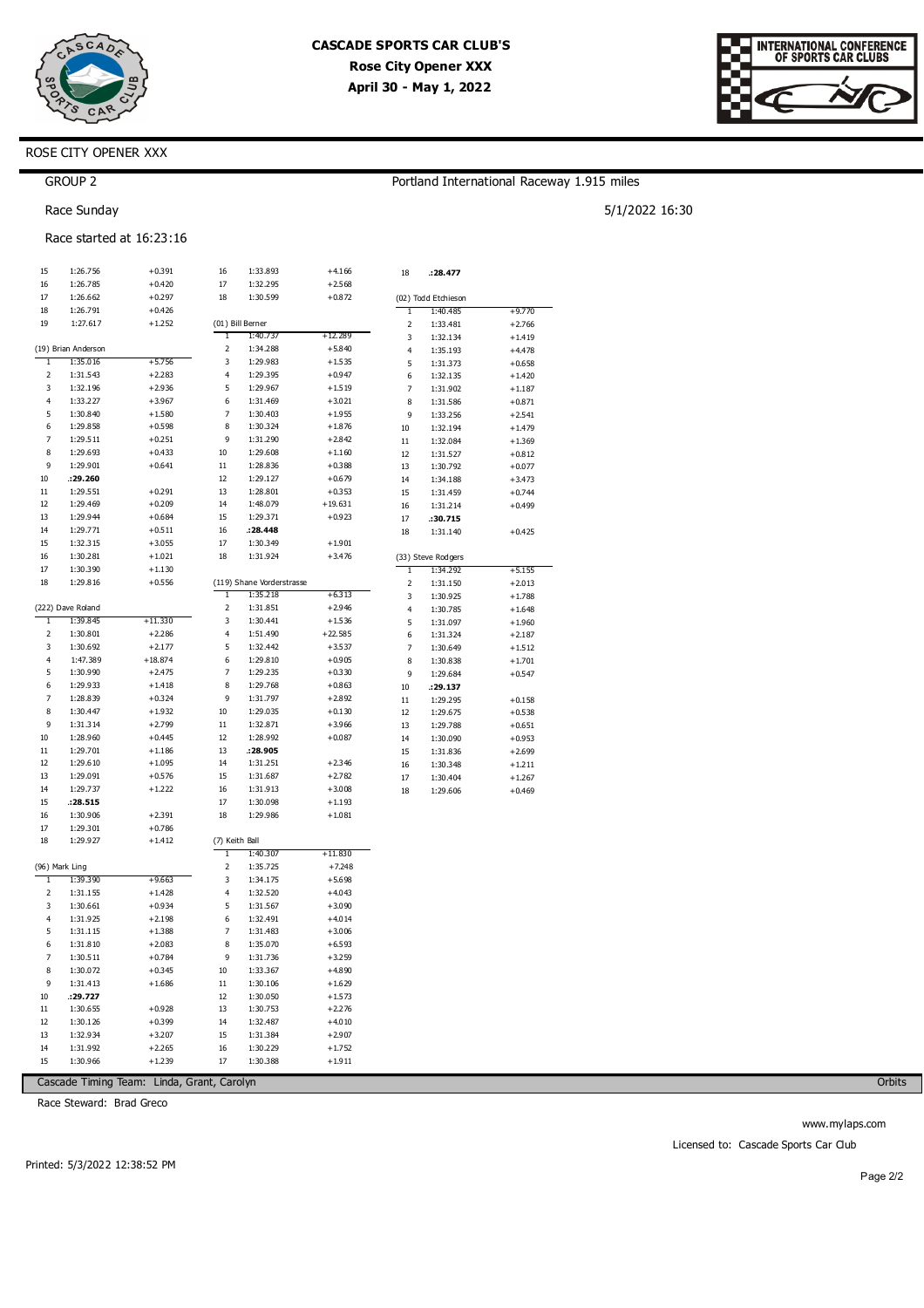

Portland International Raceway 1.915 miles

5/1/2022 11:10



### ROSE CITY OPENER XXX

| <b>GROUP</b> |  |
|--------------|--|
|--------------|--|

Sunday Qualifying

### Qualifying started at 11:12:11

|                | (23) Eric Jones     |           | 8<br>9                  | 1:24.422<br>1:25.394   | $+0.067$<br>$+1.039$ | 4              | 1:29.026             | $+2.802$             | 7<br>8         | 1:30.355<br>1:30.155      | $+1.087$<br>$+0.887$ |
|----------------|---------------------|-----------|-------------------------|------------------------|----------------------|----------------|----------------------|----------------------|----------------|---------------------------|----------------------|
| T              | 1:25.044            | $+1.344$  |                         |                        |                      | 5<br>6         | 1:29.175             | $+2.951$             | 9              | 1:44.798                  | $+15.530$            |
| $\overline{2}$ | 1:24.216            | $+0.516$  |                         | (22) Jeremy Kinzer     |                      | $\overline{7}$ | 1:26.910<br>1:27.119 | $+0.686$<br>$+0.895$ |                |                           |                      |
| 3              | 1:24.014            | $+0.314$  | $\mathbf{1}$            | 1:26.891               | $+1.764$             | 8              | 1:27.237             | $+1.013$             |                | (119) Shane Vorderstrasse |                      |
| $\overline{4}$ | 1:23.870            | $+0.170$  | $\overline{2}$          | 1:25.873               | $+0.746$             | 9              | 1:28.827             | $+2.603$             | T              | 1:33.681                  | +4.229               |
| 5              | 1:23.948            | $+0.248$  | 3                       | : 25.127               |                      |                |                      |                      | $\overline{2}$ | 1:31.921                  | $+2.469$             |
| 6              | 1:24.027            | $+0.327$  | $\overline{4}$          | 1:26.231               | $+1.104$             |                | (99) James Coshow    |                      | 3              | 1:31.416                  | $+1.964$             |
| 7              | :23.700             |           | 5                       | 1:28.553               | $+3.426$             | T              | 1:26.810             | $+0.457$             | 4              | 1:29.906                  | $+0.454$             |
| 8              | 1:23.778            | $+0.078$  | 6                       | 1:26.213               | $+1.086$             | $\overline{2}$ | 1:26.545             | $+0.192$             | 5              | 1:29.691                  | $+0.239$             |
| 9              | 1:24.781            | $+1.081$  | $\overline{7}$          | 1:26.229               | $+1.102$             | 3              | 1:26.362             | $+0.009$             | 6              | 1:32.140                  | $+2.688$             |
| 10             | 1:26.809            | $+3.109$  | 8                       | 1:26.501               | $+1.374$             | $\overline{4}$ | 1:30.341             | $+3.988$             | $\overline{7}$ | 1:29.455                  | $+0.003$             |
|                |                     |           | 9                       | 1:26.548               | $+1.421$             | 5              | .26.353              |                      | 8              | : 29.452                  |                      |
|                | (92) Thomas Micich  |           | $10\,$                  | 1:25.710               | $+0.583$             | 6              | 1:26.809             | $+0.456$             | 9              | 1:39.193                  | $+9.741$             |
| ٦              | 1:25.722            | $+2.001$  |                         |                        |                      |                |                      |                      |                |                           |                      |
| $\overline{2}$ | 1:24.012            | $+0.291$  |                         | (46) John Connelly     |                      |                | (135) Mike Tripp     |                      |                | (222) Dave Roland         |                      |
| 3              | 1:24.262            | $+0.541$  | 1                       | 1:26.865               | $+1.448$             | 1              | 1:28.938             | $+2.543$             | 1              | 1:32.262                  | $+2.718$             |
| $\overline{4}$ | 1:23.828            | $+0.107$  | $\overline{2}$          | 1:25.845               | $+0.428$             | $\mathsf 2$    | 1:26.682             | $+0.287$             | $\overline{2}$ | 1:30.062                  | $+0.518$             |
| 5              | 1:24.041            | $+0.320$  | $\overline{\mathbf{3}}$ | : 25.417               |                      | 3              | 1:26.633             | $+0.238$             | $\overline{3}$ | : 29.544                  |                      |
| 6              | 1:25.000            | $+1.279$  | $\overline{4}$          | 1:26.169               | $+0.752$             | 4              | 1:28.221             | $+1.826$             | 4              | 1:29.694                  | $+0.150$             |
| 7              | 1:23.880            | $+0.159$  | 5                       | 1:25.978               | $+0.561$             | 5              | 1:27.113             | $+0.718$             | 5              | 1:32.705                  | $+3.161$             |
| 8              | : 23.721            |           | 6                       | 1:28.211               | $+2.794$             | 6              | 1:26.864             | $+0.469$             | 6              | 1:30.697                  | $+1.153$             |
|                |                     |           | $\overline{7}$          | 1:26.307               | $+0.890$             | $\overline{7}$ | 1:26.567             | $+0.172$             | $\overline{7}$ | 1:30.665                  | $+1.121$             |
|                | (17) Kyle Keenan    |           | 8                       | 1:25.845               | $+0.428$             | 8              | : 26.395             |                      | 8              | 1:31.321                  | $+1.777$             |
| 1              | 1:24.955            | $+1.232$  | 9                       | 1:27.582               | $+2.165$             | 9              | 1:27.172             | $+0.777$             | 9              | 1:31.761                  | $+2.217$             |
| 2              | 1:24.528            | $+0.805$  | 10                      | 1:25.861               | $+0.444$             |                |                      |                      |                |                           |                      |
| 3              | 1:24.544            | $+0.821$  |                         |                        |                      |                | (62) Dave Sutherland |                      |                | (02) Todd Etchieson       |                      |
| $\overline{4}$ | 1:25.017            | $+1.294$  |                         | (08) Majid 'MJ' Hajari |                      | T              | 1:29.923             | $+3.446$             | T              | 1:32.597                  | $+3.031$             |
| 5              | 1:24.027            | $+0.304$  | $\overline{1}$          | 1:28.201               | $+2.678$             | $\mathbf 2$    | 1:27.575             | $+1.098$             | $\overline{2}$ | 1:30.480                  | $+0.914$             |
| 6              | 1:23.958            | $+0.235$  | $\overline{2}$          | : 25.523               |                      | 3              | 1:26.731             | $+0.254$             | 3              | 1:31.276                  | $+1.710$             |
| $\overline{7}$ | :23.723             |           | 3                       | 1:25.607               | $+0.084$             | 4              | 1:27.484             | $+1.007$             | 4              | 1:30.641                  | $+1.075$             |
|                |                     |           | p4                      | 2:23.765               | $+58.242$            | 5              | 1:26.879             | $+0.402$             | 5              | 1:33.201                  | $+3.635$             |
|                | (32) Chris Heinrich |           | 5                       | 1:30.539               | $+5.016$             | 6              | 1:27.586             | $+1.109$             | 6              | 1:30.896                  | $+1.330$             |
| T              | 1:24.905            | $+0.959$  | 6                       | 1:26.041               | $+0.518$             | $\overline{7}$ | : 26.477             |                      | 7              | :29.566                   |                      |
| $\overline{2}$ | 1:24.579            | $+0.633$  | $\overline{7}$          | 1:26.103               | $+0.580$             | 8              | 1:26.743             | $+0.266$             | 8              | 1:32.522                  | $+2.956$             |
| 3              | 1:23.949            | $+0.003$  |                         |                        |                      | 9              | 1:27.440             | $+0.963$             | 9              | 1:31.076                  | $+1.510$             |
| $\overline{4}$ | 1:23.967            | $+0.021$  |                         | (77) Dan Twomey        |                      |                |                      |                      |                |                           |                      |
| 5              | 1:24.344            | $+0.398$  | $\mathbf{1}$            | 1:29.749               | $+4.146$             |                | (19) Brian Anderson  |                      |                | (96) Mark Ling            |                      |
| 6              | 1:25.388            | $+1.442$  | 2                       | 1:26.829               | $+1.226$             | T              | 1:28.483             | $+1.609$             | 1              | 1:33.227                  | $+3.458$             |
| $\overline{7}$ | 1:24.955            | $+1.009$  | $\overline{\mathbf{3}}$ | 1:26.455               | $+0.852$             | $\overline{2}$ | 1:26.953             | $+0.079$             | 2              | 1:30.405                  | $+0.636$             |
| 8              | :23.946             |           | $\overline{4}$          | 1:26.907               | $+1.304$             | 3              | 1:28.172             | $+1.298$             | 3              | 1:30.762                  | $+0.993$             |
| q              | 1:24.220            | $+0.274$  | 5                       | 1:25.938               | $+0.335$             | $\overline{4}$ | 1:26.999             | $+0.125$             | 4              | 1:30.594                  | $+0.825$             |
|                |                     |           | 6                       | 1:25.996               | $+0.393$             | 5              | 1:26.980             | $+0.106$             | 5              | 1:32.507                  | $+2.738$             |
|                | (73) James Wetter   |           | $\overline{7}$          | 1:25.611               | $+0.008$             | 6              | .26.874              |                      | 6              | 1:30.204                  | $+0.435$             |
| T              | 1:25.781            | $+1.438$  | 8                       | 1:25.642               | $+0.039$             |                |                      |                      | $\overline{7}$ | :29.769                   |                      |
| $\overline{2}$ | .24.343             |           | 9                       | : 25.603               |                      |                | (01) Bill Berner     |                      | 8              | 1:30.376                  | $+0.607$             |
| 3              | 1:24.437            | $+0.094$  |                         |                        |                      | T              | 1:31.627             | $+4.207$             | 9              | 1:30.788                  | $+1.019$             |
| $\overline{4}$ | 1:30.143            | $+5.800$  |                         | (181) Bret Bienerth    |                      | $\overline{2}$ | 1:30.502             | $+3.082$             |                |                           |                      |
| 5              | 1:25.018            | $+0.675$  | 1                       | 1:28.839               | $+3.084$             | 3              | 1:28.538             | $+1.118$             | (7) Keith Ball |                           |                      |
| 6              | 1:25.056            | $+0.713$  | $\overline{2}$          | 1:27.206               | $+1.451$             | 4              | 1:28.750             | $+1.330$             | 1              | 1:39.398                  | $+8.644$             |
| $\overline{7}$ | 1:24.823            | $+0.480$  | $\overline{\mathbf{3}}$ | 1:26.946               | $+1.191$             | 5              | 1:28.048             | $+0.628$             | $\overline{2}$ | 1:32.287                  | $+1.533$             |
| 8              | 1:24.813            | $+0.470$  | $\overline{4}$          | 1:27.152               | $+1.397$             | 6              | 1:30.163             | $+2.743$             | 3              | 1:31.877                  | $+1.123$             |
| $\ddot{q}$     | 1:46.855            | $+22.512$ | 5                       | 1:26.627               | $+0.872$             | 7              | 1:27.744             | $+0.324$             | $\overline{4}$ | 1:31.510                  | $+0.756$             |
|                |                     |           | 6                       | 1:26.303               | $+0.548$             | 8              | :27.420              |                      | 5              | 1:31.179                  | $+0.425$             |
|                | (26) Tim Ferrick    |           | $\overline{7}$          | 1:27.728               | $+1.973$             |                |                      |                      | 6              | :30.754                   |                      |
| 1              | 1:25.484            | $+1.129$  | 8                       | .25.755                |                      |                | (33) Steve Rodgers   |                      | 7              | 1:31.913                  | $+1.159$             |
| 2              | 1:24.835            | $+0.480$  | 9                       | 1:25.916               | $+0.161$             | 1              | 1:30.466             | $+1.198$             | 8              | 1:31.933                  | $+1.179$             |
| 3              | 1:24.648            | $+0.293$  |                         |                        |                      | $\overline{2}$ | 1:29.434             | $+0.166$             | 9              | 1:32.133                  | $+1.379$             |
| $\overline{4}$ | 1:55.786            | $+31.431$ |                         | (174) Jon Parker       |                      | 3              | :29.268              |                      |                |                           |                      |
| 5              | 1:25.017            | $+0.662$  | T                       | 1:27.197               | $+0.973$             | $\overline{4}$ | 1:29.912             | $+0.644$             |                |                           |                      |
| 6              | 1:24.772            | $+0.417$  | $\mathbf 2$             | 1:27.873               | $+1.649$             | 5              | 1:31.086             | $+1.818$             |                |                           |                      |
| $\overline{7}$ | .24.355             |           | $\overline{3}$          | .26.224                |                      | 6              | 1:30.952             | $+1.684$             |                |                           |                      |

Cascade Timing Team: Linda, Grant, Carolyn

Race Steward: Brad Greco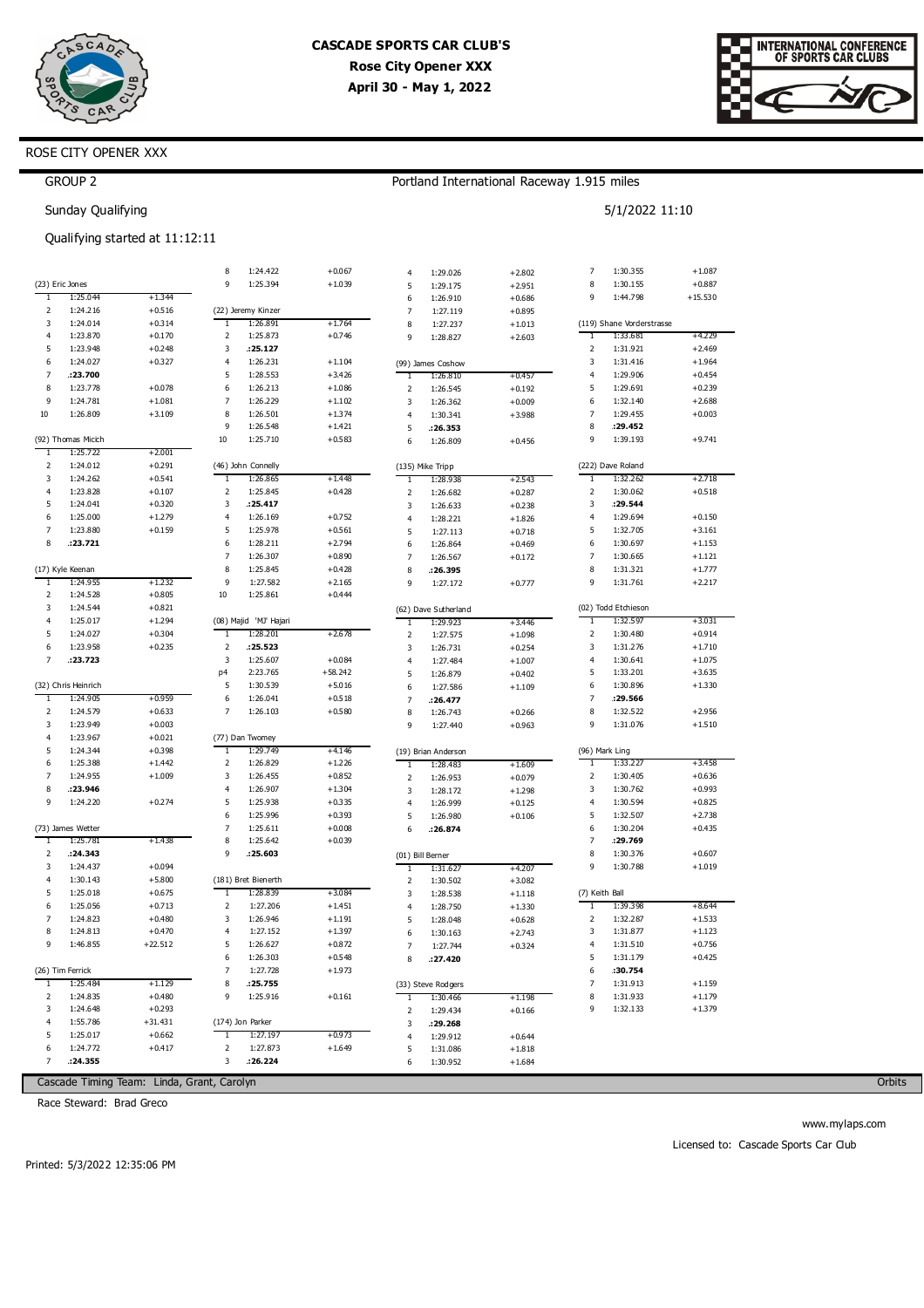



### ROSE CITY OPENER XXX

|              | <b>GROUP 4</b>      |                               |                 |                              |           |                   |                                  | Portland International Raceway 1.915 miles |              |                      |                      |
|--------------|---------------------|-------------------------------|-----------------|------------------------------|-----------|-------------------|----------------------------------|--------------------------------------------|--------------|----------------------|----------------------|
|              | Qualifying Sunday   |                               |                 |                              |           |                   |                                  |                                            |              | 5/1/2022 09:50       |                      |
|              |                     | Qualifying started at 9:51:40 |                 |                              |           |                   |                                  |                                            |              |                      |                      |
|              |                     |                               | $\mathbf{1}$    | 1:22.957                     | $+8.560$  | 5                 | 1:20.678                         | $+0.951$                                   | 3            | : 21.671             |                      |
|              | (55) Justin Dempsey |                               | 2               | :14.397                      |           | 6                 | 1:20.873                         | $+1.146$                                   | 4            | 1:23.201             | $+1.530$             |
| $\mathbf{1}$ | 1:16.694            | $+6.668$                      | 3               | 1:14.633                     | $+0.236$  | 7                 | 1:20.464                         | $+0.737$                                   | 5            | 1:22.973             | $+1.302$             |
| 2            | 1:12.736            | $+2.710$                      | 4               | 1:15.923                     | $+1.526$  | 8                 | :19.727                          |                                            | 6            | 1:22.870             | $+1.199$             |
| 3            | 1:13.238            | $+3.212$                      | 5               | 1:24.440                     | $+10.043$ | 9                 | 1:21.430                         | $+1.703$                                   | 7            | 1:22.791             | $+1.120$             |
| 4            | 2:22.845            | $+1:12.819$                   |                 |                              |           |                   |                                  |                                            | 8            | 1:23.046             | $+1.375$             |
| 5            | :10.026             |                               |                 | (00) Jason Pond              |           | (5) Chris Hart    |                                  |                                            | 9            | 1:22.276             | $+0.605$             |
| 6            | 1:21.566            | $+11.540$                     | 1               | 1:22.451                     | $+7.831$  | $\mathbf{1}$      | 1:46.297                         | $+26.525$                                  | 10           | 1:23.201             | $+1.530$             |
| 7            | 1:10.973            | $+0.947$                      | 2               | 1:14.737                     | $+0.117$  | $\mathsf 2$       | 1:21.944                         | $+2.172$                                   |              |                      |                      |
| 8            | 1:10.909            | $+0.883$                      | 3               | :14.620                      |           | 3                 | 1:29.679                         | $+9.907$                                   |              | (25) Patrick Bliss   |                      |
|              |                     |                               | 4               | 1:16.680                     | $+2.060$  | 4                 | 1:23.471                         | $+3.699$                                   | $\mathbf{1}$ | :22.646              |                      |
|              | (20) Adam Tumblin   |                               |                 |                              |           | 5                 | 1:20.593                         | $+0.821$                                   |              |                      |                      |
| 1            | 1:17.377            | $+5.111$                      |                 | (45) Jason Eastman           |           | 6                 | 1:20.685                         | $+0.913$                                   |              | (166) Jack Curtis    |                      |
| 2            | 1:13.260            | $+0.994$                      | 1               | 1:22.680                     | $+7.492$  | $\overline{7}$    | :19.772                          |                                            | 1            | 1:35.703             | $+12.613$            |
| 3            | 1:15.641            | $+3.375$                      | 2               | 1:16.498                     | $+1.310$  | 8                 | 1:21.441                         | $+1.669$                                   | 2            | 1:29.813             | $+6.723$             |
| 4            | 1:12.627            | $+0.361$                      | 3               | 1:15.310                     | $+0.122$  | 9                 | 1:20.576                         | $+0.804$                                   | 3            | 1:28.991             | $+5.901$             |
| p5           | 1:56.144            | $+43.878$                     | 4               | :15.188                      |           |                   |                                  |                                            | 4            | 1:26.762             | $+3.672$             |
| 6            | 1:17.350            | $+5.084$                      | 5               | 1:15.560                     | $+0.372$  |                   | (68) Pete Bristow                |                                            | 5            | 1:27.937             | $+4.847$             |
| 7            | 1:15.463            | $+3.197$                      |                 |                              |           | $\mathbf{1}$      | 1:43.404                         | $+23.447$                                  | 6            | 1:26.486             | $+3.396$             |
| 8            | 1:12.287            | $+0.021$                      |                 | (10) Kevin Marshall          |           | 2                 | 1:22.881                         | $+2.924$                                   | 7            | 1:23.561             | $+0.471$             |
| 9            | :12.266             |                               | 1               | 1:15.908                     | $+0.520$  | 3                 | 1:20.643                         | $+0.686$                                   | 8            | 1:24.942             | $+1.852$             |
| 10           | 1:12.674            | $+0.408$                      | 2               | :15.388                      |           | $\overline{4}$    | 1:22.239                         | $+2.282$                                   | 9            | :23.090              |                      |
|              |                     |                               | 3               | 1:19.281                     | $+3.893$  | 5                 | 1:23.582                         | $+3.625$                                   |              |                      |                      |
|              | (4) Ann Doherty     |                               | $\overline{4}$  | 1:17.664                     | $+2.276$  | 6                 | 1:19.961                         | $+0.004$                                   |              | (144) Chris Ward     |                      |
| $\mathbf{1}$ | 1:23.501            | $+10.351$                     | 5               | 1:16.471                     | $+1.083$  | 7                 | 1:23.285                         | $+3.328$                                   | $\mathbf{1}$ | 1:31.547             | $+8.261$             |
| 2            | 1:15.035            | $+1.885$                      |                 |                              |           | 8                 | :19.957                          |                                            | 2            | 1:25.185             | $+1.899$             |
| 3            | 1:14.404            | $+1.254$                      |                 | (03) Kevin Smith             |           | 9                 | 1:19.982                         | $+0.025$                                   | 3            | 1:24.197             | $+0.911$             |
| 4            | 1:16.810            | $+3.660$                      | 1               | 1:22.336                     | $+3.488$  |                   |                                  |                                            | 4            | 1:24.593             | $+1.307$             |
| 5            | 1:16.966            | $+3.816$                      | 2               | 1:20.218                     | $+1.370$  |                   | (99) Matt Dawson                 |                                            | 5            | 1:26.535             | $+3.249$             |
| 6            | 1:15.107            | $+1.957$                      | 3               | 1:19.055                     | $+0.207$  | T                 | 1:26.607                         | $+6.487$                                   | 6            | 1:24.295             | $+1.009$             |
| 7            | 1:15.716            | $+2.566$                      | 4               | 1:19.124                     | $+0.276$  | 2                 | 1:21.154                         | $+1.034$                                   | 7            | 1:25.307             | $+2.021$             |
| 8            | 1:14.204            | $+1.054$                      | 5               | 1:19.768                     | $+0.920$  | 3                 | 1:20.522                         | $+0.402$                                   | 8            | 1:25.840             | $+2.554$             |
| 9            | 1:18.024            | $+4.874$                      | 6               | 1:22.660                     | $+3.812$  | 4                 | 1:21.504                         | $+1.384$                                   | 9            | :23.286              |                      |
| 10           | 1:13.684            | $+0.534$                      | 7               | :18.848                      |           | 5                 | 1:22.004                         | $+1.884$                                   |              |                      |                      |
| 11           | :13.150             |                               | 8<br>9          | 1:19.170                     | $+0.322$  | 6                 | : 20.120                         |                                            |              | (147) Colton Edwards |                      |
|              | (41) Don Gibson     |                               |                 | 1:23.302                     | $+4.454$  | $\overline{7}$    | 1:20.341                         | $+0.221$                                   | 1<br>2       | 1:32.190             | $+8.858$             |
| 1            | 1:24.098            | $+10.531$                     |                 | (42) Crellin (Chris) Pauling |           |                   |                                  |                                            | 3            | 1:24.804<br>1:26.052 | $+1.472$<br>$+2.720$ |
| 2            | 1:17.376            | $+3.809$                      | 1               | 1:39.637                     | $+20.624$ |                   | (155) Scott Charters<br>1:41.152 | $+20.565$                                  | 4            | 1:25.383             | $+2.051$             |
| 3            | 1:15.105            | $+1.538$                      | 2               | 1:26.404                     | $+7.391$  | T<br>$\mathsf 2$  | 1:29.808                         | $+9.221$                                   | 5            | 1:31.959             | $+8.627$             |
| 4            | 1:16.020            | $+2.453$                      | 3               | 1:24.639                     | $+5.626$  | 3                 |                                  |                                            | 6            | 1:26.508             | $+3.176$             |
| 5            | 1:17.373            | $+3.806$                      | $\overline{4}$  | 1:23.908                     | $+4.895$  | $\overline{4}$    | : 20.587<br>1:27.567             | $+6.980$                                   | 7            | :23.332              |                      |
| 6            | 1:16.930            | $+3.363$                      | 5               | 2:04.584                     | $+45.571$ | 5                 | 1:25.717                         | $+5.130$                                   | 8            | 1:24.290             | $+0.958$             |
| 7            | 1:14.749            | $+1.182$                      | 6               | 1:20.363                     | $+1.350$  | 6                 | 1:21.706                         | $+1.119$                                   | 9            | 1:25.075             | $+1.743$             |
| 8            | 1:14.933            | $+1.366$                      | $\overline{7}$  | 1:20.154                     | $+1.141$  | $\overline{7}$    | 1:20.937                         | $+0.350$                                   |              |                      |                      |
| 9            | 1:15.552            | $+1.985$                      | 8               | 1:19.098                     | $+0.085$  | 8                 | 1:25.873                         | $+5.286$                                   |              | (58) Mat Hennessy    |                      |
| 10           | .13.567             |                               | 9               | :19.013                      |           | 9                 | 1:22.926                         | $+2.339$                                   |              | 1:36.878             | +6.297               |
|              |                     |                               |                 |                              |           |                   |                                  |                                            | 2            | 1:33.382             | $+2.801$             |
|              | (39) Eric Krause    |                               | (73) Bill Ecker |                              |           |                   | (109) Tim Wisner                 |                                            | 3            | 1:32.342             | $+1.761$             |
| T            | 1:20.735            | +6.700                        | 1               | 1:21.361                     | $+1.658$  |                   | 1:29.880                         | $+8.887$                                   | 4            | 1:34.608             | $+4.027$             |
| 2            | 1:16.589            | $+2.554$                      | 2               | 1:20.130                     | $+0.427$  | $\mathbf{1}$<br>2 | 1:24.089                         | $+3.096$                                   | 5            | 1:39.054             | $+8.473$             |
| 3            | 1:23.336            | $+9.301$                      | 3               | 1:19.833                     | $+0.130$  | 3                 | 1:22.701                         | $+1.708$                                   | 6            | 1:31.236             | $+0.655$             |
| 4            | 1:24.647            | $+10.612$                     | 4               | 1:20.801                     | $+1.098$  | 4                 | 1:21.067                         | $+0.074$                                   | 7            | 1:34.385             | $+3.804$             |
| 5            | 1:14.639            | $+0.604$                      | 5               | 1:20.972                     | $+1.269$  | 5                 |                                  |                                            | 8            | :30.581              |                      |
| 6            | 1:18.755            | $+4.720$                      | 6               | 1:27.299                     | $+7.596$  |                   | 1:21.746                         | $+0.753$                                   |              |                      |                      |
| 7            | 1:17.935            | $+3.900$                      | $\overline{7}$  | :19.703                      |           | 6<br>7            | 1:22.264                         | $+1.271$                                   |              |                      |                      |
| 8            | 1:16.501            | $+2.466$                      |                 |                              |           |                   | 1:22.621                         | $+1.628$                                   |              |                      |                      |
| 9            | :14.035             |                               |                 | (81) Simon Asselin           |           | 8                 | 1:21.166                         | $+0.173$                                   |              |                      |                      |
| 10           | 1:14.404            | $+0.369$                      | 1               | 1:22.190                     | $+2.463$  | 9                 | : 20.993                         |                                            |              |                      |                      |
| 11           | :14.035             |                               | 2               | 1:20.379                     | $+0.652$  |                   |                                  |                                            |              |                      |                      |
|              |                     |                               | 3               | 1:20.002                     | $+0.275$  |                   | (22) Ron Craig                   | $+1.883$                                   |              |                      |                      |
|              | (8) Mick Millsap    |                               | 4               | 1:20.126                     | $+0.399$  | $\mathbf{1}$<br>2 | 1:23.554<br>1:23.085             | $+1.414$                                   |              |                      |                      |
|              |                     |                               |                 |                              |           |                   |                                  |                                            |              |                      |                      |

Cascade Timing Team: Linda, Grant, Carolyn

Race Steward: Brad Greco

Orbits

Printed: 5/3/2022 12:30:59 PM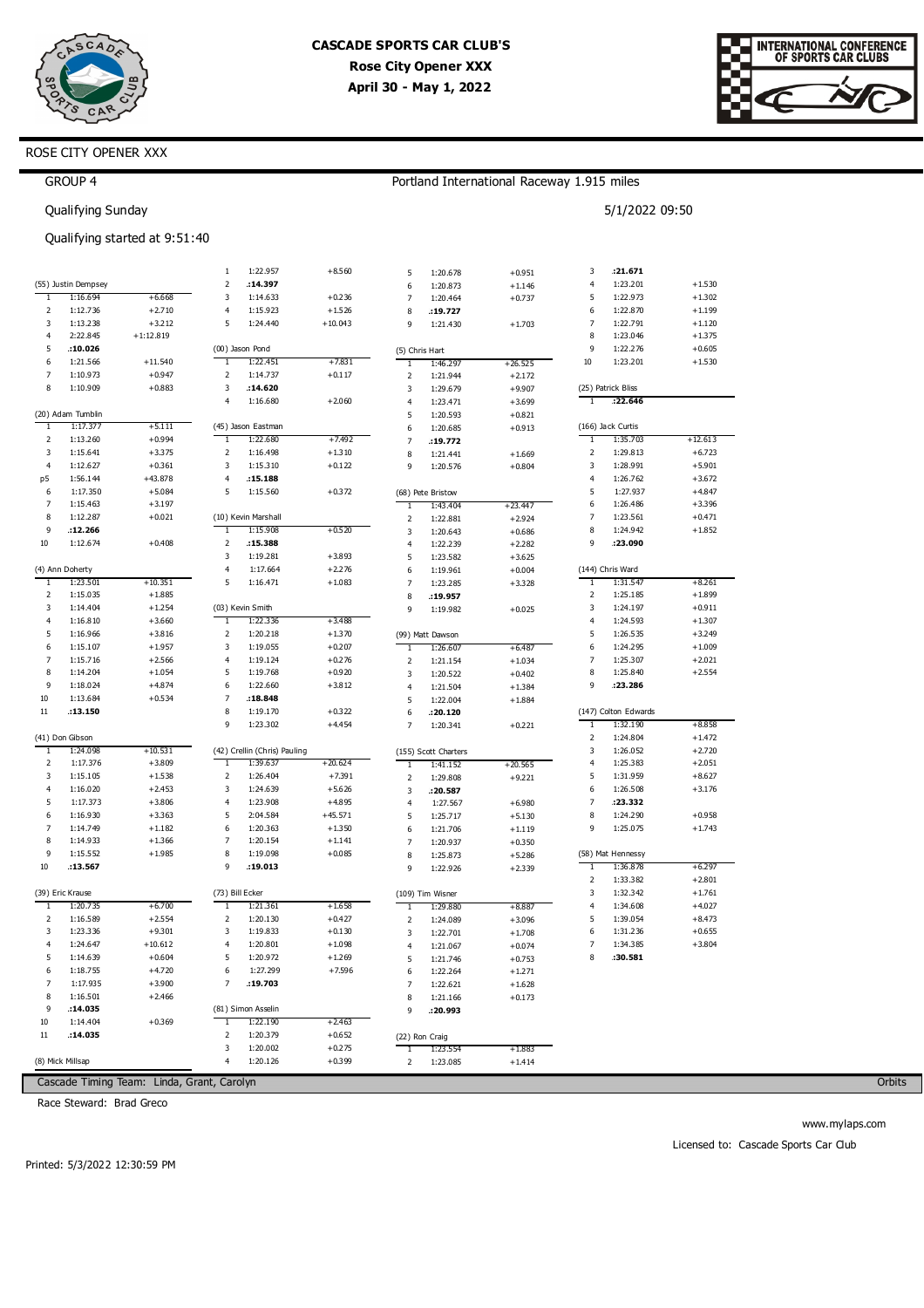



### ROSE CITY OPENER XXX

### **GROUP 4** Portland International Raceway 1.915 miles Race Sunday 5/1/2022 13:40 Race started at 13:44:58 18 1:19.998  $+0.476$ 1:13.066 1:19.823  $+6.841$ 15  $+0.232$ 8  $1.19464$  $+5408$  $\overline{1}$ 1:14.095  $+1.261$  $+3.659$  $19$ 1:21.460  $+1.938$ (55) Justin Dempsey 16  $\overline{2}$ 1:16.641  $\alpha$  $1.16025$  $+1969$ 1:23.913  $17$  $1:15.525$  $+2.543$  $20$ 1:22.281  $+2.759$  $+13.351$  $1:13.511$  $+0.677$  $\overline{\mathbf{3}}$  $10$ 1:26.042  $+11.986$  $\overline{2}$ 1:15.581  $+5.019$ 18 1:13.030  $+0.196$  $\overline{4}$  $1:14.410$  $+1.428$  $11$ 1:39.934  $+25.878$  $1:12.010$  $+1.448$  $19$  $1:13.451$  $+0.617$  $1:15.209$  $+2.227$ (03) Kevin Smith  $\overline{3}$  $+25.367$  $\overline{5}$  $12$ 1:39.423  $+7835$  $\overline{4}$  $1:11.223$  $+0.661$  $\overline{20}$  $1:15.465$  $+2.631$  $13$  $\epsilon$  $1:14.545$  $+1.563$  $1.26314$  $1.18741$  $+4685$  $\overline{5}$  $1:10.627$  $+0.065$  $\overline{21}$  $1:13.110$  $+0.276$  $:12.982$  $\overline{2}$  $1:20.534$  $+2.055$  $14$  $1:17.842$  $+3.786$  $\overline{3}$ 1:19.695  $+1.216$  $\overline{6}$ 1:10.769  $+0.207$  $\overline{8}$ 1:45.891  $+32.909$ 15 1:15.367  $+1.311$  $\overline{A}$  $1.10227$  $+0.748$ 1:10.752  $+0.190$  $\overline{g}$ 1:14.906  $+1.924$  $\overline{7}$ (10) Kevin Marshal 16 1:15.474  $+1.418$  $\overline{5}$ 1:19.077  $+0.598$ 8 1:13.669  $+3.107$ 1:20.79  $+9.103$  $10$  $1:15.158$  $+2.176$  $17$  $.14.056$  $\overline{9}$  $1:12.189$  $+1.627$  $\overline{2}$ 1:15.914  $+4.220$  $18$  $\overline{11}$ 1:35.982  $+23.000$  $\epsilon$  $:18.479$ 1:24.288  $+10.232$  $10$ 1:13.309  $+2.747$  $\overline{\mathbf{3}}$ 1:15.388  $+3.69$  $12$ 1:39.866  $+26.884$  $\overline{z}$  $1:19.211$  $+0.732$ 19  $1:15.005$  $+0.949$  $11$  $1:32.118$  $+21.556$  $1:15.402$  $+3.708$  $13$  $1:14.502$  $\overline{8}$  $1.23437$  $+4958$  $\overline{4}$  $20$ 1:14.660  $+0.604$  $+1.520$  $12$ 2:16.588  $+1:06.026$  $\overline{5}$ 1:14.492  $+2.798$  $14$  $1:13.812$  $+0.830$  $\overline{9}$ 1:22.340  $+3.861$  $21$  $1:18.552$  $+4.496$  $13$  $1:10.767$  $+0.205$  $\overline{6}$ 1:15.887  $+4.193$  $15$  $1:13.745$  $+0.763$  $10$ 1:36.400  $+17.921$  $14$  $:10.562$  $\overline{z}$  $1.14758$  $+3064$  $16$  $1.13310$  $+0.328$  $11$ 1:45.517  $+27.038$ (5) Chris Hart 15  $1.12.325$  $+1763$  $\overline{8}$ 1:14.882  $+2188$  $17$  $1.12.287$  $+0.305$  $12$  $1.32.252$  $+13773$ 1:24.452  $+5.971$ T  $13$  $1:11.011$  $+0.449$ 1:18.425  $+6.731$  $+0.951$ 18 1:13.582  $+0.600$  $1:20.431$  $+1952$ 16  $\overline{9}$  $\overline{2}$ 1:19.432  $17$ 1:11.366  $+0.804$  $10$  $1:15.172$  $+3.478$  $\overline{3}$  $1:18.716$  $+0.235$ 19  $1:13.475$  $+0.493$  $14$ 1:20.578  $+2.099$ 18 1:13.287  $+2.725$  $11$ 1:22.930  $+11.236$  $\overline{20}$  $1:14.126$  $+1.144$ 15 1:21.412  $+2.933$ 1:18.862  $+0.381$ 19  $1:11.477$  $+0.915$  $12$  $2:09.622$  $+57.928$  $+0.701$  $21$  $1:14.009$  $+1.027$ 16 1:20.372  $+1.893$  $\overline{5}$ 1:19.182  $17$  $+2.501$  $\overline{20}$  $1.18052$  $+7490$  $13$  $1.15, 701$  $+4007$ 1:20.980  $6\overline{6}$ 1:18.606  $+0.125$ 18 1:19.613  $+1.134$  $21$  $1:13.243$  $+2.681$  $14$  $1:13.213$  $+1.519$  $\overline{z}$  $1.18783$  $+0.302$ (73) Bill Ecker  $19$  $1:20.186$  $+1.707$  $15$  $1.12635$  $+0.941$  $\overline{R}$ 1:20.537  $+2056$  $1.25170$  $+5606$ Ŧ  $\overline{20}$  $1:25.521$  $+7.042$  $(20)$  Adam Tumblin 16  $1.14098$  $+2404$  $\overline{a}$  $1.22779$  $+4298$  $\overline{z}$  $1:20623$  $+1.059$  $17$  $+355$  $1.15729$  $1.14$  181  $+2487$  $10$  $1:25.202$  $+6.721$  $\overline{\mathbf{3}}$  $1.21434$  $+1870$ (81) Simon Asselin  $\overline{2}$  $1:14.110$  $+1.938$ 18 1:14.699  $+3.005$  $\overline{11}$ 1:29.125  $+10.644$  $\overline{4}$ 1:19.735  $+0.171$ 1:28.300  $+8.381$  $\overline{3}$ 1:12.919  $+0.747$ 19  $:11.694$  $12$ 1:25.697  $+7.216$ 5  $: 19.564$ 1  $\overline{2}$ 1:21.895  $+1.976$ 1:12.958  $+0.786$ 20 1:14.969  $+3.275$  $13$ 1:19.997  $+1.516$  $6\overline{6}$ 1:19.647  $+0.083$  $\overline{a}$ 1:20.329  $+0.410$  $\overline{3}$  $21$  $+0.506$ 5  $:12.172$ 1:12.997  $+1.303$  $14$  $1:19.159$  $+0.678$  $\overline{7}$ 1:20.070 1:20.959  $+1.040$  $1:13.123$  $+0.951$  $\overline{8}$ 1:21.842  $+2.278$ 6  $15$  $1.1859$  $+0.111$  $\overline{5}$ 1:21.489  $+1.570$ 1:13.832  $+1.660$ (39) Eric Krause 1:21.340  $\overline{7}$ 16  $:18.481$  $\overline{9}$  $+1.776$  $\overline{8}$  $1:12.838$  $+0.666$  $1:17.712$ +4410  $10$ 1:35.138  $+15.574$  $6\overline{6}$ 1:19.994  $+0.075$  $17$  $1:20.044$  $+1563$  $+2.657$  $+0.941$  $\overline{11}$  $+26.091$  $\overline{z}$  $1:20.014$  $+0.095$  $\overline{q}$  $1.14829$  $\overline{\phantom{a}}$  $1.14243$  $1.45655$ 18 1:18.802  $+0.321$  $\overline{8}$  $1:21.260$  $+1.341$ 1:28.504 10 1:17.364  $+5.192$  $:13.302$  $12$  $+8.940$  $\overline{\mathbf{3}}$  $19$  $1.19211$  $+0.730$  $13$  $\overline{9}$ 1:20.828  $+0.909$ 1:32.440  $+20.268$ 1:19.811  $+0.247$  $11$  $\overline{4}$ 1:13.343  $+0.041$ 20 1:19.674  $+1.193$  $10$ 1:34.199  $+14.280$ 12 2:16.530  $+1:04.358$ 5 1:13.819  $+0.517$  $14$ 1:20.285  $+0.721$  $21$ 1:19.319  $+0.838$  $1:13.122$ 15 1:20.961  $11$  $2:17.595$  $+57.676$  $13$  $+0.950$  $\overline{6}$ 1:13.422  $+0.120$  $+1.397$  $+0.277$  $12$  $1:20.891$  $+0.972$  $1:12.449$  $1:14.125$  $+0.823$ 16  $1:20.463$  $+0.899$  $14$  $\overline{z}$ (4) Ann Doherty  $17$  $13$  $1:20.112$  $+0.193$  $15$  $1:12.304$  $+0.132$  $\overline{8}$  $1:15.526$  $+2.224$ 1:20.666  $+1.102$  $+4.57$ 1:17.412 T  $14$  $:19.919$  $16$  $1:14.063$  $+1.891$  $\overline{9}$  $1:14.631$  $+1.329$ 18 1:20.470  $+0.906$  $\overline{2}$ 1:14.070  $+1.228$  $17$  $1:13.152$  $+0.980$  $10$ 1:19.345  $+6.043$  $+0.050$ 19 1:21.650  $+2.086$ 15  $1.2058$  $0.669 + 0.45$  $\overline{\mathbf{3}}$ 1:12.892  $18$  $1.13.888$  $+1.716$ 1:29.161  $+15.859$  $1.22.265$  $+2.701$  $16$  $1.21065$  $+1146$  $\overline{11}$  $\overline{20}$  $\overline{4}$  $:12.842$  $17$  $1.20.391$  $+0.472$ 19 1:14.322  $+2.150$  $12$  $2:12.229$  $+58.927$  $+0.861$ 5 1:13.703 (68) Pete Bristow  $18$  $1.20593$  $+0.674$  $\overline{20}$ 1:13.689  $+1.517$  $13$ 1:15.574  $+2.272$  $6\overline{6}$ 1:13.945  $+1.103$  $21$ 1:13.604  $+1.432$  $14$ 1:13.819  $+0.517$  $\overline{z}$  $1:12.868$  $+0.026$  $+7.168$ 19 1:20.638  $+0.719$ 15  $\overline{20}$  $1.20913$  $+0.994$ 1:14.788  $+1.486$  $\overline{2}$ 1:21.179  $+1.657$  $\overline{8}$  $1:13.470$  $+0.628$ (8) Mick Millsap  $16$  $1:14.711$  $+1.409$  $1:19.807$  $+0.285$  $\overline{S}$  $1:15.745$  $+2.903$  $\overline{3}$ +6828  $17$  $1:17.266$  $+3.964$ 1:19.683  $+0.161$ (99) Matt Dawson  $1.1966$  $10$ 1:15.961  $+3.119$  $\overline{4}$  $\overline{2}$  $1:16.543$  $+3.709$ 18 1:15.303  $+2.001$  $\overline{\mathbf{r}}$ 1:20.002  $+0.480$ 1:27.540  $+7.703$  $\overline{11}$ 1:30.459  $+17.617$  $\overline{\mathbf{3}}$  $1.13.894$  $+1.060$  $10$  $1.15, 278$  $+2076$  $1.10.551$  $+0.029$  $\overline{2}$  $1:21.747$  $+1.910$  $12$  $2:16.500$  $+1:03.658$  $\epsilon$  $1:20.621$  $+0.784$  $\overline{4}$  $1.13273$  $+0.439$  $\overline{20}$  $1.16078$  $+2776$  $\overline{z}$  $:19.522$  $\overline{3}$  $13$ 1:13.609  $+0.767$  $1.22$  138  $+2.301$  $\overline{4}$ 5 1:13.695  $+0.861$  $21$  $1:17.381$  $+4.079$  $\overline{8}$ 1:21.908  $+2.386$  $14$ 1:13.037  $+0.195$ 1:14.538  $+1.704$  $\frac{15}{2}$  $\overline{q}$  $1:21.247$  $+1.725$  $\overline{5}$ 1:21.648  $+1.811$ 6  $1:13.251$  $+0.409$  $1:13.742$  $+0.908$ (42) Crellin (Chris) Pauling  $10$  $1:35.217$  $+15.695$ 6 1:20.395  $+0.558$  $\overline{z}$ 16 1:13.738  $+0.896$  $:19.837$  $\mathbf{R}$  $1.15.283$  $+2449$ +0.20  $17$ 1:13.588  $+0.746$  $11$  $1.46.010$  $+26488$  $\overline{z}$ 1.73.35 1:22.805  $+2.968$  $1:15.208$  $+2.366$  $\overline{8}$  $\overline{9}$ 1:23.589  $+10.755$  $\overline{2}$ 1:15.792  $+1.736$ 18  $12$  $1:29.613$  $+10.091$  $1:21.172$  $\overline{9}$  $+1.335$  $10$ 1:16.866  $+4.032$  $\overline{3}$ 1:15.916  $+1.860$  $19$  $1:15.485$  $+2643$  $13$  $1:20.231$  $+0.709$  $10$ 1:32.035  $+12.198$  $11$ 1:22.704  $+9.870$  $\overline{4}$  $1:16.144$  $+2.088$  $\overline{20}$  $1.16$  152  $+3310$  $14$  $1:20.111$  $+0.589$  $\frac{1}{11}$  $2.17.363$  $+57526$  $12$  $2.08978$  $+56, 144$  $1.16.308$  $15$  $1.20647$  $\overline{5}$  $+2252$  $21$  $1.13.505$  $+0663$  $+1125$  $13$  $1:16.633$ 16  $1:19.816$  $12$ 1:21.331  $+1.494$  $+3.799$  $\epsilon$  $1:15.523$  $+1.467$  $+0.294$  $13$  $1:20.216$  $+0.379$ 17  $14$  $.12.834$  $\overline{z}$ 1:15.015  $+0.959$ (45) Jason Eastman 1:20.303  $+0.781$

Cascade Timing Team: Linda, Grant, Carolyn

Race Steward: Brad Greco

Orbits

Licensed to: Cascade Sports Car Club

www.mylaps.com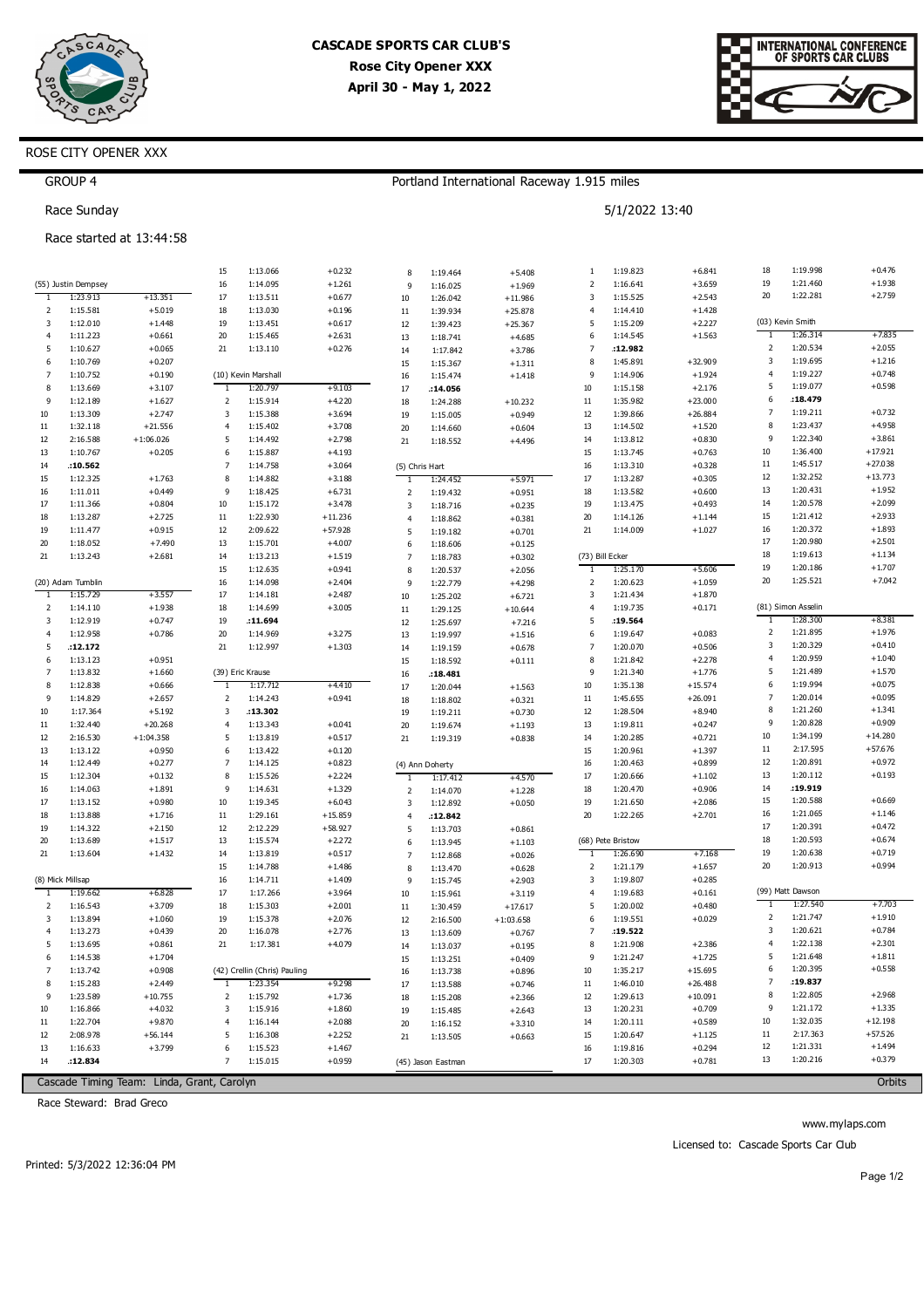



### ROSE CITY OPENER XXX

|                   | <b>GROUP 4</b>       |                          |              |                                  |                       | Portland International Raceway 1.915 miles |                           |                       |                    |                |          |  |  |
|-------------------|----------------------|--------------------------|--------------|----------------------------------|-----------------------|--------------------------------------------|---------------------------|-----------------------|--------------------|----------------|----------|--|--|
|                   | Race Sunday          |                          |              |                                  |                       |                                            |                           |                       |                    | 5/1/2022 13:40 |          |  |  |
|                   |                      | Race started at 13:44:58 |              |                                  |                       |                                            |                           |                       |                    |                |          |  |  |
| 14                | 1:20.659             | $+0.822$                 | 13           | 1:23.202                         | $+0.848$              | 12                                         | 1:23.137                  | $+1.790$              | 5                  | 1:15.101       | $+1.320$ |  |  |
| 15                | 1:23.274             | $+3.437$                 | 14           | :22.354                          |                       | 13                                         | 1:41.797                  | $+20.450$             | 6                  | 1:13.852       | $+0.071$ |  |  |
| 16                | 1:20.931             | $+1.094$                 | 15           | 1:23.143                         | $+0.789$              | 14                                         | 1:22.752                  | $+1.405$              | 7                  | :13.781        |          |  |  |
| 17                | 1:21.241             | $+1.404$                 | 16           | 1:24.235                         | $+1.881$              | 15                                         | 1:23.006                  | $+1.659$              |                    |                |          |  |  |
| 18                | 1:20.220             | $+0.383$                 | 17           | 1:22.834                         | $+0.480$              | 16                                         | 1:23.722                  | $+2.375$              | (25) Patrick Bliss |                |          |  |  |
| 19                | 1:23.455             | $+3.618$                 | 18           | 1:24.954                         | $+2.600$              | 17                                         | 1:23.194                  | $+1.847$              | 1                  | 1:20.678       | $+5.564$ |  |  |
|                   | (109) Tim Wisner     |                          | 19           | 1:23.614                         | $+1.260$              | 18<br>19                                   | 1:23.048<br>1:50.199      | $+1.701$<br>$+28.852$ | 2                  | .15.114        |          |  |  |
| 1                 | 1:29.231             | $+8.516$                 |              | (155) Scott Charters             |                       |                                            |                           |                       |                    |                |          |  |  |
| 2                 | 1:21.528             | $+0.813$                 | 1            | 1:30.123                         | +11.559               |                                            | (58) Mat Hennessy         |                       |                    |                |          |  |  |
| 3                 | 1:22.532             | $+1.817$                 | 2            | 1:19.297                         | $+0.733$              | T                                          | 1:32.509                  | $+6.712$              |                    |                |          |  |  |
| 4                 | 1:20.990             | $+0.275$                 | 3            | 1:20.331                         | $+1.767$              | 2                                          | :25.797                   |                       |                    |                |          |  |  |
| 5                 | 1:21.217             | $+0.502$                 | 4            | 1:19.985                         | $+1.421$              | 3                                          | 1:26.322                  | $+0.525$              |                    |                |          |  |  |
| 6                 | .20.715              |                          | 5            | 1:22.773                         | $+4.209$              | 4                                          | 1:27.694                  | $+1.897$              |                    |                |          |  |  |
| 7                 | 1:20.960             | $+0.245$                 | 6            | 1:20.370                         | $+1.806$              | 5                                          | 1:30.309                  | $+4.512$              |                    |                |          |  |  |
| 8                 | 1:22.584             | $+1.869$                 | 7            | 1:19.781                         | $+1.217$              | 6                                          | 1:31.617                  | $+5.820$              |                    |                |          |  |  |
| 9                 | 1:25.853             | $+5.138$                 | 8            | 1:22.849                         | $+4.285$              | 7                                          | 1:35.114                  | $+9.317$              |                    |                |          |  |  |
| 10                | 1:26.439             | $+5.724$                 | 9            | 1:24.282                         | $+5.718$<br>$+11.493$ | 8                                          | 1:32.438                  | $+6.641$              |                    |                |          |  |  |
| 11<br>12          | 2:16.291<br>1:22.956 | +55.576<br>$+2.241$      | 10<br>11     | 1:30.057<br>2:16.164             | $+57.600$             | 9                                          | 1:38.766                  | $+12.969$             |                    |                |          |  |  |
| 13                | 1:22.160             | $+1.445$                 | 12           | 1:21.586                         | $+3.022$              | 10                                         | 1:45.645                  | $+19.848$             |                    |                |          |  |  |
| 14                | 1:21.482             | $+0.767$                 | 13           | 1:20.312                         | $+1.748$              | 11<br>12                                   | 1:35.783<br>1:27.852      | $+9.986$<br>$+2.055$  |                    |                |          |  |  |
| 15                | 1:21.130             | $+0.415$                 | 14           | 1:18.955                         | $+0.391$              | 13                                         | 1:31.881                  | $+6.084$              |                    |                |          |  |  |
| 16                | 1:22.884             | $+2.169$                 | 15           | .18.564                          |                       | 14                                         | 1:30.596                  | $+4.799$              |                    |                |          |  |  |
| 17                | 1:21.561             | $+0.846$                 | 16           | 1:50.976                         | $+32.412$             | 15                                         | 1:29.062                  | $+3.265$              |                    |                |          |  |  |
| 18                | 1:26.542             | $+5.827$                 | 17           | 1:21.914                         | $+3.350$              | 16                                         | 1:27.979                  | $+2.182$              |                    |                |          |  |  |
| 19                | 1:22.773             | $+2.058$                 | 18           | 1:24.535                         | $+5.971$              | 17                                         | 1:31.037                  | $+5.240$              |                    |                |          |  |  |
|                   |                      |                          | 19           | 1:23.703                         | $+5.139$              | 18                                         | 1:44.136                  | $+18.339$             |                    |                |          |  |  |
|                   | (166) Jack Curtis    |                          |              |                                  |                       |                                            |                           |                       |                    |                |          |  |  |
| $\mathbf{1}$<br>2 | 1:32.858<br>1:23.506 | $+10.611$<br>$+1.259$    | $\mathbf{1}$ | (147) Colton Edwards<br>1:31.355 | $+7.912$              |                                            | (00) Jason Pond           |                       |                    |                |          |  |  |
| 3                 | 1:23.387             | $+1.140$                 | 2            | 1:24.978                         | $+1.535$              | T                                          | 1:23.190                  | $+8.581$              |                    |                |          |  |  |
| 4                 | 1:23.272             | $+1.025$                 | 3            | 1:23.890                         | $+0.447$              | 2<br>3                                     | 1:15.277<br>1:15.457      | $+0.668$<br>$+0.848$  |                    |                |          |  |  |
| 5                 | 1:23.050             | $+0.803$                 | 4            | 1:23.466                         | $+0.023$              | 4                                          | 1:14.855                  | $+0.246$              |                    |                |          |  |  |
| 6                 | 1:23.337             | $+1.090$                 | 5            | :23.443                          |                       | 5                                          | 1:14.863                  | $+0.254$              |                    |                |          |  |  |
| 7                 | 1:25.959             | $+3.712$                 | 6            | 1:25.018                         | $+1.575$              | 6                                          | :14.609                   |                       |                    |                |          |  |  |
| 8                 | 1:28.609             | $+6.362$                 | 7            | 1:25.700                         | $+2.257$              | 7                                          | 1:16.382                  | $+1.773$              |                    |                |          |  |  |
| 9                 | 1:30.461             | $+8.214$                 | 8            | 1:27.886                         | $+4.443$              | 8                                          | 1:16.382                  | $+1.773$              |                    |                |          |  |  |
| 10                | 1:41.590             | $+19.343$                | 9            | 1:31.508                         | $+8.065$              | 9                                          | 1:16.084                  | $+1.475$              |                    |                |          |  |  |
| 11                | 1:40.753             | $+18.506$                | 10           | 1:40.094                         | $+16.651$             | 10                                         | 1:26.584                  | $+11.975$             |                    |                |          |  |  |
| 12                | 1:23.180             | $+0.933$                 | 11           | 1:41.545                         | $+18.102$             | 11                                         | 1:50.753                  | $+36.144$             |                    |                |          |  |  |
| 13                | 1:24.288             | $+2.041$                 | 12           | 1:23.738                         | $+0.295$              | p12                                        | 8.146                     | $-1:06.463$           |                    |                |          |  |  |
| 14                | 1:23.271             | $+1.024$                 | 13           | 1:24.071                         | $+0.628$              |                                            |                           |                       |                    |                |          |  |  |
| 15                | .22.247              |                          | 14           | 1:23.930                         | $+0.487$              |                                            | (41) Don Gibson           |                       |                    |                |          |  |  |
| 16<br>17          | 1:24.256<br>1:23.335 | $+2.009$<br>$+1.088$     | 15<br>16     | 1:24.060<br>1:25.318             | $+0.617$<br>$+1.875$  | 1                                          | 1:23.714                  | $+10.671$             |                    |                |          |  |  |
| 18                | 1:25.029             | $+2.782$                 | 17           | 1:24.559                         | $+1.116$              | 2                                          | 1:15.872                  | $+2.829$              |                    |                |          |  |  |
| 19                | 1:23.809             | $+1.562$                 | 18           | 1:24.313                         | $+0.870$              | 3<br>4                                     | :13.043<br>1:14.111       | $+1.068$              |                    |                |          |  |  |
|                   |                      |                          | 19           | 1:25.426                         | $+1.983$              | 5                                          | 1:14.517                  | $+1.474$              |                    |                |          |  |  |
|                   | (144) Chris Ward     |                          |              |                                  |                       | 6                                          | 1:13.814                  | $+0.771$              |                    |                |          |  |  |
| $\mathbf{1}$      | 1:33.156             | $+10.802$                |              | (22) Ron Craig                   |                       | 7                                          | 1:15.002                  | $+1.959$              |                    |                |          |  |  |
| 2                 | 1:25.076             | $+2.722$                 | $\mathbf{1}$ | 1:26.576                         | $+5.229$              | 8                                          | 1:17.767                  | $+4.724$              |                    |                |          |  |  |
| 3                 | 1:23.584             | $+1.230$                 | 2            | 1:22.614                         | $+1.267$              | 9                                          | 1:16.524                  | $+3.481$              |                    |                |          |  |  |
| 4                 | 1:23.480             | $+1.126$                 | 3            | 1:21.818                         | $+0.471$              | 10                                         | 1:25.934                  | $+12.891$             |                    |                |          |  |  |
| 5                 | 1:23.206             | $+0.852$                 | 4            | 1:23.085                         | $+1.738$              | $11\,$                                     | 1:40.884                  | $+27.841$             |                    |                |          |  |  |
| 6                 | 1:23.515             | $+1.161$                 | 5            | 1:22.124                         | $+0.777$              | 12                                         | 1:39.920                  | $+26.877$             |                    |                |          |  |  |
| 7                 | 1:23.642             | $+1.288$                 | 6            | :21.347                          |                       |                                            |                           |                       |                    |                |          |  |  |
| 8                 | 1:28.671             | $+6.317$                 | 7            | 1:21.853                         | $+0.506$              |                                            | (142) Dominic Martinolich |                       |                    |                |          |  |  |
| 9                 | 1:30.906             | $+8.552$                 | 8            | 1:25.133                         | $+3.786$              | $\mathbf{1}$                               | 1:19.863                  | $+6.082$              |                    |                |          |  |  |
| 10                | 1:41.352             | $+18.998$                | 9            | 1:25.038                         | $+3.691$              | 2                                          | 1:16.484                  | $+2.703$              |                    |                |          |  |  |
| $11\,$            | 1:41.352             | $+18.998$                | 10           | 1:27.577                         | $+6.230$              | 3                                          | 1:15.854                  | $+2.073$              |                    |                |          |  |  |
| 12                | 1:24.117             | $+1.763$                 | 11           | 2:13.195                         | +51.848               | 4                                          | 1:14.463                  | $+0.682$              |                    |                |          |  |  |

Cascade Timing Team: Linda, Grant, Carolyn

Race Steward: Brad Greco

Orbits

www.mylaps.com Licensed to: Cascade Sports Car Club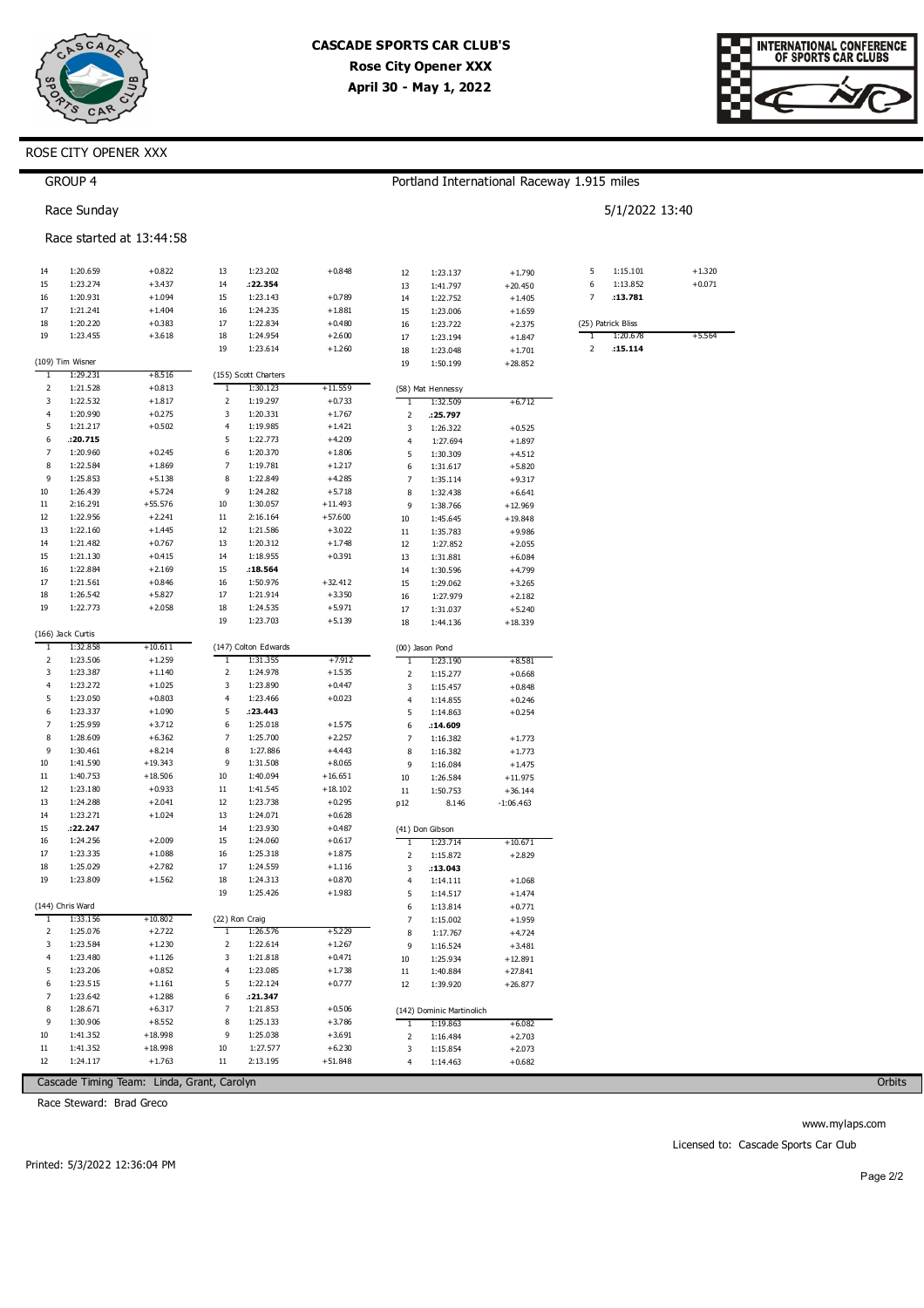

Portland International Raceway 1.915 miles

5/1/2022 10:07



### ROSE CITY OPENER XXX

| ¡ROUP |  |
|-------|--|
|-------|--|

Qualifying Sunday

## Qualifying started at 10:09:57

| T      | (162) Adam Achepohl   |                                            | 9                | 1:22.643             | $+0.397$             | $\mathbf{1}$        | 1:38.141             | $+13.769$            | 7            | 1:28.226             | $+0.546$             |
|--------|-----------------------|--------------------------------------------|------------------|----------------------|----------------------|---------------------|----------------------|----------------------|--------------|----------------------|----------------------|
|        |                       |                                            |                  |                      |                      |                     |                      |                      |              |                      |                      |
|        | 1:25.188              |                                            | 10               | 1:25.582             | $+3.336$             | $\overline{2}$      | 1:26.048             | $+1.676$             | 8<br>9       | 1:29.135<br>1:29.080 | $+1.455$             |
|        | 1:20.872              | $+6.394$<br>$+2.078$                       |                  | (24) Jeff McAffer    |                      | 3                   | 1:27.225             | $+2.853$             |              |                      | $+1.400$             |
| 2<br>3 | 1:21.345              | $+2.551$                                   | $\mathbf{1}$     | 1:27.970             | $+5.586$             | $\overline{4}$<br>5 | 1:24.541<br>:24.372  | $+0.169$             |              | (213) Fil Alleva     |                      |
| 4      | 1:20.183              | $+1.389$                                   | $\mathbf 2$      | 1:23.945             | $+1.561$             | 6                   | 1:26.179             | $+1.807$             | T            | 1:31.451             | $+2.718$             |
| 5      | 1:20.259              | $+1.465$                                   | 3                | 1:23.374             | $+0.990$             | $\overline{7}$      | 1:24.598             | $+0.226$             | 2            | 1:29.186             | $+0.453$             |
| 6      | 1:20.908              | $+2.114$                                   | $\overline{4}$   | 1:23.210             | $+0.826$             | 8                   | 1:24.598             | $+0.226$             | 3            | 1:33.485             | $+4.752$             |
| 7      | 1:19.299              | $+0.505$                                   | 5                | 1:22.940             | $+0.556$             | 9                   | 1:24.378             | $+0.006$             | 4            | 1:28.919             | $+0.186$             |
| 8      | .18.794               |                                            | 6                | 1:23.980             | $+1.596$             |                     |                      |                      | 5            | 1:28.738             | $+0.005$             |
| 9      | 1:21.206              | $+2.412$                                   | 7                | 1:22.536             | $+0.152$             |                     | (55) Douglas Hedges  |                      | 6            | 1:29.773             | $+1.040$             |
| 10     | 1:20.235              | $+1.441$                                   | 8                | 1:22.526             | $+0.142$             | $\mathbf{1}$        | 1:33.398             | $+8.931$             | 7            | 1:30.232             | $+1.499$             |
|        |                       |                                            | 9                | 1:24.378             | $+1.994$             | 2                   | .24.467              |                      | 8            | 1:29.612             | $+0.879$             |
|        | ( ) Jesse Webb        |                                            | 10               | :22.384              |                      | 3                   | 1:25.629             | $+1.162$             | 9            | :28.733              |                      |
| ד      | 1:25.949              | $+6.457$                                   |                  |                      |                      |                     |                      |                      |              |                      |                      |
| 2      | 1:23.663              | $+4.171$                                   |                  | (15) Duncan Pearce   |                      |                     | (191) Guy Berry      |                      |              | (105) Norman Salmon  |                      |
| 3      | 1:22.996              | $+3.504$                                   | $\mathbf{1}$     | 1:24.595             | $+1.603$             | $\mathbf{1}$        | 1:29.300             | $+4.788$             | 1            | 1:32.866             | $+3.816$             |
| 4      | 1:21.324              | $+1.832$                                   | $\mathbf 2$      | 1:24.259             | $+1.267$             | 2                   | 1:30.535             | $+6.023$             | 2            | 1:31.193             | $+2.143$             |
| 5      | 1:20.766              | $+1.274$                                   | 3                | 1:29.056             | $+6.064$             | 3                   | 1:28.069             | $+3.557$             | 3            | 1:30.452             | $+1.402$             |
| 6      | 1:22.511              | $+3.019$                                   | $\overline{4}$   | 1:23.179             | $+0.187$             | 4                   | 1:25.612             | $+1.100$             | 4            | 1:30.897             | $+1.847$             |
| 7<br>8 | 1:20.072<br>:19.492   | $+0.580$                                   | 5<br>6           | :22.992<br>1:23.508  | $+0.516$             | 5                   | 1:24.847             | $+0.335$             | 5<br>6       | 1:32.831<br>1:31.514 | $+3.781$<br>$+2.464$ |
|        |                       |                                            | 7                | 1:23.428             | $+0.436$             | 6<br>$\overline{7}$ | 1:26.559<br>1:25.203 | $+2.047$             | 7            | 1:32.346             | $+3.296$             |
|        | (8) Terry Overdiek    |                                            | 8                | 1:23.561             | $+0.569$             | 8                   | 1:25.209             | $+0.691$<br>$+0.697$ | 8            | 1:30.775             | $+1.725$             |
| 1      | 1:27.907              | $+8.152$                                   | 9                | 1:23.220             | $+0.228$             | 9                   | .24.512              |                      | 9            | : 29.050             |                      |
| 2      | .19.755               |                                            | 10               | 1:25.965             | $+2.973$             |                     |                      |                      |              |                      |                      |
| 3      | 1:38.990              | $+19.235$                                  |                  |                      |                      |                     | (19) Brian Anderson  |                      |              | (46) John Connelly   |                      |
| 4      | 1:21.986              | $+2.231$                                   |                  | (130) Sean Hester    |                      | $\mathbf{1}$        | 1:28.139             | $+1.724$             | 1            | 1:32.970             | $+3.189$             |
| 5      | 1:28.583              | $+8.828$                                   | $\mathbf{1}$     | 1:25.823             | $+2.417$             | $\overline{2}$      | 1:40.152             | $+13.737$            | 2            | 1:37.165             | $+7.384$             |
|        |                       |                                            | 2                | 1:25.050             | $+1.644$             | 3                   | .26.415              |                      | 3            | 1:33.435             | $+3.654$             |
|        | (136) Dirk Groeneveld |                                            | 3                | 1:24.691             | $+1.285$             | 4                   | 1:27.275             | $+0.860$             | 4            | 1:33.163             | $+3.382$             |
| Τ      | 1:26.820              | $+6.055$                                   | $\overline{4}$   | 1:24.488             | $+1.082$             | 5                   | 1:26.823             | $+0.408$             | 5            | : 29.781             |                      |
| 2      | 1:22.902              | $+2.137$                                   | 5                | 1:24.262             | $+0.856$             |                     |                      |                      | 6            | 1:30.264             | $+0.483$             |
| 3      | 1:21.777              | $+1.012$                                   | 6                | 1:23.924             | $+0.518$             |                     | (18) Garry Small     |                      | 7            | 1:30.389             | $+0.608$             |
| 4      | 1:21.264              | $+0.499$                                   | $\overline{7}$   | 1:24.554             | $+1.148$             | T                   | 1:33.964             | $+6.905$             | 8            | 1:30.089             | $+0.308$             |
| 5      | 1:21.413              | $+0.648$                                   | 8                | 1:25.303             | $+1.897$             | 2                   | 1:31.637             | $+4.578$             | 9            | 1:31.750             | $+1.969$             |
| 6      | 1:22.036              | $+1.271$                                   | 9                | :23.406              |                      | 3                   | 1:30.318             | $+3.259$             |              |                      |                      |
| 7      | 1:21.219              | $+0.454$                                   | 10               | 1:23.635             | $+0.229$             | 4                   | 1:29.920             | $+2.861$             |              | (96) Mark Ling       |                      |
| 8      | 1:21.953              | $+1.188$                                   |                  |                      |                      | 5                   | 1:27.560             | $+0.501$             | $\mathbf{1}$ | 1:33.689             | $+3.895$             |
| 9      | :20.765               |                                            |                  | (78) Will Kellogg    |                      | 6                   | 1:27.368             | $+0.309$             | 2            | 1:36.558             | $+6.764$             |
| 10     | 1:22.605              | $+1.840$                                   | 1                | 1:26.603             | $+3.148$<br>$+1.746$ | $\overline{7}$      | 1:27.301             | $+0.242$             | 3<br>4       | 1:34.760             | $+4.966$<br>$+1.270$ |
|        | (86) Scott Thompson   |                                            | $\mathbf 2$<br>3 | 1:25.201<br>1:24.042 | $+0.587$             | 8<br>9              | :27.059              |                      | 5            | 1:31.064<br>: 29.794 |                      |
| T      | 1:26.547              | $+4.431$                                   | $\overline{4}$   | 1:25.608             | $+2.153$             |                     | 1:29.305             | $+2.246$             | 6            | 1:30.228             | $+0.434$             |
| 2      | 1:24.351              | $+2.235$                                   | 5                | 1:24.130             | $+0.675$             |                     | (02) Garrett Clark   |                      | 7            | 1:30.181             | $+0.387$             |
| 3      | 1:26.823              | $+4.707$                                   | 6                | 1:23.667             | $+0.212$             | $\mathbf{1}$        | 1:32.766             | $+5.101$             | 8            | 1:30.349             | $+0.555$             |
| 4      | 1:23.004              | $+0.888$                                   | $\overline{7}$   | 1:23.933             | $+0.478$             | $\overline{2}$      | 1:29.361             | $+1.696$             | 9            | 1:30.704             | $+0.910$             |
| 5      | .22.116               |                                            | 8                | 1:24.036             | $+0.581$             | 3                   | 1:28.486             | $+0.821$             |              |                      |                      |
| 6      | 1:55.503              | $+33.387$                                  | 9                | :23.455              |                      | 4                   | 1:28.655             | $+0.990$             |              |                      |                      |
| 7      | 1:23.907              | $+1.791$                                   | 10               | 1:23.595             | $+0.140$             | 5                   | 1:29.519             | $+1.854$             |              |                      |                      |
| 8      | 1:24.927              | $+2.811$                                   |                  |                      |                      | 6                   | 1:29.864             | $+2.199$             |              |                      |                      |
| 9      | 1:22.959              | $+0.843$                                   | (                | ) Isaiah Dummer      |                      | 7                   | 1:27.714             | $+0.049$             |              |                      |                      |
|        |                       |                                            | $\mathbf{1}$     | 1:32.616             | $+8.424$             | 8                   | .27.665              |                      |              |                      |                      |
|        | (89) Bryce Scott      |                                            | 2                | 1:31.209             | $+7.017$             | 9                   | 1:33.911             | $+6.246$             |              |                      |                      |
| 1      | 1:24.304              | $+2.058$                                   | 3                | 1:25.834             | $+1.642$             |                     |                      |                      |              |                      |                      |
| 2      | 1:23.153              | $+0.907$                                   | $\overline{4}$   | 1:25.329             | $+1.137$             |                     | (03) John Morris     |                      |              |                      |                      |
| 3      | 1:22.289              | $+0.043$                                   | 5                | 1:24.726             | $+0.534$             | T                   | 1:30.914             | +3.234               |              |                      |                      |
| 4      | 1:23.033              | $+0.787$                                   | 6                | 1:25.770             | $+1.578$             | 2                   | 1:36.402             | $+8.722$             |              |                      |                      |
| 5      | 1:22.411              | $+0.165$                                   | 7                | : 24.192             |                      | 3                   | :27.680              |                      |              |                      |                      |
| 6      | 1:22.513              | $+0.267$                                   | 8                | 1:24.362             | $+0.170$             | 4                   | 1:28.018             | $+0.338$             |              |                      |                      |
| 7      | : 22.246              |                                            |                  |                      |                      | 5                   | 1:27.852             | $+0.172$             |              |                      |                      |
| 8      | 1:22.429              | $+0.183$                                   |                  | (08) Andrew Michel   |                      | 6                   | 1:27.891             | $+0.211$             |              |                      |                      |
|        |                       | Cascade Timing Team: Linda, Grant, Carolyn |                  |                      |                      |                     |                      |                      |              |                      |                      |

Race Steward: Brad Greco

Printed: 5/3/2022 12:31:36 PM

**Orbits** 

www.mylaps.com Licensed to: Cascade Sports Car Club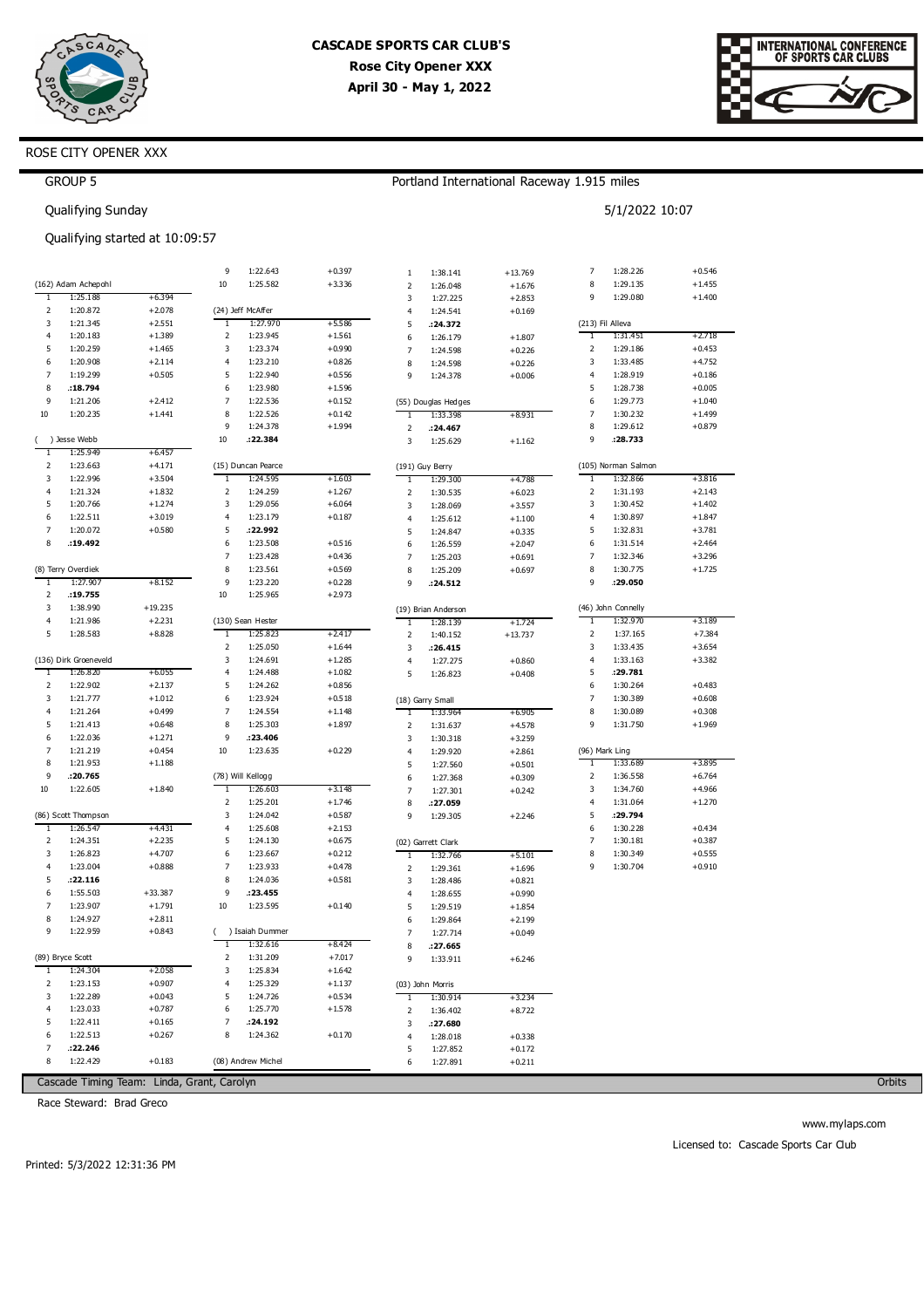

Portland International Raceway 1.915 miles

5/1/2022 14:20



## ROSE CITY OPENER XXX

## GROUP 5

Race Sunday

### Race started at 14:22:44

|                      |                      |                      | 17             | 1:22.282              | $+3.008$             | 13             | 1:22.216             | $+0.332$             | 9                       | 1:23.318             | $+1.028$             | 5                            | 1:23.680             | $+0.401$             |
|----------------------|----------------------|----------------------|----------------|-----------------------|----------------------|----------------|----------------------|----------------------|-------------------------|----------------------|----------------------|------------------------------|----------------------|----------------------|
|                      | (162) Adam Achepohl  |                      | 18             | 1:19.526              | $+0.252$             | 14             | 1:22.361             | $+0.477$             | 10                      | 1:24.363             | $+2.073$             | 6                            | 1:23.830             | $+0.551$             |
| $\mathbf{1}$         | 1:24.229             | $+5.452$             | 19             | 1:19.507              | $+0.233$             | 15             | 1:22.650             | $+0.766$             | 11                      | 1:23.860             | $+1.570$             | $\overline{7}$               | 1:23.965             | $+0.686$             |
| 2                    | 1:19.961             | $+1.184$             | 20             | 1:20.842              | $+1.568$             | 16             | 1:22.315             | $+0.431$             | 12                      | 1:23.057             | $+0.767$             | 8                            | :23.279              |                      |
| 3                    | 1:19.679             | $+0.902$             |                |                       |                      | 17             | 1:22.390             | $+0.506$             | 13                      | 1:22.426             | $+0.136$             | 9                            | 1:24.242             | $+0.963$             |
| $\overline{4}$       | 1:19.329             | $+0.552$             |                | (22) Kevin Craig      |                      | 18             | 1:22.432             | $+0.548$             | 14                      | 1:22.358             | $+0.068$             | 10                           | 1:24.607             | $+1.328$             |
| 5                    | 1:18.884             | $+0.107$             | 1              | 1:29.769              | $+9.024$             | 19             | 1:22.134             | $+0.250$             | 15                      | 1:22.706             | $+0.416$             | 11                           | 1:23.598             | $+0.319$             |
| 6                    | 1:19.301             | $+0.524$             | $\overline{2}$ | 1:22.574              | $+1.829$             | 20             | 1:21.911             | $+0.027$             | 16                      | :22.290              |                      | 12                           | 1:24.542             | $+1.263$             |
| $\overline{7}$       | 1:21.209             | $+2.432$             | 3              | 1:21.283              | $+0.538$             |                |                      |                      | 17                      | 1:22.522             | $+0.232$             | 13                           | 1:24.766             | $+1.487$             |
| 8                    | 1:19.055             | $+0.278$             | $\overline{4}$ | 1:21.391              | $+0.646$             |                | (24) Jeff McAffer    |                      | 18                      | 1:23.162             | $+0.872$             | 14                           | 1:24.470             | $+1.191$             |
| 9                    | 1:19.157             | $+0.380$             | 5              | 1:21.388              | $+0.643$             | 1              | 1:26.556             | $+4.512$             | 19                      | 1:23.441             | $+1.151$             | 15                           | 1:24.322             | $+1.043$             |
| 10                   | 1:21.225             | $+2.448$             | 6              | 1:20.880              | $+0.135$             | $\overline{2}$ | 1:22.501             | $+0.457$             | 20                      | 1:23.318             | $+1.028$             | 16                           | 1:25.033             | $+1.754$             |
| 11                   | 1:20.066             | $+1.289$             | $\overline{7}$ | 1:21.596              | $+0.851$             | 3              | 1:22.700             | $+0.656$             |                         |                      |                      | 17                           | 1:24.812             | $+1.533$             |
| 12                   | 1:19.547             | $+0.770$             | 8              | 1:21.818              | $+1.073$             | $\overline{4}$ | 1:22.156             | $+0.112$             |                         | (08) Andrew Michel   |                      | 18                           | 1:23.558             | $+0.279$             |
| 13                   | 1:18.946             | $+0.169$             | 9              | 1:21.169              | $+0.424$             | 5              | 1:22.407             | $+0.363$             | -1                      | 1:28.668             | $+5.428$             | 19                           | 1:24.067             | $+0.788$             |
| 14                   | 1:18.943             | $+0.166$             | 10             | 1:22.878              | $+2.133$             | 6              | :22.044              |                      | $\overline{2}$          | 1:23.693             | $+0.453$             |                              |                      |                      |
| 15                   | 1:21.652             | $+2.875$             | $11\,$         | 1:21.039              | $+0.294$             | $\overline{7}$ | 1:22.520             | $+0.476$             | 3                       | 1:24.436             | $+1.196$             |                              | (71) Isaiah Dummer   |                      |
| 16                   | 1:20.642             | $+1.865$             | 12             | 1:20.823              | $+0.078$             | 8              | 1:23.170             | $+1.126$             | $\overline{4}$          | 1:23.969             | $+0.729$             | 1                            | 1:30.634             | $+7.279$             |
| 17                   | 1:21.094             | $+2.317$             | 13             | 1:21.284              | $+0.539$             | 9              | 1:26.959             | $+4.915$             | 5                       | 1:23.864             | $+0.624$             | $\overline{2}$<br>3          | 1:27.413             | $+4.058$<br>$+1.220$ |
| 18                   | 1:20.878             | $+2.101$             | 14             | 1:21.767              | $+1.022$             | 10             | 1:23.431             | $+1.387$             | 6                       | 1:23.326             | $+0.086$             |                              | 1:24.575             |                      |
| 19                   | .18.777              |                      | 15             | 1:20.922              | $+0.177$             | $11\,$         | 1:23.289             | $+1.245$             | $\overline{7}$          | 1:23.310             | $+0.070$             | $\overline{\mathbf{4}}$<br>5 | 1:24.595             | $+1.240$             |
| 20                   | 1:19.200             | $+0.423$             | 16             | 1:20.941              | $+0.196$             | 12             | 1:22.390             | $+0.346$             | 8<br>9                  | 1:23.699             | $+0.459$             | 6                            | 1:23.844<br>1:23.910 | $+0.489$<br>$+0.555$ |
|                      |                      |                      | 17             | :20.745               |                      | 13             | 1:22.624             | $+0.580$             |                         | 1:23.672             | $+0.432$             | 7                            | 1:24.064             | $+0.709$             |
|                      | (8) Terry Overdiek   |                      | 18             | 1:21.495              | $+0.750$             | 14             | 1:22.605             | $+0.561$             | 10                      | 1:24.046             | $+0.806$             | 8                            | :23.355              |                      |
| -1<br>$\overline{2}$ | 1:23.654<br>1:20.148 | $+4.626$<br>$+1.120$ | 19<br>20       | 1:22.435<br>1:23.124  | $+1.690$<br>$+2.379$ | 15             | 1:22.219             | $+0.175$             | 11<br>12                | 1:23.984<br>1:24.919 | $+0.744$<br>$+1.679$ | 9                            | 1:33.984             | $+10.629$            |
| 3                    | 1:19.328             | $+0.300$             |                |                       |                      | 16             | 1:22.633             | $+0.589$             | 13                      | 1:24.319             | $+1.079$             | 10                           | 1:24.011             | $+0.656$             |
| $\overline{4}$       | 1:19.711             | $+0.683$             |                | (136) Dirk Groeneveld |                      | 17             | 1:22.640             | $+0.596$             | 14                      | 1:24.323             | $+1.083$             | 11                           | 1:24.111             | $+0.756$             |
| 5                    | :19.028              |                      | $\overline{1}$ | 1:25.555              | $+4.247$             | 18<br>19       | 1:22.958             | $+0.914$             | 15                      | 1:23.489             | $+0.249$             | 12                           | 1:23.997             | $+0.642$             |
| 6                    | 1:19.441             | $+0.413$             | $\overline{2}$ | 1:22.270              | $+0.962$             | 20             | 1:22.376<br>1:22.347 | $+0.332$<br>$+0.303$ | 16                      | 1:23.711             | $+0.471$             | 13                           | 1:23.901             | $+0.546$             |
| $\overline{7}$       | 1:20.701             | $+1.673$             | 3              | 1:22.849              | $+1.541$             |                |                      |                      | 17                      | 1:23.389             | $+0.149$             | 14                           | 1:23.865             | $+0.510$             |
| 8                    | 1:19.329             | $+0.301$             | $\overline{4}$ | 1:21.791              | $+0.483$             |                | (89) Bryce Scott     |                      | 18                      | :23.240              |                      | 15                           | 1:25.136             | $+1.781$             |
| 9                    | 1:19.282             | $+0.254$             | 5              | 1:21.840              | $+0.532$             | 1              | 1:26.533             | $+4.401$             | 19                      | 1:23.400             | $+0.160$             | 16                           | 1:23.904             | $+0.549$             |
| 10                   | 1:21.238             | $+2.210$             | 6              | 1:21.861              | $+0.553$             | $\overline{2}$ | 1:24.079             | $+1.947$             | 20                      | 1:23.729             | $+0.489$             | 17                           | 1:23.729             | $+0.374$             |
| 11                   | 1:19.367             | $+0.339$             | $\overline{7}$ | 1:21.419              | $+0.111$             | 3              | 1:22.867             | $+0.735$             |                         |                      |                      | 18                           | 1:24.008             | $+0.653$             |
| 12                   | 1:19.334             | $+0.306$             | 8              | 1:21.555              | $+0.247$             | $\overline{4}$ | 1:22.833             | $+0.701$             |                         | (55) Douglas Hedges  |                      | 19                           | 1:24.872             | $+1.517$             |
| 13                   | 1:19.362             | $+0.334$             | 9              | 1:23.426              | $+2.118$             | 5              | 1:22.698             | $+0.566$             | ٦.                      | 1:29.834             | $+6.748$             |                              |                      |                      |
| 14                   | 1:19.443             | $+0.415$             | 10             | 1:21.645              | $+0.337$             | 6              | 1:22.601             | $+0.469$             | $\overline{2}$          | 1:23.492             | $+0.406$             |                              | (78) Will Kellogg    |                      |
| 15                   | 1:21.611             | $+2.583$             | $11\,$         | 1:21.717              | $+0.409$             | $\overline{7}$ | 1:22.358             | $+0.226$             | $\overline{\mathbf{3}}$ | 1:23.801             | $+0.715$             | $\mathbf{1}$                 | 1:30.069             | $+6.936$             |
| 16                   | 1:20.890             | $+1.862$             | 12             | 1:21.411              | $+0.103$             | 8              | :22.132              |                      | $\overline{4}$          | 1:23.505             | $+0.419$             | 2                            | 1:25.031             | $+1.898$             |
| 17                   | 1:21.740             | $+2.712$             | 13             | 1:22.869              | $+1.561$             | 9              | 1:24.843             | $+2.711$             | 5                       | 1:24.232             | $+1.146$             | 3                            | 1:24.499             | $+1.366$             |
| 18                   | 1:20.841             | $+1.813$             | 14             | 1:22.146              | $+0.838$             | 10             | 1:23.480             | $+1.348$             | 6                       | 1:24.014             | $+0.928$             | $\overline{4}$               | 1:23.935             | $+0.802$             |
| 19                   | 1:19.252             | $+0.224$             | 15             | 1:21.758              | $+0.450$             | $11\,$         | 1:25.350             | $+3.218$             | $\overline{7}$          | 1:23.804             | $+0.718$             | 5                            | 1:23.807             | $+0.674$             |
| 20                   | 1:19.141             | $+0.113$             | 16             | 1:21.986              | $+0.678$             | 12             | 1:22.851             | $+0.719$             | 8                       | 1:23.732             | $+0.646$             | 6                            | 1:24.192             | $+1.059$             |
|                      |                      |                      | 17             | 1:22.439              | $+1.131$             | 13             | 1:22.383             | $+0.251$             | 9                       | 1:23.994             | $+0.908$             | $\overline{7}$               | 1:23.535             | $+0.402$             |
|                      | (219) Jesse Webb     |                      | 18             | :21.308               |                      | 14             | 1:22.354             | $+0.222$             | 10                      | 1:23.597             | $+0.511$             | 8                            | 1:23.881             | $+0.748$             |
| $\mathbf{1}$         | 1:25.863             | $+6.589$             | 19             | 1:22.123              | $+0.815$             | 15             | 1:22.570             | $+0.438$             | 11                      | 1:25.229             | $+2.143$             | 9                            | 1:23.776             | $+0.643$             |
| 2                    | 1:21.133             | $+1.859$             | 20             | 1:21.914              | $+0.606$             | 16             | 1:22.766             | $+0.634$             | 12                      | 1:23.099             | $+0.013$             | 10                           | : 23.133             |                      |
| 3                    | 1:20.229             | $+0.955$             |                |                       |                      | 17             | 1:23.214             | $+1.082$             | 13                      | 1:24.877             | $+1.791$             | 11                           | 1:24.629             | $+1.496$             |
| $\overline{4}$       | 1:19.548             | $+0.274$             |                | (86) Scott Thompson   |                      | 18             | 1:22.716             | $+0.584$             | 14                      | 1:23.376             | $+0.290$             | 12                           | 1:23.689             | $+0.556$             |
| 5                    | 1:19.849             | $+0.575$             | -1             | 1:25.973              | $+4.089$             | 19             | 1:22.284             | $+0.152$             | 15                      | 1:23.297             | $+0.211$             | 13                           | 1:24.760             | $+1.627$             |
| 6                    | 1:19.345             | $+0.071$             | $\overline{2}$ | 1:22.603              | $+0.719$             | 20             | 1:23.034             | $+0.902$             | 16                      | 1:23.292             | $+0.206$             | 14                           | 1:23.735             | $+0.602$             |
| $\overline{7}$       | 1:19.614             | $+0.340$             | 3              | 1:22.975              | $+1.091$             |                |                      |                      | 17                      | 1:23.462             | $+0.376$             | 15                           | 1:23.840             | $+0.707$             |
|                      | 1:21.167             | $+1.893$             | $\overline{4}$ | 1:22.239              | $+0.355$             |                | (15) Duncan Pearce   |                      | 18                      | 1:23.536             | $+0.450$             | 16                           | 1:45.401             | $+22.268$            |
| 9                    | :19.274              |                      | 5              | 1:22.278              | $+0.394$             | 1              | 1:27.771             | $+5.481$             | 19                      | :23.086              |                      | 17                           | 1:24.960             | $+1.827$             |
| 10                   | 1:20.071             | $+0.797$             | 6              | 1:21.899              | $+0.015$             | $\overline{2}$ | 1:23.623             | $+1.333$             | 20                      | 1:23.629             | $+0.543$             | 18                           | 1:24.837             | $+1.704$             |
| 11                   | 1:19.755             | $+0.481$             | 7              | 1:21.934              | $+0.050$             | 3              | 1:22.912             | $+0.622$             |                         |                      |                      | 19                           | 1:25.261             | $+2.128$             |
| 12                   | 1:21.638             | $+2.364$             | 8              | 1:21.902              | $+0.018$             | $\overline{4}$ | 1:22.679             | $+0.389$             |                         | (191) Guy Berry      |                      |                              |                      |                      |
| 13                   | 1:20.087             | $+0.813$             | 9              | :21.884               |                      | 5              | 1:22.929             | $+0.639$             | $\mathbf{1}$            | 1:32.288             | $+9.009$             |                              | (03) John Morris     |                      |
| 14                   | 1:20.077             | $+0.803$             | 10             | 1:24.769              | $+2.885$             | 6              | 1:22.807             | $+0.517$             | $\overline{2}$          | 1:26.466             | $+3.187$             | $\mathbf{I}$                 | 1:32.839             | $+7.177$             |
| 15                   | 1:20.824             | $+1.550$             | $11\,$         | 1:22.422              | $+0.538$             | $\overline{7}$ | 1:22.420             | $+0.130$             | 3                       | 1:25.310             | $+2.031$             | $\overline{2}$               | 1:28.927             | $+3.265$             |
| 16                   | 1:19.866             | $+0.592$             | 12             | 1:22.129              | $+0.245$             | 8              | 1:23.019             | $+0.729$             | 4                       | 1:23.820             | $+0.541$             | 3                            | 1:27.609             | $+1.947$             |

Cascade Timing Team: Linda, Grant, Carolyn

Race Steward: Brad Greco

Orbits

Printed: 5/3/2022 12:36:30 PM

Page 1/2

www.mylaps.com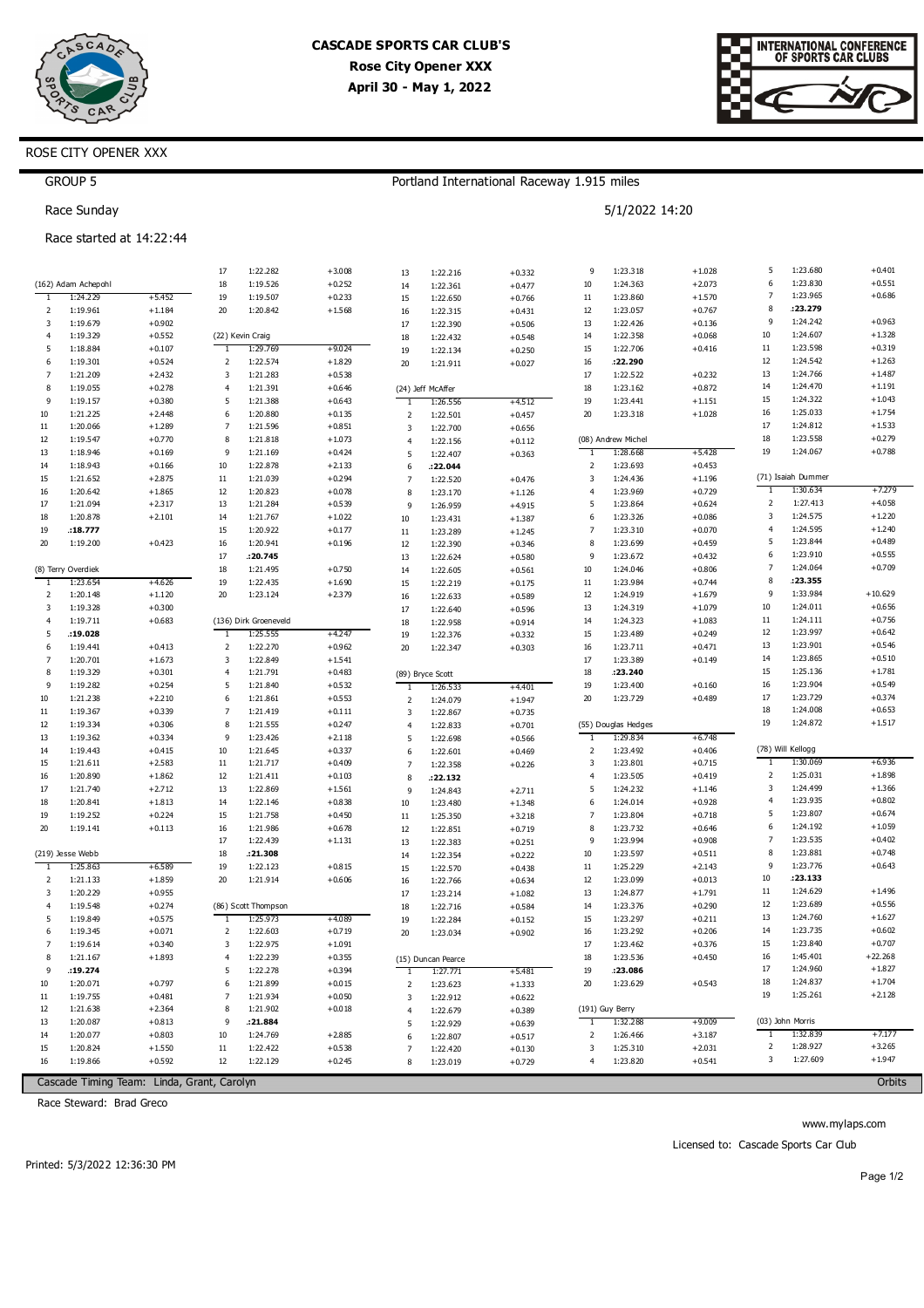



5/1/2022 14:20

## ROSE CITY OPENER XXX

|              | <b>GROUP 5</b>           |                                            |          |                            |                      |                |                      | Portland International Raceway 1.915 miles |        |
|--------------|--------------------------|--------------------------------------------|----------|----------------------------|----------------------|----------------|----------------------|--------------------------------------------|--------|
|              | Race Sunday              |                                            |          |                            |                      |                |                      |                                            | 5/1/20 |
|              | Race started at 14:22:44 |                                            |          |                            |                      |                |                      |                                            |        |
| 4            | 1:27.618                 | $+1.956$                                   | 3        | 1:28.050                   | $+1.023$             | $\overline{4}$ | 1:31.806             | $+0.850$                                   |        |
| 5            | 1:27.707                 | $+2.045$                                   | 4        | 1:27.915                   | $+0.888$             | 5              | 1:31.202             | $+0.246$                                   |        |
| 6            | 1:26.946                 | $+1.284$                                   | 5        | 1:29.007                   | $+1.980$             | 6              | 1:31.912             | $+0.956$                                   |        |
| 7            | 1:27.736                 | $+2.074$                                   | 6        | 1:28.204                   | $+1.177$             | 7              | :30.956              |                                            |        |
| 8            | 1:04.114                 | $-21.548$                                  | 7        | 1:28.449                   | +1.422               | 8              | 1:34.069             | $+3.113$                                   |        |
| 9            | 1:48.654                 | +22.992                                    | 8        | 1:27.740                   | $+0.713$             | 9              | 1:34.967             | $+4.011$                                   |        |
| 10           | 1:26.500                 | $+0.838$                                   | 9        | 1:28.281                   | $+1.254$             | 10             | 1:32.791             | $+1.835$                                   |        |
| 11           | 1:25.769                 | $+0.107$                                   | 10       | 1:28.086                   | $+1.059$             | 11             | 1:34.560             | $+3.604$                                   |        |
| 12           | 1:25.972                 | $+0.310$                                   | 11       | 1:27.875                   | $+0.848$             | 12             | 1:34.654             | $+3.698$                                   |        |
| 13<br>14     | 1:25.732<br>1:26.050     | $+0.070$<br>$+0.388$                       | 12<br>13 | 1:28.004<br>1:27.926       | +0.977               | 13             | 1:33.238             | $+2.282$                                   |        |
| 15           | 1:26.316                 | $+0.654$                                   | 14       | 1:27.697                   | $+0.899$<br>$+0.670$ | 14             | 1:34.573             | $+3.617$                                   |        |
| 16           | 1:26.758                 | $+1.096$                                   | 15       | 1:27.831                   | $+0.804$             | 15<br>16       | 1:34.878<br>1:33.341 | $+3.922$<br>$+2.385$                       |        |
| 17           | :25.662                  |                                            | 16       | 1:29.110                   | $+2.083$             | 17             | 1:33.024             | $+2.068$                                   |        |
| 18           | 1:26.149                 | $+0.487$                                   | 17       | 1:27.106                   | $+0.079$             | 18             | 1:33.279             | $+2.323$                                   |        |
| 19           | 1:26.190                 | $+0.528$                                   | 18       | :27.027                    |                      |                |                      |                                            |        |
|              |                          |                                            | 19       | 1:28.971                   | $+1.944$             |                | (101) Jeff Bauman    |                                            |        |
|              | (18) Garry Small         |                                            |          |                            |                      | 1              | 1:33.022             | +7.311                                     |        |
| Ţ            | 1:31.723                 | +5.929                                     |          | (19) Brian Anderson        |                      | $\mathsf 2$    | 1:28.823             | $+3.112$                                   |        |
| 2            | 1:28.629                 | $+2.835$                                   | 1        | 1:32.098                   | $+3.922$             | 3              | 1:27.217             | $+1.506$                                   |        |
| 3            | 1:28.979                 | $+3.185$                                   | 2        | 1:30.929                   | $+2.753$             | 4              | 1:26.402             | $+0.691$                                   |        |
| 4            | 1:27.400                 | $+1.606$                                   | 3        | 1:30.248                   | $+2.072$             | 5              | 1:26.113             | $+0.402$                                   |        |
| 5            | 1:27.496                 | $+1.702$                                   | 4        | :28.176                    |                      | 6              | 2:53.007             | $+1:27.296$                                |        |
| 6            | 1:28.217                 | $+2.423$                                   | 5        | 1:28.957                   | $+0.781$             | 7              | 1:25.753             | $+0.042$                                   |        |
| 7            | 1:29.010                 | $+3.216$                                   | 6        | 1:28.308                   | $+0.132$             | 8              | 1:26.179             | $+0.468$                                   |        |
| 8            | 1:27.629                 | $+1.835$                                   | 7        | 1:28.310                   | $+0.134$             | 9              | 1:25.929             | $+0.218$                                   |        |
| 9            | 1:26.590                 | $+0.796$                                   | 8        | 1:28.218                   | $+0.042$             | 10             | 2:52.164             | $+1:26.453$                                |        |
| 10           | 1:27.199                 | $+1.405$                                   | 9        | 1:29.729                   | $+1.553$             | 11             | :25.711              |                                            |        |
| $11\,$       | 1:26.361                 | $+0.567$                                   | 10       | 1:28.842                   | $+0.666$             | 12             | 2:51.189             | $+1:25.478$                                |        |
| 12           | 1:26.283                 | $+0.489$                                   | 11       | 1:28.715                   | $+0.539$             | 13             | 1:26.209             | $+0.498$                                   |        |
| 13           | 1:26.450                 | $+0.656$                                   | 12       | 1:30.678                   | $+2.502$             | 14             | 2:52.581             | $+1:26.870$                                |        |
| 14           | 1:26.468                 | $+0.674$                                   | 13       | 1:29.002                   | $+0.826$             |                |                      |                                            |        |
| 15           | 1:26.497                 | $+0.703$                                   | 14       | 1:29.174                   | $+0.998$             |                | (46) John Connelly   |                                            |        |
| 16           | 1:26.352                 | $+0.558$                                   | 15       | 1:29.065                   | $+0.889$             | T              | 1:39.442             | $+8.490$                                   |        |
| 17<br>18     | 1:26.065                 | $+0.271$<br>$+0.109$                       | 16<br>17 | 1:29.055                   | $+0.879$             | 2              | 1:33.655             | $+2.703$                                   |        |
| 19           | 1:25.903<br>:25.794      |                                            | 18       | 1:28.462<br>1:31.570       | $+0.286$<br>+3.394   | 3              | 1:33.271             | $+2.319$                                   |        |
|              |                          |                                            |          |                            |                      | 4<br>5         | 1:31.792<br>1:31.262 | $+0.840$<br>$+0.310$                       |        |
|              | (213) Fil Alleva         |                                            |          | (105) Norman Salmon        |                      | 6              | 1:31.893             | $+0.941$                                   |        |
| T            | 1:33.524                 | $+7.469$                                   | 1        | 1:36.238                   | $+7.669$             | 7              | :30.952              |                                            |        |
| 2            | 1:29.250                 | $+3.195$                                   | 2        | 1:31.716                   | +3.147               | 8              | 1:33.587             | $+2.635$                                   |        |
| 3            | 1:27.272                 | $+1.217$                                   | 3        | 1:33.061                   | $+4.492$             | 9              | 1:32.580             | $+1.628$                                   |        |
| 4            | 1:29.440                 | $+3.385$                                   | 4        | 1:32.150                   | $+3.581$             |                |                      |                                            |        |
| 5            | 1:27.071                 | $+1.016$                                   | 5        | 1:32.727                   | $+4.158$             |                | (130) Sean Hester    |                                            |        |
| 6            | 1:27.676                 | $+1.621$                                   | 6        | 1:31.663                   | +3.094               | $\mathbf{1}$   | 1:27.938             | $+3.867$                                   |        |
| 7            | 1:26.103                 | $+0.048$                                   | 7        | 1:31.316                   | $+2.747$             | 2              | :24.071              |                                            |        |
| 8            | 1:27.851                 | $+1.796$                                   | 8        | 1:30.010                   | $+1.441$             | 3              | 1:24.089             | $+0.018$                                   |        |
| 9            | 1:26.516                 | $+0.461$                                   | 9        | 1:28.939                   | $+0.370$             | 4              | 1:24.195             | $+0.124$                                   |        |
| 10           | 1:27.692                 | $+1.637$                                   | 10       | 1:31.474                   | +2.905               | 5              | 1:25.488             | $+1.417$                                   |        |
| 11           | 1:26.264                 | $+0.209$                                   | 11       | 1:29.976                   | $+1.407$             | 6              | 1:29.909             | $+5.838$                                   |        |
| 12           | 1:26.119                 | $+0.064$                                   | 12       | 1:31.401                   | $+2.832$             |                |                      |                                            |        |
| 13           | 1:26.526                 | $+0.471$                                   | 13       | :28.569                    |                      |                |                      |                                            |        |
| 14           | :26.055                  |                                            | 14       | 1:30.897                   | +2.328               |                |                      |                                            |        |
| 15           | 1:27.270                 | $+1.215$                                   | 15       | 1:34.114                   | $+5.545$             |                |                      |                                            |        |
| 16           | 1:27.442                 | $+1.387$                                   | 16       | 1:30.828                   | $+2.259$             |                |                      |                                            |        |
| 17           | 1:27.137                 | $+1.082$                                   | 17       | 1:29.476                   | $+0.907$             |                |                      |                                            |        |
| 18           | 1:26.163                 | $+0.108$                                   | 18       | 1:29.424                   | $+0.855$             |                |                      |                                            |        |
| 19           | 1:27.541                 | $+1.486$                                   |          |                            |                      |                |                      |                                            |        |
|              | (02) Garrett Clark       |                                            | 1        | (96) Mark Ling<br>1:39.219 | $+8.263$             |                |                      |                                            |        |
| $\mathbf{1}$ | 1:31.679                 | +4.652                                     | 2        | 1:34.340                   | +3.384               |                |                      |                                            |        |
| 2            | 1:29.251                 | $+2.224$                                   | 3        | 1:31.892                   | $+0.936$             |                |                      |                                            |        |
|              |                          |                                            |          |                            |                      |                |                      |                                            |        |
|              |                          | Cascade Timing Team: Linda, Grant, Carolyn |          |                            |                      |                |                      |                                            |        |

Race Steward: Brad Greco

Orbits

www.mylaps.com Licensed to: Cascade Sports Car Club

Printed: 5/3/2022 12:36:30 PM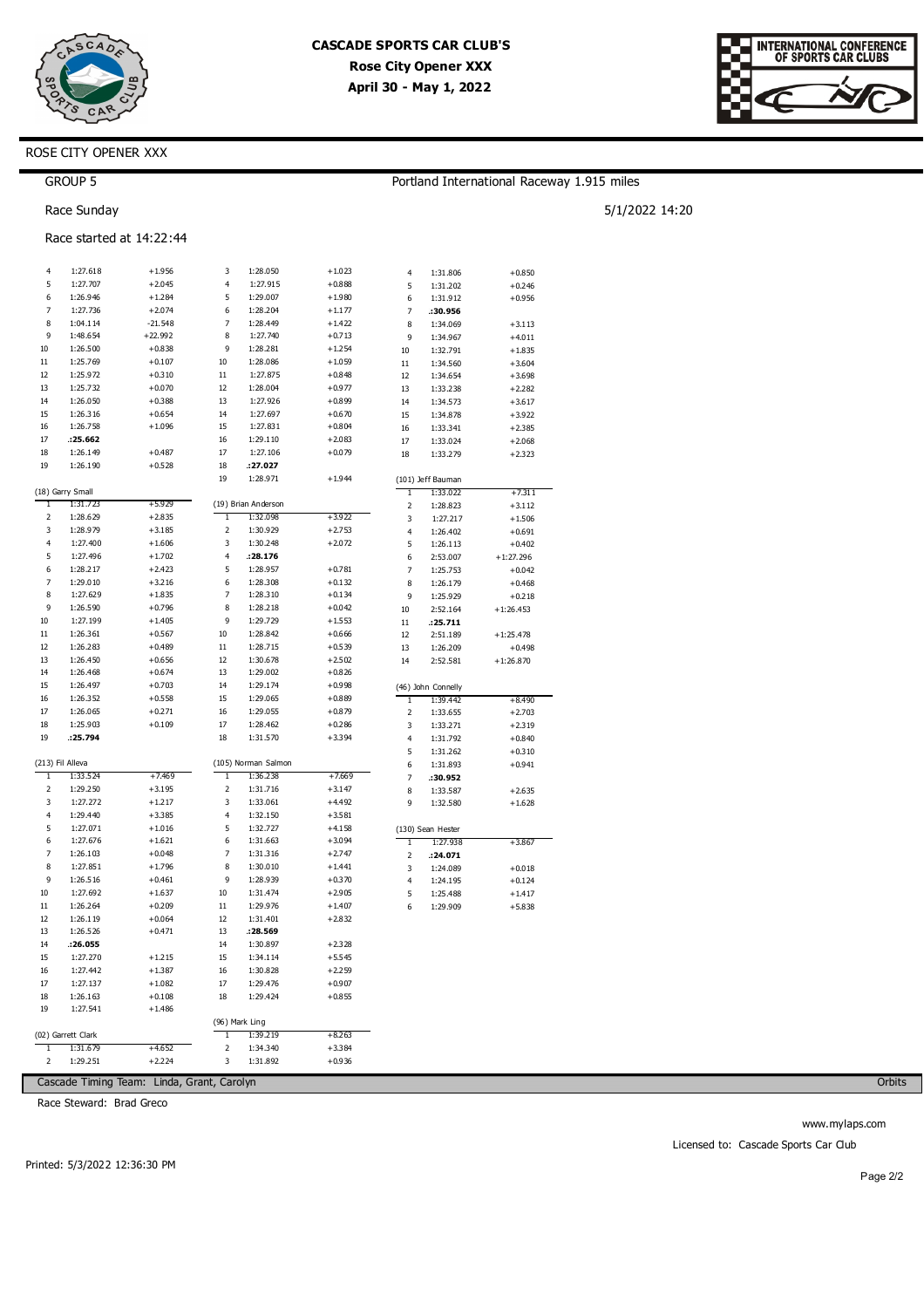

 $1:25.231$ 

1:25.884

 $: 25.014$ 

1:25.695

5

 $6\overline{6}$ 

 $\overline{z}$ 

 $\overline{8}$ 

Portland International Raceway 1.915 miles

 $+0.217$ 

 $+0.870$ 

 $+0.681$ 

5/1/2022 10:30



## ROSE CITY OPENER XXX

## GROUP 6/3

Qualifying Sunday

### Qualifying started at 10:31:46

|                |                        |             |                          | (11) Dale Pestes    |           |
|----------------|------------------------|-------------|--------------------------|---------------------|-----------|
|                | (1) Dennis Pavlina     |             | T                        | 1:33.614            | $+12.314$ |
| ī              | 1:16.565               | $+5.445$    | $\overline{\mathbf{c}}$  | 1:22.480            | $+1.180$  |
| $\overline{2}$ | 1:14.462               | $+3.342$    | 3                        | 1:24.327            | $+3.027$  |
| 3              | 1:12.144               | $+1.024$    | $\overline{4}$           | 1:22.233            | $+0.933$  |
| 4              | 1:12.483               | $+1.363$    | 5                        | 1:24.008            | $+2.708$  |
| p5             | 3:57.015               | $+2:45.895$ | 6                        | 1:23.473            | $+2.173$  |
| 6              | 1:16.349               | $+5.229$    | 7                        | :21.300             |           |
| 7              | 1:15.337               | $+4.217$    | 8                        | 1:21.936            | $+0.636$  |
| 8              | .11.120                |             | q                        | 1:24.652            | $+3.352$  |
| q              | 1:14.386               | $+3.266$    | 10                       | 1:23.441            | $+2.141$  |
|                | (47) Knut Grimsrud     |             |                          | (7) Sherm Johnston  |           |
| 1              | 1:21.567               | $+5.749$    | 1                        | 1:23.645            | $+2.274$  |
| 2              | 1:22.645               | $+6.827$    | 2                        | 1:25.348            | $+3.977$  |
| 3              | 1:17.757               | $+1.939$    | 3                        | 1:21.576            | $+0.205$  |
| 4              | 1:17.189               | $+1.371$    | $\overline{4}$           | 1:21.782            | $+0.411$  |
| 5              | .15.818                |             | 5                        | 1:22.478            | $+1.107$  |
| 6              | 1:15.850               | $+0.032$    | 6                        | .21.371             |           |
|                |                        |             | 7                        |                     |           |
|                |                        |             |                          | 1:22.326            | $+0.955$  |
|                | (41) George Doran      |             | 8                        | 1:21.719            | $+0.348$  |
| ī              | 1:22.008               | $+5.147$    | 9                        | 1:21.602            | $+0.231$  |
| 2              | 1:19.459               | $+2.598$    | 10                       | 1:21.719            | $+0.348$  |
| 3              | 1:18.675               | $+1.814$    |                          |                     |           |
| 4              | 1:17.332               | $+0.471$    |                          | (45) David McKay    |           |
| 5              | 1:17.298               | $+0.437$    | 1                        | 1:24.490            | $+2.965$  |
| 6              | 1:19.077               | $+2.216$    | $\overline{\mathbf{z}}$  | 1:24.145            | $+2.620$  |
| 7              | 1:17.071               | $+0.210$    | 3                        | 1:23.068            | $+1.543$  |
| 8              | 1:17.049               | $+0.188$    | 4                        | 1:23.469            | $+1.944$  |
| 9              | 1:19.228               | $+2.367$    | 5                        | 1:23.695            | $+2.170$  |
| 10             | .16.861                |             | 6                        | 1:23.625            | $+2.100$  |
| 11             | 1:17.222               | $+0.361$    | 7                        | 1:24.094            | $+2.569$  |
|                |                        |             | 8                        | 1:22.599            | $+1.074$  |
|                | (32) R Lawence Bangert |             | 9                        | .21.525             |           |
| 1              | 1:22.419               | $+3.851$    | 10                       | 1:21.790            | $+0.265$  |
| $\overline{c}$ | 1:21.689               | $+3.121$    |                          |                     |           |
| 3              | 1:19.557               | $+0.989$    |                          | (71) Steven Knepper |           |
| 4              | 1:18.922               | $+0.354$    | 1                        | 1:28.641            | $+6.130$  |
| 5              | 1:19.468               | $+0.900$    | $\overline{\mathbf{c}}$  | 1:28.183            | $+5.672$  |
| 6              | 1:19.104               | $+0.536$    | 3                        | 1:26.638            | $+4.127$  |
| 7              | 1:19.698               | $+1.130$    | $\overline{4}$           | 1:23.497            | $+0.986$  |
| 8              | 1:19.104               | $+0.536$    | 5                        | 1:22.903            | $+0.392$  |
| 9              | .18.568                |             | 6                        | 1:24.051            | $+1.540$  |
| 10             | 1:19.380               | $+0.812$    | $\overline{7}$           | 1:22.569            | $+0.058$  |
|                |                        |             | 8                        | .22.511             |           |
|                | (777) Cem Aykan        |             | 9                        | 1:22.596            | $+0.085$  |
| 1              | 1:20.145               | $+0.496$    | 10                       | 1:22.675            | $+0.164$  |
|                |                        |             |                          |                     |           |
| 2              | 1:20.021               | $+0.372$    |                          |                     |           |
| 3              | :19.649                |             |                          | (96) Soner Terek    |           |
|                |                        |             | 1                        | 1:26.466            | $+2.255$  |
|                | (225) Tamer Ozkaraoglu |             | $\overline{\mathbf{c}}$  | 1:25.377            | $+1.166$  |
| T              | 1:22.255               | $+2.288$    | 3                        | 1:25.002            | $+0.791$  |
| 2              | 1:20.012               | $+0.045$    | 4                        | 1:25.662            | $+1.451$  |
| 3              | :19.967                |             | 5                        | 1:25.623            | $+1.412$  |
| 4              | 1:25.507               | $+5.540$    | 6                        | 1:24.608            | $+0.397$  |
|                |                        |             | 7                        | .24.211             |           |
|                | (42) Tom Forsyth       |             |                          |                     |           |
| т              | 1:22.542               | $+1.587$    |                          | (77) Hal Strong     |           |
| 2              | 1:21.063               | $+0.108$    | ī                        | 1:31.950            | $+6.936$  |
| 3              | .20.955                |             | $\overline{\phantom{a}}$ | 1:27.851            | $+2.837$  |
| 4              | 1:22.615               | $+1.660$    | 3                        | 1:25.318            | $+0.304$  |
|                |                        |             | 4                        | 1.25641             | $+0627$   |
|                |                        |             |                          |                     |           |

Cascade Timing Team: Linda, Grant, Carolyn

Race Steward: Brad Greco

Orbits

Printed: 5/3/2022 12:33:35 PM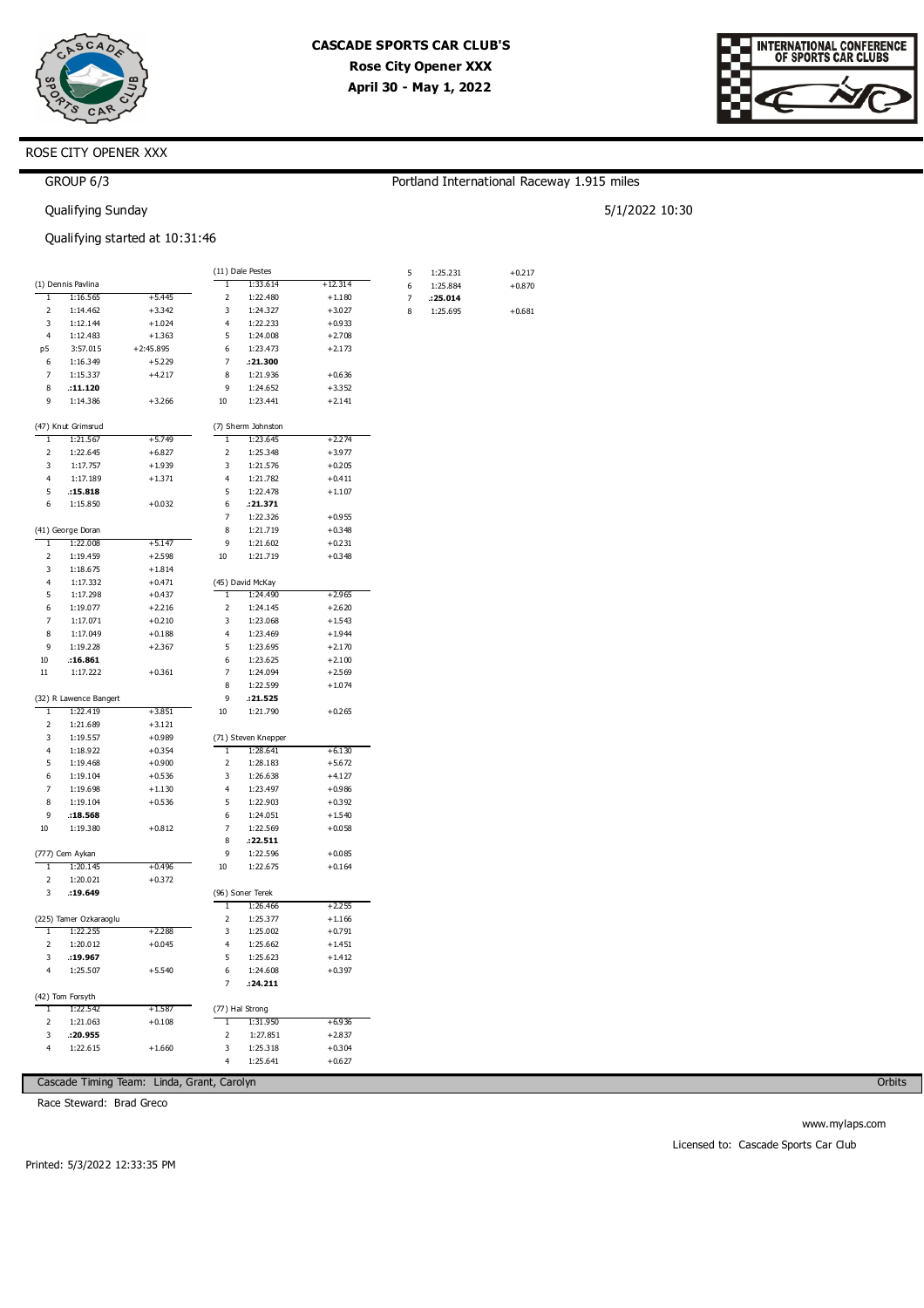

Portland International Raceway 1.915 miles

5/1/2022 15:00



### ROSE CITY OPENER XXX

| GROUP 6/3 |  |
|-----------|--|

Race Sunday

### Race started at 15:02:58

|                |                      |                      | 14                  | 1:16.717                           | $+0.949$             |                |                             |                      | 5              | 1:22.277             | $+1.010$             | 2              | 1:21.820         | $+1.234$ |
|----------------|----------------------|----------------------|---------------------|------------------------------------|----------------------|----------------|-----------------------------|----------------------|----------------|----------------------|----------------------|----------------|------------------|----------|
|                | (1) Dennis Pavlina   |                      | 15                  | 1:17.568                           | $+1.800$             | 9<br>$10\,$    | 1:20.926<br>1:20.600        | $+1.123$<br>$+0.797$ | 6              | 1:23.052             | $+1.785$             | 3              | :20.586          |          |
| 1              | 1:14.824             | $+5.274$             | 16                  | :15.768                            |                      | 11             | :19.803                     |                      | 7              | 1:24.003             | $+2.736$             | $\overline{4}$ | 1:22.105         | $+1.519$ |
| 2              | 1:13.303             | $+3.753$             | 17                  | 1:16.432                           | $+0.664$             | 12             | 1:20.362                    | $+0.559$             | 8              | 1:21.636             | $+0.369$             | 5              | 1:21.088         | $+0.502$ |
| 3              | 1:13.158             | $+3.608$             | 18                  | 1:19.644                           | $+3.876$             | 13             | 1:20.900                    | $+1.097$             | 9              | 1:21.812             | $+0.545$             | 6              | 1:21.041         | $+0.455$ |
| $\overline{4}$ | 1:13.002             | $+3.452$             | 19                  | 1:18.234                           | $+2.466$             | 14             | 1:21.787                    | $+1.984$             | 10             | 1:22.430             | $+1.163$             | 7              | 1:21.031         | $+0.445$ |
| 5              | 1:12.195             | $+2.645$             | 20                  | 1:15.843                           | $+0.075$             | 15             | 1:21.664                    | $+1.861$             | $11\,$         | 1:22.596             | $+1.329$             | 8              | 1:21.203         | $+0.617$ |
| 6              | 1:11.979             | $+2.429$             | 21                  | 1:16.130                           | $+0.362$             | 16             | 1:21.515                    | $+1.712$             | 12             | 1:22.094             | $+0.827$             | 9              | 1:21.371         | $+0.785$ |
| $\overline{7}$ | 1:12.741             | $+3.191$             |                     |                                    |                      | 17             | 1:20.299                    | $+0.496$             | 13             | :21.267              |                      | 10             | 1:21.403         | $+0.817$ |
| 8              | 1:12.951             | $+3.401$             |                     | (32) R Lawence Bangert             |                      | 18             | 1:20.236                    | $+0.433$             | 14             | 1:23.017             | $+1.750$             | 11             | 1:22.949         | $+2.363$ |
| 9              | 1:12.301             | $+2.751$             | 1                   | 1:23.547                           | $+5.506$             | 19             | 1:20.185                    | $+0.382$             | 15             | 1:22.776             | $+1.509$             | 12             | 1:21.913         | $+1.327$ |
| 10             | 1:13.133             | $+3.583$             | $\overline{2}$      | 1:21.086                           | $+3.045$             | 20             | 1:19.825                    | $+0.022$             | 16             | 1:21.848             | $+0.581$             | 13             | 1:22.124         | $+1.538$ |
| 11             | 1:12.392             | $+2.842$             | 3                   | 1:20.114                           | $+2.073$             |                |                             |                      | 17             | 1:21.982             | $+0.715$             | 14             | 1:22.003         | $+1.417$ |
| 12             | 1:11.705             | $+2.155$             | $\overline{4}$      | 1:19.780                           | $+1.739$             |                | (7) Sherm Johnston          |                      | 18             | 1:22.433             | $+1.166$             | 15             | 1:30.354         | $+9.768$ |
| 13             | 1:10.745             | $+1.195$             | 5                   | 1:19.841                           | $+1.800$             |                | 1:25.829                    | $+6.938$             | 19             | 1:21.774             | $+0.507$             |                |                  |          |
| 14             | 1:11.240             | $+1.690$             | 6                   | 1:19.712                           | $+1.671$             | 2              | 1:20.878                    | $+1.987$             | 20             | 1:21.356             | $+0.089$             |                | (42) Tom Forsyth |          |
| 15             | 1:10.109             | $+0.559$             | $\overline{7}$      | 1:18.921                           | $+0.880$             | 3              | 1:20.807                    | $+1.916$             |                |                      |                      | 1              | 1:24.195         | $+2.925$ |
| 16             | 1:12.603             | $+3.053$             | 8                   | 1:19.255                           | $+1.214$             | $\overline{4}$ | 1:23.286                    | $+4.395$             |                | (71) Steven Knepper  |                      | $\overline{2}$ | 1:21.446         | $+0.176$ |
| 17             | 1:12.759             | $+3.209$             | 9                   | 1:19.541                           | $+1.500$             | 5              | 1:19.599                    | $+0.708$             | Τ              | 1:27.573             | $+6.512$             | 3              | :21.270          |          |
| 18             | 1:11.125             | $+1.575$             | 10                  | 1:19.117                           | $+1.076$             | 6              | 1:20.129                    | $+1.238$             | 2              | 1:23.746             | $+2.685$             |                |                  |          |
| 19             | 1:12.353             | $+2.803$             | 11                  | 1:18.695                           | $+0.654$             | $\overline{7}$ | 1:20.070                    | $+1.179$             | 3              | 1:23.485             | $+2.424$             |                |                  |          |
| 20             | 1:10.912             | $+1.362$             | 12                  | 1:18.875                           | $+0.834$             | 8              | 1:19.670                    | $+0.779$             | 4              | 1:23.062             | $+2.001$             |                |                  |          |
| 21             | .09.550              |                      | 13                  | 1:18.502                           | $+0.461$             | 9              | 1:19.727                    | $+0.836$             | 5              | 1:23.085             | $+2.024$             |                |                  |          |
| 22             | 1:11.704             | $+2.154$             | 14                  | 1:18.713                           | $+0.672$             | 10             | 1:20.795                    | $+1.904$             | 6              | 1:23.473             | $+2.412$             |                |                  |          |
|                |                      |                      | 15                  | 1:18.242                           | $+0.201$             | $11$           | :18.891                     |                      | $\overline{7}$ | 1:23.544             | $+2.483$             |                |                  |          |
|                | (47) Knut Grimsrud   |                      | 16                  | 1:18.608                           | $+0.567$             | 12             | 1:21.392                    | $+2.501$             | 8              | 1:21.979             | $+0.918$             |                |                  |          |
| $\mathbf{1}$   | 1:18.069             | $+3.540$             | 17                  | 1:18.361                           | $+0.320$             | 13             | 1:20.784                    | $+1.893$             | 9<br>10        | 1:22.305             | $+1.244$             |                |                  |          |
| 2<br>3         | 1:16.093<br>1:16.807 | $+1.564$<br>$+2.278$ | 18<br>19            | 1:18.588<br>.18.041                | $+0.547$             | 14             | 1:21.905                    | $+3.014$             | $11\,$         | 1:22.284<br>1:22.021 | $+1.223$<br>$+0.960$ |                |                  |          |
| $\overline{4}$ | 1:16.191             | $+1.662$             | 20                  | 1:18.338                           | $+0.297$             | 15             | 1:22.551                    | $+3.660$             | 12             | 1:21.680             | $+0.619$             |                |                  |          |
| 5              | 1:16.373             | $+1.844$             |                     |                                    |                      | 16<br>17       | 1:21.250                    | $+2.359$             | 13             | 1:21.347             | $+0.286$             |                |                  |          |
| 6              | 1:16.501             | $+1.972$             |                     | (777) Cem Aykan                    |                      |                | 1:20.237                    | $+1.346$<br>$+0.540$ | 14             | 1:22.979             | $+1.918$             |                |                  |          |
| $\overline{7}$ | 1:15.861             | $+1.332$             | -1                  | 1:23.807                           | $+4.255$             | 18<br>19       | 1:19.431<br>1:20.349        | $+1.458$             | 15             | 1:21.802             | $+0.741$             |                |                  |          |
| 8              | 1:15.523             | $+0.994$             | $\overline{2}$      | 1:21.987                           | $+2.435$             | 20             | 1:19.829                    | $+0.938$             | 16             | 1:22.004             | $+0.943$             |                |                  |          |
| 9              | 1:15.345             | $+0.816$             | 3                   | 1:19.893                           | $+0.341$             |                |                             |                      | 17             | 1:21.889             | $+0.828$             |                |                  |          |
| 10             | 1:14.983             | $+0.454$             | $\overline{4}$      | 1:19.959                           | $+0.407$             |                | (11) Dale Pestes            |                      | 18             | 1:21.799             | $+0.738$             |                |                  |          |
| 11             | 1:14.815             | $+0.286$             | 5                   | 1:20.012                           | $+0.460$             | 1              | 1:25.639                    | $+4.905$             | 19             | 1:21.846             | $+0.785$             |                |                  |          |
| 12             | 1:15.567             | $+1.038$             | 6                   | 1:20.449                           | $+0.897$             | 2              | 1:21.464                    | $+0.730$             | 20             | : 21.061             |                      |                |                  |          |
| 13             | 1:14.755             | $+0.226$             | $\overline{7}$      | 1:20.411                           | $+0.859$             | 3              | 1:20.845                    | $+0.111$             |                |                      |                      |                |                  |          |
| 14             | 1:16.728             | $+2.199$             | 8                   | 1:20.373                           | $+0.821$             | $\overline{4}$ | 1:23.268                    | $+2.534$             |                | (96) Soner Terek     |                      |                |                  |          |
| 15             | :14.529              |                      | 9                   | 1:21.724                           | $+2.172$             | 5              | 1:22.843                    | $+2.109$             |                | 1:27.542             | $+4.285$             |                |                  |          |
| 16             | 1:16.366             | $+1.837$             | 10                  | 1:20.848                           | $+1.296$             | 6              | 1:21.243                    | $+0.509$             | 2              | 1:23.819             | $+0.562$             |                |                  |          |
| 17             | 1:15.014             | $+0.485$             | 11                  | 1:20.861                           | $+1.309$             | $\overline{7}$ | :20.734                     |                      | 3              | : 23.257             |                      |                |                  |          |
| 18             | 1:15.491             | $+0.962$             | 12                  | 1:20.909                           | $+1.357$             | 8              | 1:20.996                    | $+0.262$             | 4              | 1:24.920             | $+1.663$             |                |                  |          |
| 19             | 1:15.076             | $+0.547$             | 13                  | 1:20.932                           | $+1.380$             | 9              | 1:23.208                    | $+2.474$             | 5              | 1:26.109             | $+2.852$             |                |                  |          |
| 20             | 1:14.933             | $+0.404$             | 14                  | 1:21.767                           | $+2.215$             | 10             | 1:21.467                    | $+0.733$             | 6              | 1:25.865             | $+2.608$             |                |                  |          |
| 21             | 1:14.651             | $+0.122$             | 15                  | 1:21.551                           | $+1.999$             | 11             | 1:21.007                    | $+0.273$             | $\overline{7}$ | 1:24.889             | $+1.632$             |                |                  |          |
|                |                      |                      | 16                  | 1:20.415                           | $+0.863$             | 12             | 1:21.030                    | $+0.296$             | 8              | 1:25.265             | $+2.008$             |                |                  |          |
|                | (41) George Doran    |                      | 17                  | 1:20.090                           | $+0.538$             | 13             | 1:22.748                    | $+2.014$             | 9              | 1:27.086             | $+3.829$             |                |                  |          |
| -1             | 1:19.520             | $+3.752$             | 18                  | .19.552                            |                      | 14             | 1:21.206                    | $+0.472$             | 10             | 1:26.710             | $+3.453$             |                |                  |          |
| 2              | 1:18.916             | $+3.148$             | 19                  | 1:20.343                           | $+0.791$             | 15             | 1:25.467                    | $+4.733$             | $11\,$         | 1:25.294             | $+2.037$             |                |                  |          |
| 3              | 1:17.528             | $+1.760$             | 20                  | 1:20.096                           | $+0.544$             | 16             | 1:22.625                    | $+1.891$             | 12             | 1:25.813             | $+2.556$             |                |                  |          |
| 4              | 1:17.037             | $+1.269$             |                     |                                    |                      | 17             | 1:21.538                    | $+0.804$             | 13             | 1:24.210             | $+0.953$             |                |                  |          |
| 5              | 1:16.760<br>1:17.463 | $+0.992$<br>$+1.695$ |                     | (225) Tamer Ozkaraoglu<br>1:23.732 | $+3.929$             | 18             | 1:21.309                    | $+0.575$             | 14<br>15       | 1:25.920             | $+2.663$<br>$+1.455$ |                |                  |          |
| 6<br>7         | 1:16.771             |                      | $\mathbf{1}$        |                                    |                      | 19             | 1:22.084                    | $+1.350$             | 16             | 1:24.712             | $+2.578$             |                |                  |          |
| 8              | 1:16.320             | $+1.003$<br>$+0.552$ | $\overline{2}$<br>3 | 1:22.735<br>1:20.812               | $+2.932$<br>$+1.009$ | 20             | 1:24.959                    | $+4.225$             | 17             | 1:25.835<br>1:24.055 | $+0.798$             |                |                  |          |
| 9              | 1:17.554             | $+1.786$             | $\overline{4}$      | 1:20.387                           | $+0.584$             |                |                             |                      | 18             | 1:24.408             | $+1.151$             |                |                  |          |
| 10             | 1:16.669             | $+0.901$             | 5                   | 1:20.850                           | $+1.047$             |                | (77) Hal Strong<br>1:26.383 | $+5.116$             | 19             | 1:26.539             | $+3.282$             |                |                  |          |
| 11             | 1:18.018             | $+2.250$             | 6                   | 1:20.323                           | $+0.520$             | 1<br>2         | 1:23.947                    | $+2.680$             |                |                      |                      |                |                  |          |
| 12             | 1:16.038             | $+0.270$             | $\overline{7}$      | 1:20.677                           | $+0.874$             | 3              | 1:22.621                    | $+1.354$             |                | (45) David McKay     |                      |                |                  |          |
| 13             | 1:16.444             | $+0.676$             | 8                   | 1:20.511                           | $+0.708$             | 4              | 1:22.698                    | $+1.431$             | T              | 1:25.890             | $+5.304$             |                |                  |          |
|                |                      |                      |                     |                                    |                      |                |                             |                      |                |                      |                      |                |                  |          |

Cascade Timing Team: Linda, Grant, Carolyn

Race Steward: Brad Greco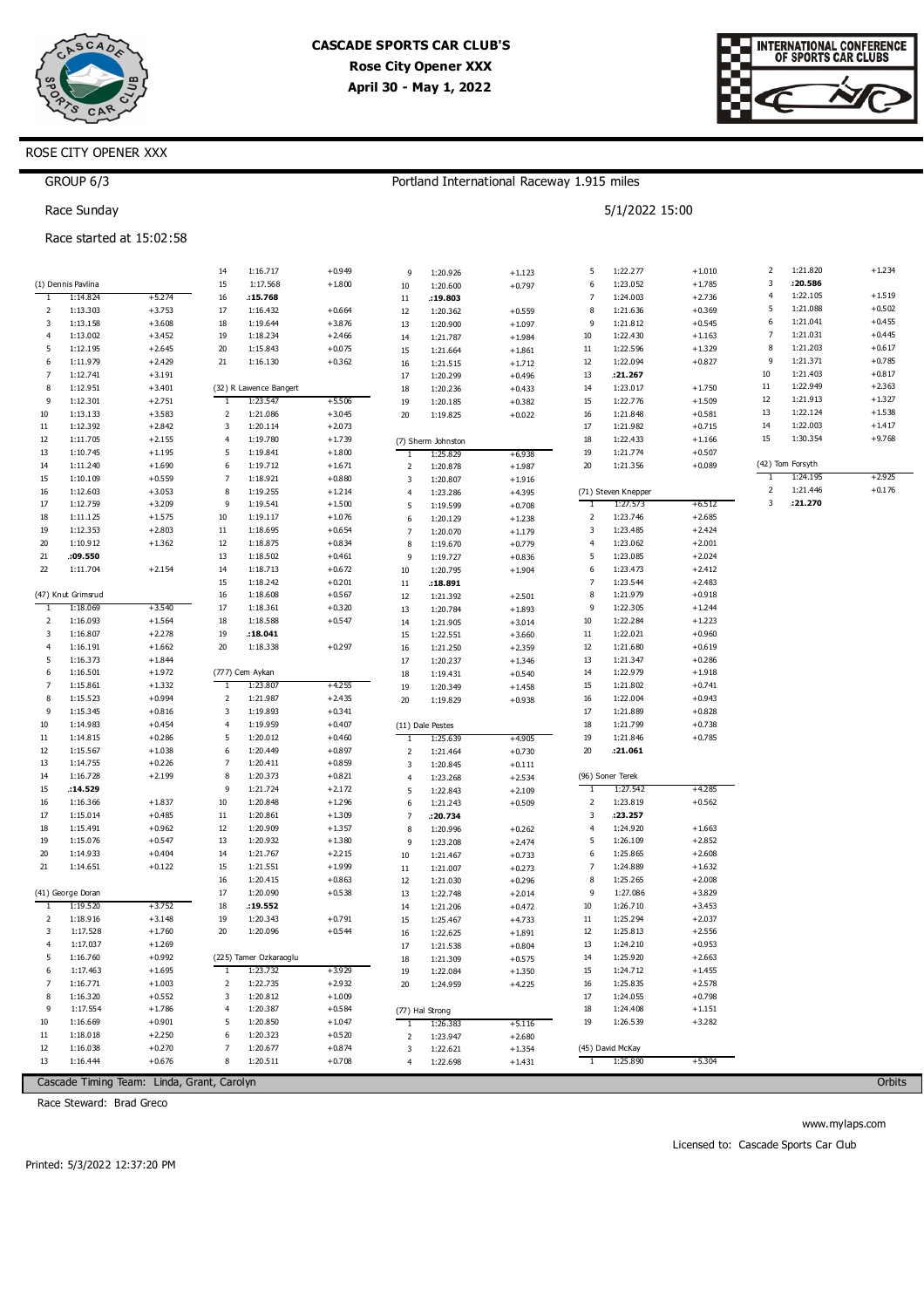

Portland International Raceway 1.915 miles

5/1/2022 09:00



### ROSE CITY OPENER XXX

| <b>GROUP 9</b> |
|----------------|
|----------------|

Race 3 Sunday

|        |                                |                      | 1            | 1:37.748             | $+10.580$            | 7  | 1:35.290            | $+4.192$  |
|--------|--------------------------------|----------------------|--------------|----------------------|----------------------|----|---------------------|-----------|
|        | (79) Don Thieman               |                      | 2            | 1:32.574             | $+5.406$             | 8  | 1:33.811            | $+2.713$  |
| T      | 1:25.754                       | $+5.776$             | 3            | 1:31.905             | +4.737               | 9  | 1:31.858            | $+0.760$  |
| 2      | 1:21.795                       | $+1.817$             | 4            | 1:31.133             | $+3.965$             | 10 |                     | $+0.996$  |
| 3      | 1:22.062                       | $+2.084$             | 5            | 1:29.397             | $+2.229$             |    | 1:32.094            |           |
| 4      | 1:21.408                       | $+1.430$             | 6            | 1:29.652             | $+2.484$             | 11 | 1:32.109            | $+1.011$  |
| 5      | 1:21.710                       | $+1.732$             | 7            | 1:29.873             | $+2.705$             | 12 | :31.098             |           |
| 6      | 1:21.345                       | $+1.367$             | 8            | 1:29.355             | $+2.187$             |    |                     |           |
| 7      | 1:21.339                       | $+1.361$             | 9            | 1:28.604             | $+1.436$             |    | (32) Chris Heinrich | $+13.473$ |
| 8      | 1:24.685                       | $+4.707$             | 10           | 1:29.604             | $+2.436$             | 1  | 1:38.652            |           |
| 9      | 1:21.406                       | $+1.428$             | $11\,$       | 1:27.922             | $+0.754$             | 2  | 1:27.211            | $+2.032$  |
| 10     | 1:20.086                       | $+0.108$             | 12           | :27.168              |                      | 3  | 1:25.786            | $+0.607$  |
| $11$   | 1:21.168                       | $+1.190$             |              |                      |                      | 4  | 1:26.530            | $+1.351$  |
| 12     | :19.978                        |                      |              | (55) Bob Peters      |                      | 5  | 1:27.353            | $+2.174$  |
| 13     | 1:23.921                       | $+3.943$             | 1            | 1:39.554             | $+14.285$            | 6  | 1:25.228            | $+0.049$  |
|        |                                |                      | 2            |                      |                      | 7  | .25.179             |           |
|        |                                |                      | 3            | 1:34.957             | $+9.688$             | 8  | 1:25.438            | $+0.259$  |
| 1      | (8) Terry Overdiek<br>1:29.380 | $+9.335$             | 4            | 1:33.723<br>1:31.153 | $+8.454$<br>$+5.884$ | 9  | 1:29.978            | $+4.799$  |
|        |                                |                      |              |                      |                      | 10 | 1:27.440            | $+2.261$  |
| 2<br>3 | 1:22.993                       | $+2.948$             | 5            | 1:30.726             | $+5.457$             | 11 | 1:27.921            | $+2.742$  |
| 4      | 1:22.179                       | $+2.134$             | 6<br>7       | 1:34.343             | $+9.074$             |    |                     |           |
| 5      | 1:20.207                       | $+0.162$             | 8            | 1:27.784             | $+2.515$             |    |                     |           |
| 6      | 1:21.295<br>1:20.469           | $+1.250$             | 9            | 1:29.804             | $+4.535$<br>$+2.291$ |    |                     |           |
| 7      | 1:20.078                       | $+0.424$             | 10           | 1:27.560             |                      |    |                     |           |
| 8      | 1:24.793                       | $+0.033$<br>$+4.748$ | 11           | : 25. 269            |                      |    |                     |           |
| 9      | 1:20.969                       | $+0.924$             | 12           | 1:25.926<br>1:25.857 | $+0.657$<br>$+0.588$ |    |                     |           |
| 10     | :20.045                        |                      |              |                      |                      |    |                     |           |
| $11\,$ | 1:21.481                       | $+1.436$             |              | (58) Mat Hennessy    |                      |    |                     |           |
| 12     | 1:20.331                       | $+0.286$             | $\mathbf{1}$ | 1:40.661             | $+9.100$             |    |                     |           |
| 13     | 1:27.703                       | $+7.658$             | 2            | 1:35.791             | $+4.230$             |    |                     |           |
|        |                                |                      | 3            | 1:33.028             | $+1.467$             |    |                     |           |
|        | (133) Steven Powell            |                      | 4            | 1:32.870             | $+1.309$             |    |                     |           |
| 1      | 1:25.745                       | $+3.944$             | 5            | 1:31.971             | $+0.410$             |    |                     |           |
| 2      | 1:23.002                       | $+1.201$             | 6            | 1:32.992             | $+1.431$             |    |                     |           |
| 3      | 1:22.653                       | $+0.852$             | 7            | 1:36.254             | $+4.693$             |    |                     |           |
| 4      | 1:21.847                       | $+0.046$             | 8            | 1:32.820             | $+1.259$             |    |                     |           |
| 5      | 1:23.420                       | $+1.619$             | 9            | 1:32.744             | $+1.183$             |    |                     |           |
| 6      | .21.801                        |                      | 10           | :31.561              |                      |    |                     |           |
| 7      | 1:24.617                       | $+2.816$             | 11           | 1:32.017             | $+0.456$             |    |                     |           |
| 8      | 1:23.193                       | $+1.392$             | 12           | 1:32.499             | $+0.938$             |    |                     |           |
| 9      | 1:21.931                       | $+0.130$             |              |                      |                      |    |                     |           |
| 10     | 1:22.761                       | $+0.960$             |              | (105) Norman Salmon  |                      |    |                     |           |
| 11     | 1:22.687                       | $+0.886$             | 1            | 1:38.529             | $+7.520$             |    |                     |           |
| 12     | 1:22.119                       | $+0.318$             | 2            | 1:35.204             | $+4.195$             |    |                     |           |
| 13     | 1:21.885                       | $+0.084$             | 3            | 1:35.002             | $+3.993$             |    |                     |           |
|        |                                |                      | 4            | 1:34.022             | $+3.013$             |    |                     |           |
|        | (219) Jesse Webb               |                      | 5            | 1:34.897             | $+3.888$             |    |                     |           |
| 1      | 1:40.071                       | $+16.759$            | 6            | 1:33.587             | $+2.578$             |    |                     |           |
| 2      | 1:29.961                       | $+6.649$             | 7            | 1:34.958             | $+3.949$             |    |                     |           |
| 3      | 1:26.346                       | $+3.034$             | 8            | 1:33.856             | $+2.847$             |    |                     |           |
| 4      | 1:24.583                       | $+1.271$             | 9            | 1:32.262             | $+1.253$             |    |                     |           |
| 5      | 1:24.474                       | $+1.162$             | 10           | 1:31.955             | $+0.946$             |    |                     |           |
| 6      | 1:24.869                       | $+1.557$             | $11\,$       | :31.009              |                      |    |                     |           |
| 7      | 1:24.801                       | $+1.489$             | 12           | 1:32.216             | $+1.207$             |    |                     |           |
| 8      | 1:23.863                       | $+0.551$             |              |                      |                      |    |                     |           |
| 9      | 1:24.241                       | $+0.929$             |              | (01) Bill Berner     |                      |    |                     |           |
| 10     | :23.312                        |                      | 1            | 1:42.189             | $+11.091$            |    |                     |           |
| 11     | 1:23.389                       | $+0.077$             | 2            | 1:35.450             | $+4.352$             |    |                     |           |
| 12     | 1:24.326                       | $+1.014$             | 3            | 1:34.012             | $+2.914$             |    |                     |           |
| 13     | 1:26.192                       | $+2.880$             | 4            | 1:32.483             | $+1.385$             |    |                     |           |
|        |                                |                      | 5            | 1:34.149             | $+3.051$             |    |                     |           |
|        | (19) Brian Anderson            |                      | 6            | 1:33.172             | $+2.074$             |    |                     |           |
|        |                                |                      |              |                      |                      |    |                     |           |

Race Steward: Brad Greco